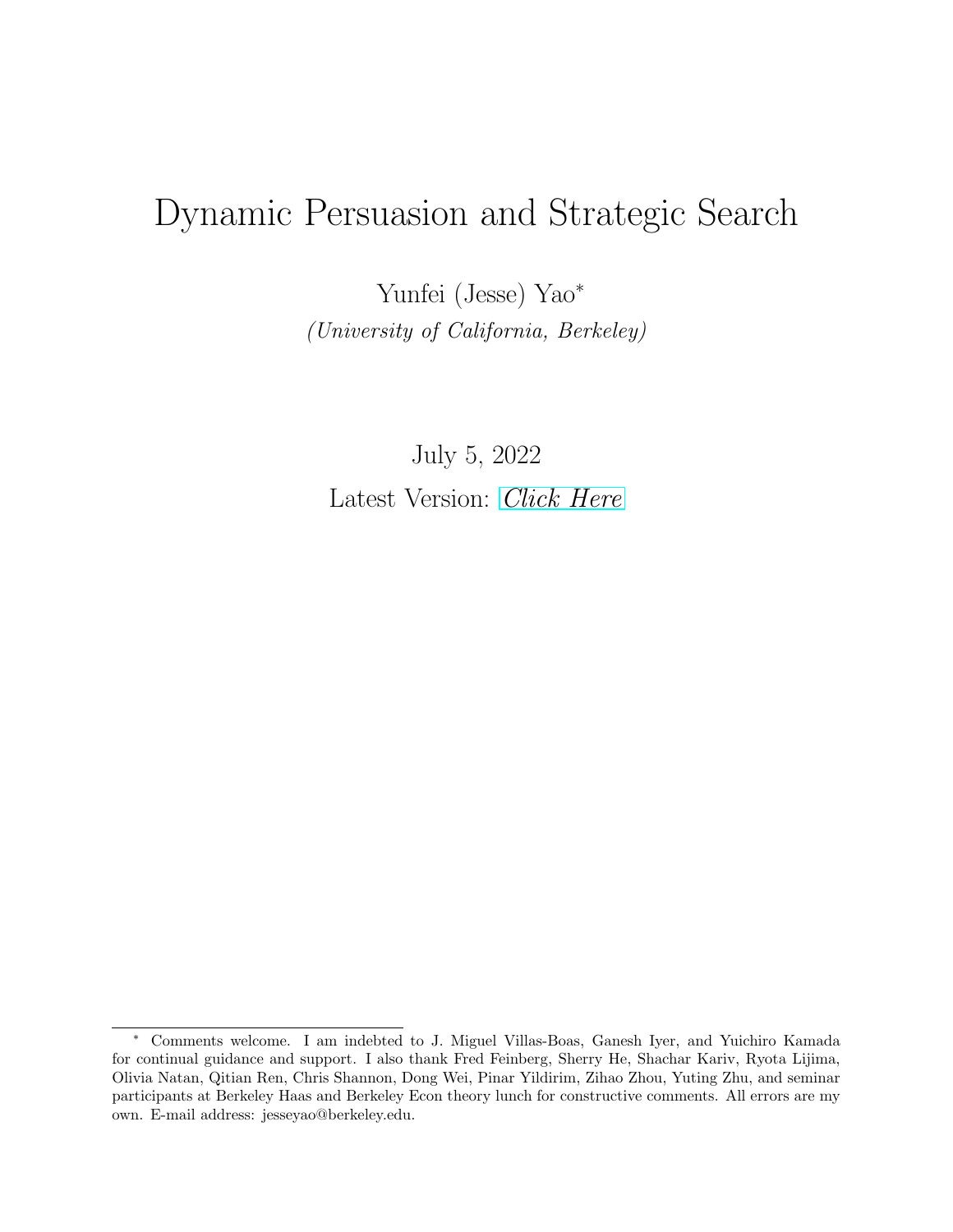# Abstract

Consumers frequently search for information before making decisions. Since their search and purchase decisions depend on the information environment, firms have a strong incentive to influence it. This paper endogenizes the consumer's information environment from the firm's perspective. We consider a dynamic model where a firm sequentially persuades a consumer to purchase the product. The consumer only wishes to buy the product if it is a good match. The firm designs the information structure. Given the endogenous information environment, the consumer trades off the benefit and cost of information acquisition and decides whether to search for more information. Given the information acquisition strategy of the consumer, the firm trades off the benefit and cost of information provision and determines how much information to provide. This paper characterizes the optimal information structure under a general signal space. We find that the firm only smooths information provision over multiple periods if the consumer is optimistic that the product is a good match before searching for information. If the search cost for the consumer is high, the firm designs the information such that the consumer will be certain that the product is a good match and will purchase it after observing a positive signal. If the search cost is low, the firm provides noisy information such that the consumer will be uncertain about the product fit but will still buy it after observing a positive signal.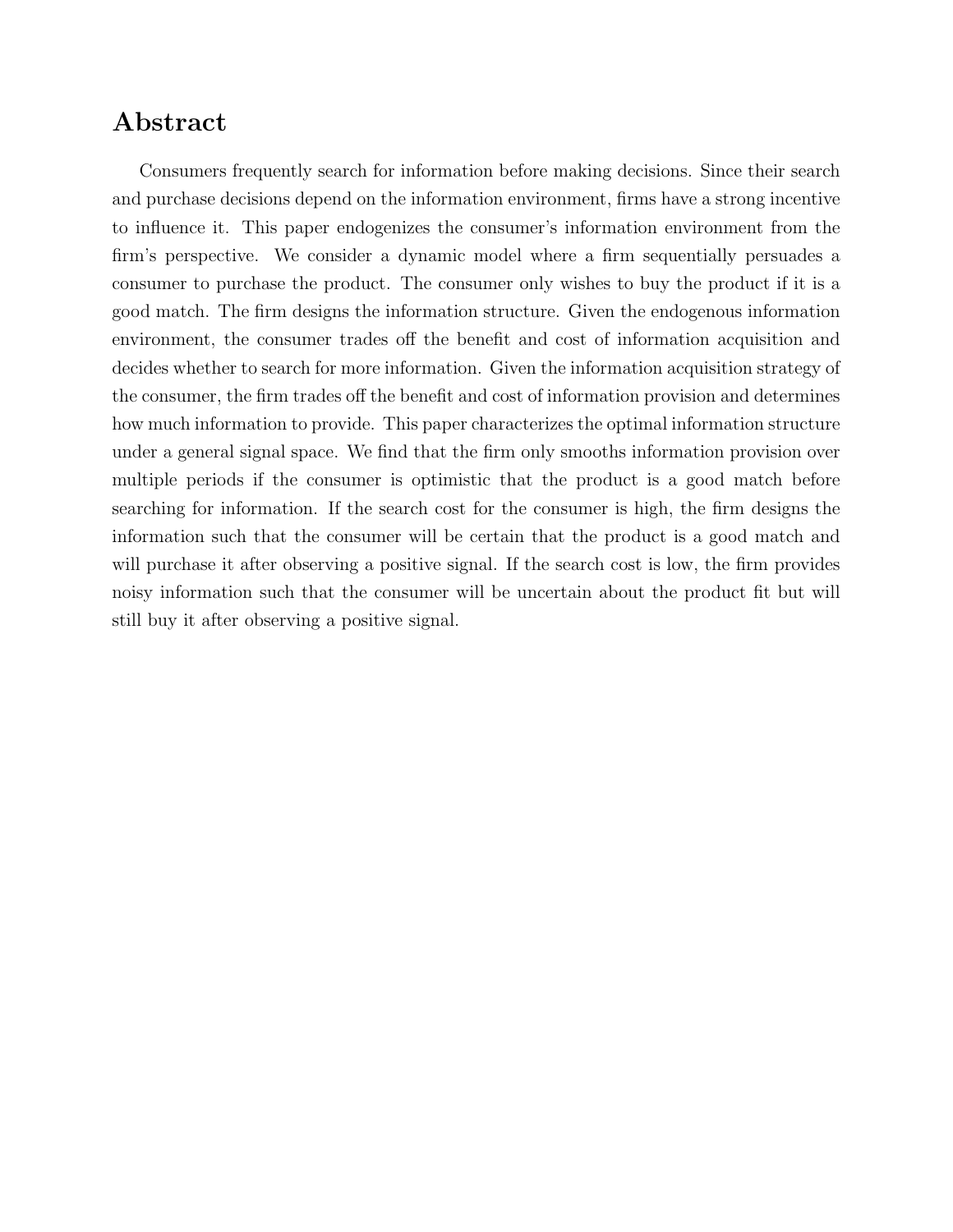# 1 Introduction

<span id="page-2-1"></span>With the rapid proliferation of digital technologies and information channels, it is increasingly common for consumers to seek detailed information before making a decision. More information can lead to less uncertainty and improve decision-making. Since consumers' search and purchase decisions depend on the information environment, firms have strong incentives to influence it. Thus, the consumer faces endogenous information environment. For example, a consumer considering purchasing a pair of shoes may search on the internet to find out whether or not the item matches his needs.<sup>[1](#page-2-0)</sup> The seller can influence consumers' search and purchase decisions through various methods. She can bid for search advertising spots to persuade the consumer. The content can be informative, showing features about the item, or persuasive, without detailed information. By spending more money for advertising, the seller can communicate information to potential buyers more frequently. Even if the consumer does not make a purchase right after seeing an ad, the seller can keep persuading the consumer through retargeting. At the same time, the consumer spends time and effort to search. He will only search for more information if he anticipates enough gain from it.

Such communications are also ubiquitous offline. For instance, an individual looking for a new car often visits a local dealership to talk with the dealer. The dealer will highlight various characteristics of the car. If the consumer is interested, the dealer often offers him a test drive to have a better sense of the car. This is time-consuming, in contrast to the ease of searching for information about a product on the internet, but they are often not sure whether they will like a product based solely on the information online. In the case of car-buying, test driving and then haggling with the dealer can take several hours, but people who purchase the car after visiting the dealership usually are sure that they like the car. Motivated by these examples, this paper endogenizes the consumer's information environment from the firm's perspective. By considering consumer search and firm information provision simultaneously, we wish to explain why the information environment of consumer search differs across various scenarios. We want to understand when the firm prefers to provide noisy rather than precise information and when it prefers to communicate with consumers for a longer time.

We find that the firm only smooths information provision over multiple periods if the consumer is optimistic that the product is a good match before searching for information. If the search cost for the consumer is high, the firm designs the information such that the consumer will be certain that the product is a good match and will purchase it right after observing a positive signal. If the search cost is low, the firm provides noisy information

<span id="page-2-0"></span> $1$  We refer to the information provider (seller) as "she" and the decision-maker (consumer) as "he" throughout the paper.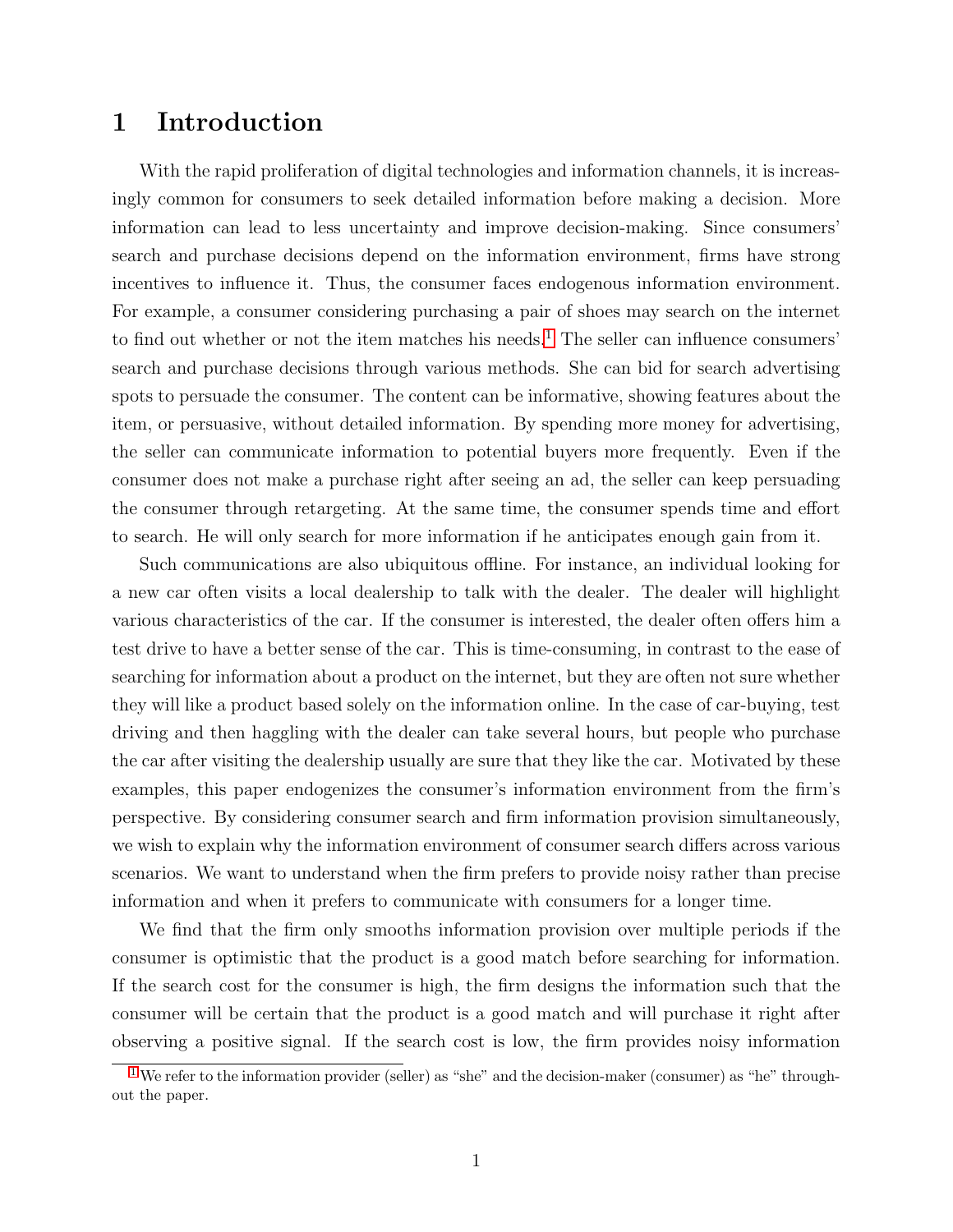such that the consumer will be uncertain about the product fit but will still buy the product right after observing a positive signal.

Specifically, this paper considers a dynamic model where a receiver (consumer) makes a binary decision between action G (purchase the product) and B (outside option). There are two states, good (the product is a good match) and bad (the product is a bad match). A sender (firm) always prefers G and sequentially persuades the receiver to take that action. In contrast, the receiver only wishes to take action  $G$  if the state is good. Neither the sender nor the receiver knows the state initially but have a common prior belief about it. The receiver can incur costs to search for more information about the state. The updated belief helps him make decisions. If the receiver observes a negative signal, he knows that the state is less likely to be good and will not take action G without the arrival of new information. If the receiver observes a positive signal, he knows that the state is more likely to be good, and the expected payoff of taking action G increases.

The sender designs the information structure. Given the endogenous information environment, the receiver trades off the benefit and cost of information acquisition and decides whether to search for more information. The receiver is forward-looking and forms rational expectations of the sender's strategy. The sender can incur higher costs to provide more information so that the receiver would be more likely to take action G. Given the information acquisition strategy of the receiver, the sender trades off the benefit and cost of information provision and determines how much information to provide. Therefore, the receiver and the sender simultaneously trade off the benefit and cost of information acquisition/provision.

This paper characterizes the optimal information provision strategy of the sender and the optimal information acquisition strategy of the receiver. There are two periods in the main model. In each period, the sender chooses the information structure, and the receiver chooses whether to search for more information or make a decision. We later extend the two-period model to an infinite-period model and show that the main insights extend to the richer model. Instead of looking at specific parameters of the search environment, we study the design of the information environment under general signal space and characterize the optimal information structure among all feasible information policies. We develop an optimal control method to solve the sender's information design problem, because the widely-used concavification method due to Kamenica and Gentzkow (2011) cannot solve it when the receiver's particiaption is strategic.

In equilibrium, the sender induces the receiver to take action  $G$  immediately upon observing a positive signal. This way, the sender saves the expected search time and does not need to compensate the receiver for a higher expected search cost. The sender extracts all the surplus from the receiver when she provides information in both periods, while she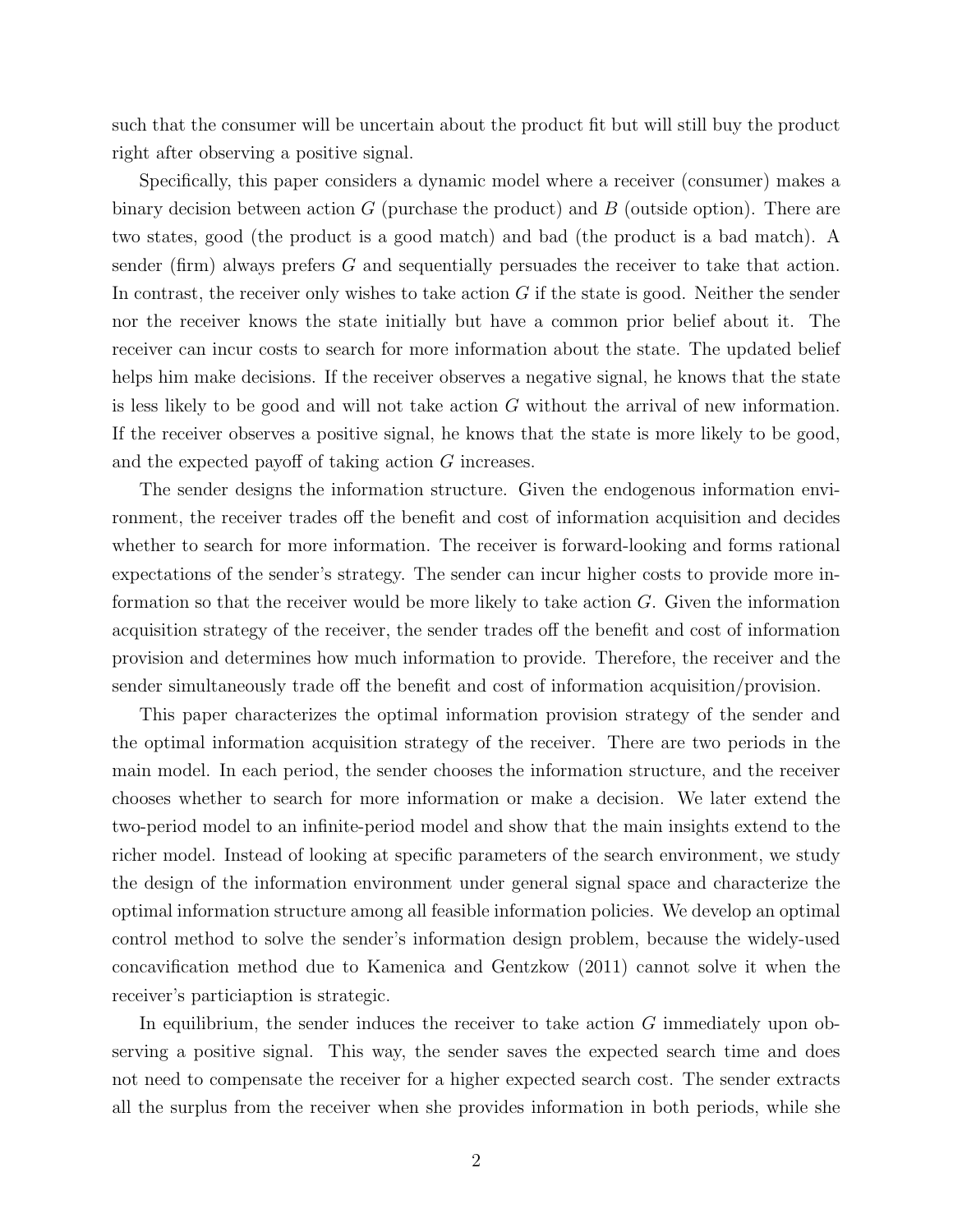may leave some surpluses to the receiver when she provides information in only one period. Information smoothing can also save the persuasion cost. So, the sender has an incentive to spreads information provision over multiple periods. However, the longer expected search time of the receiver will discourage him from searching if the likelihood of getting a strictly positive ex-post payoff is low. Hence, the sender only smooths information provision if the prior belief is high. If the search cost for the receiver is high, the sender will design the information such that the receiver will be certain that the state is good and will take action G right after observing a positive signal. If the search cost is low, the sender provides noisy information such that the receiver will be uncertain about the state but still takes action G right after observing a positive signal.

We compare the profit-maximizing structure with the efficient (social welfare maximizing) information structure. When the search cost is high, the optimal strategy of the sender also maximizes social welfare. When the search cost is lower, the two information structures are different because the sender does not internalize the receiver's welfare.

In the main model, the sender can commit to the current-period information structure but cannot commit to the information structure in the next period. In the extension, we study the implications of dynamic commitment power. We find that the ability to commit to future strategies strictly benefits the sender when the search cost is high, while the benefit vanishes as the search cost approaches zero.

We also consider the implications of discounting. When the search cost is high, it is difficult to convince the receiver to participate. Providing enough information to persuade the receiver to search dominates the force of discounting. So, the sender's optimal strategy does not depend on the discount factor. When the search cost is low and the players become less patient, the present value of the second-period profit decreases and the first-period participation constraint becomes tighter. The sender has a stronger incentive to convert the receiver early. So, she provides less information in the second period and more information in the first period. Moreover, we consider asymmetric discount factors in a model where the sender is patient while the myopic receiver only cares about the current-period payoff. We find that both players are worse off if the receiver is myopic rather than forward-looking. This implies that the sender should try to better inform the receiver of the possibility of multi-period information revelation and gradual learning.

Lastly, we extend the two-period model to an infinite-period model and show that the main insights extend to the richer model. When the search cost approaches zero, the ability to smooth the information over more extended periods is valuable for the sender. In that case, she could obtain the equilibrium payoff as if the persuasion cost were zero. We also find that the receiver will decide within a bounded number of periods.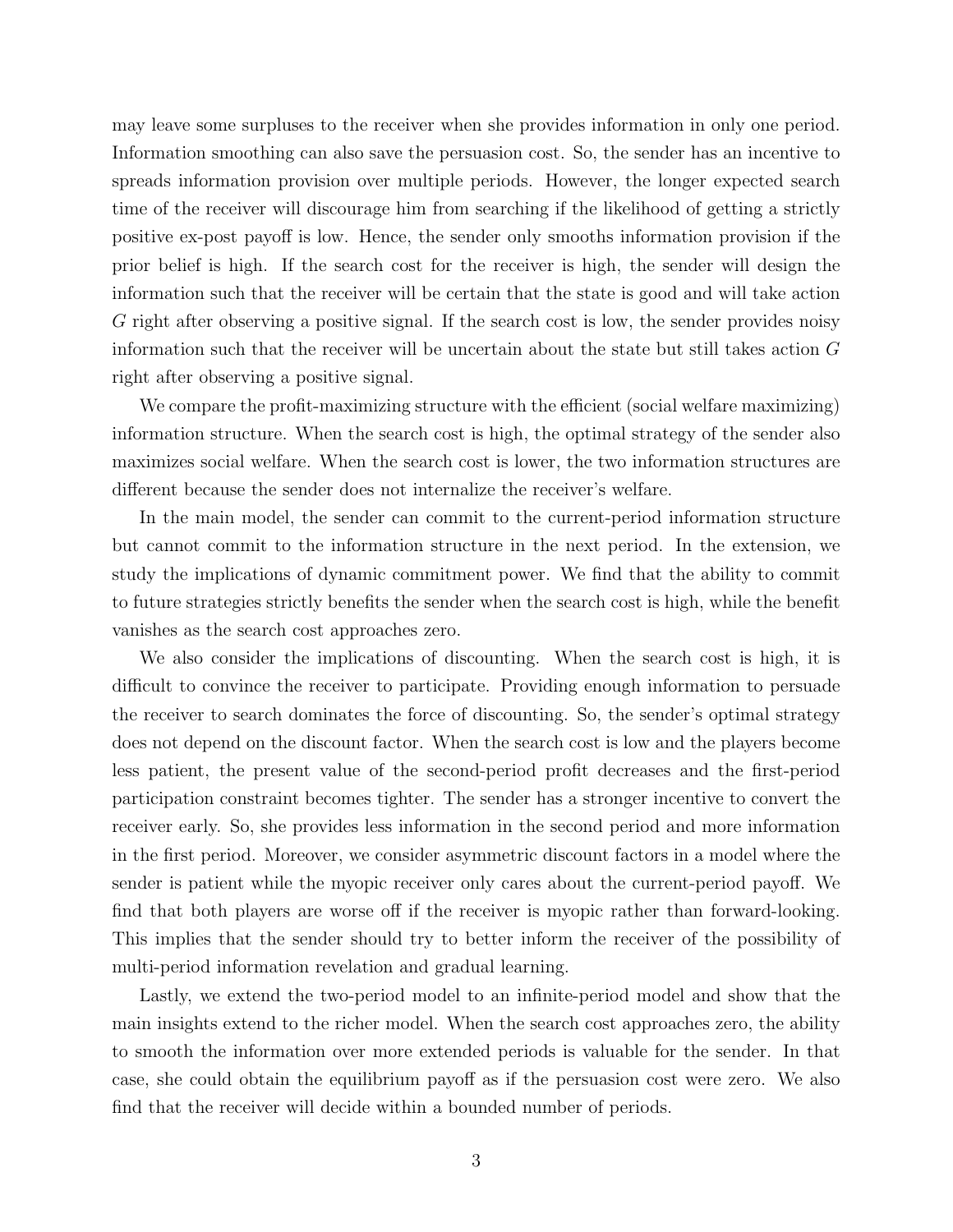### 1.1 Related Literature

There is a large stream of literature on optimal information acquisition. In particular, consumer search has raised growing interest both theoretically (Stigler 1961, Weitzman 1979, Moscarini and Smith 2001, Branco et al. 2012, Ke et al. 2016, and Ke and Villas-Boas 2019) and empirically (Hong and Shum 2006, Kim et al. 2010, 2017, Seiler 2013, Honka 2014, Ma 2016, Chen and Yao 2017, Honka and Chintagunta 2017, Seiler and Pinna 2017, Ursu et al. 2020, Moraga-González and Wildenbeest 2021). In the above papers, the information environment is exogenous. Because the strategy and the outcome depend on the information structure, other payoff-relevant parties (e.g., the seller) have strong incentives to influence it. We take this into account by having the firm endogenously determine the information environment of the consumer.

Several papers study consumers' endogenous information acquisition. The consumer chooses both the search rule and the information environment. In Zhong (2019), the decisionmaker gradually gathers information about one product. Poisson learning is optimal for him. In Guo (2021), the consumer sequentially search for information about multiple products and determines how much to evaluate each product. In our paper, by contrast, the seller endogenizes the search environment.

A few papers also investigate the design of the search environment from the firm's perspective. In Dukes and Liu (2016), consumers choose the breadth and depth of the search. The platform designs the search environment by selecting the search cost. Villas-Boas and Yao (2021) consider the optimal retargeting strategy of the firm which advertises to consumers who have a high likelihood of considering the firm's product. By advertising, the firm increases the frequency of consumers' learning information and the ability to track consumers. In Zhong (2022), the platform recommends relevant sellers based on match values and prices to consumers. The platform designs the search algorithm by picking the match precision and the relative importance between prices and match values. Comparing the welfare outcomes among information structures emphasizing different vehicle characteristics under the counterfactuals of their structural model, Gardete and Hunter (2020) find that emphasizing the vehicle's history and obfuscating price information improves both consumer and firm welfare. In related literature on choice overload, the seller determines the amount of information provided to the consumer (Kuksov and Villas-Boas 2010, Branco et al. 2016). The decision of the seller affects the consumer's search cost.

While the above papers are related to our paper, there are substantial differences. Instead of looking at specific parameters of the search environment, we study the design of the information environment under a general signal space. We characterize the optimal in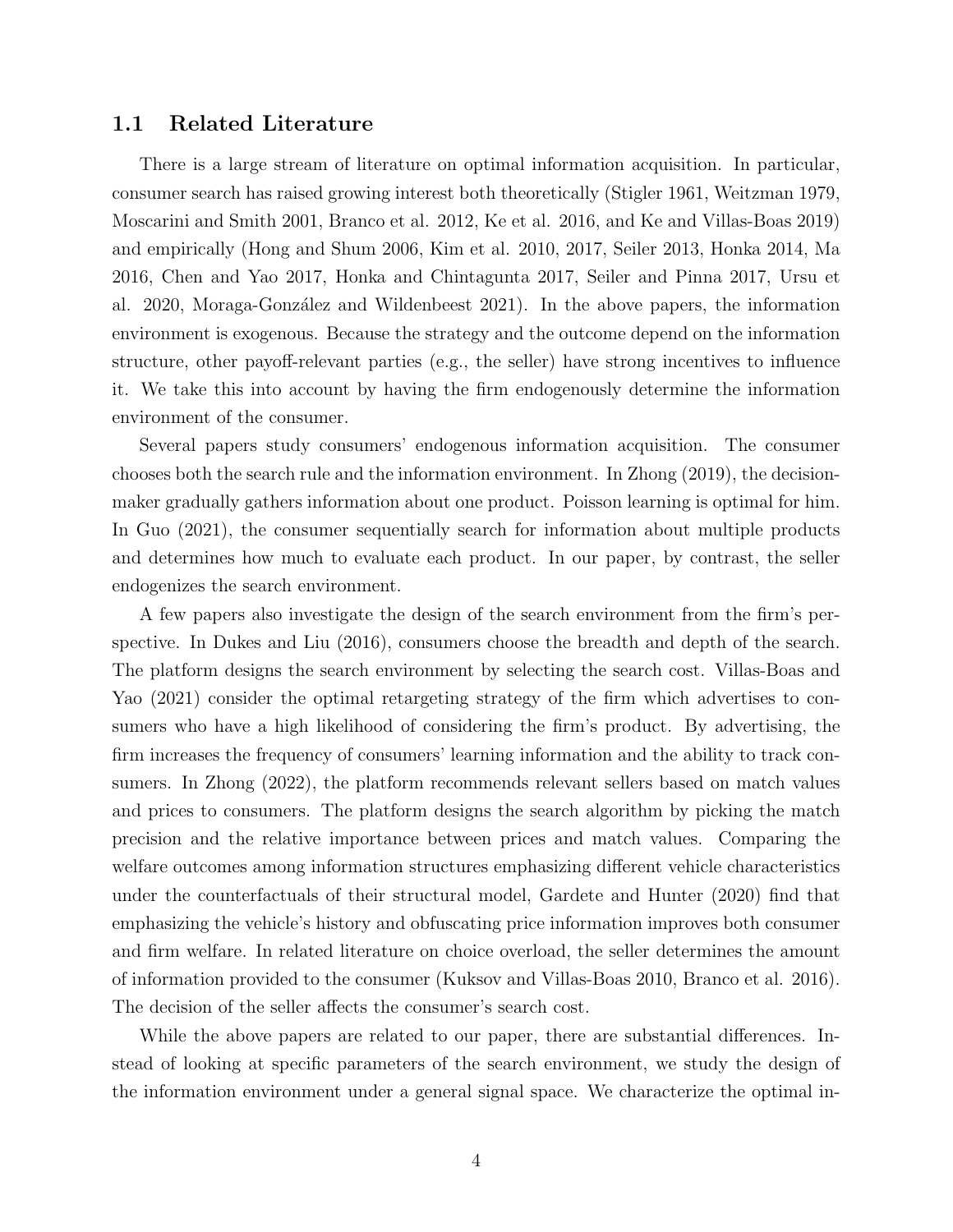formation structure among all feasible information policies. In the existing literature, the consumer either fully observes the value of a product/attribute or gets a noisy signal from an exogenously specified distribution (e.g., a normal distribution). In contrast, in our paper, the firm determines the distribution of the signal. The optimal information structure can be asymmetric and may not correspond to standard distributions.

<span id="page-6-1"></span>We use a belief-based method of modeling information provision, first introduced by Aumann and Maschler (1995) and Kamenica and Gentzkow (2011) in the Bayesian persua-sion and information design literature.<sup>[2](#page-6-0)</sup> The sender picks a mean-preserving spread of the prior as the posterior belief, which simplifies the analysis. Some papers have studied the persuasion problem when either the receiver or the sender incurs costs. For example, Wei (2021) considers a static persuasion problem in which a rationally inattentive receiver incurs information processing costs. Gentzkow and Kamenica (2014) extend the widely-used concavification approach of Kamenica and Gentzkow (2011) to the setting where the sender's cost is posterior-separable. However, the concavification approach cannot be used if the receiver's particiaption is strategic or the sender's cost is not posterior-separable. So, we instead develop an optimal control method to solve the sender's information design problem. The constraints of the non-linear program of the sender consist of multiple variables, making the optimization problem challenging. To make the problem tractable, we transform the program into a set of constrained programs, each with one constrained variable. We then select the global solution by comparing the local solutions of each program.

While some recent papers extend the static setting of Bayesian persuasion to the dynamic one, it is usually costless for the sender to provide information (Ely 2017, Ely and Szydlowski 2020, Iyer and Zhong 2021, Orlov et al. 2020). One exception is Che et al. (2020), in which the sender performs costly experimentation to persuade the receiver to take a particular action. The flow cost of providing the information is constant, and the type of experimentation available to the sender is limited. In our paper, the sender can speed up the receiver's learning by incurring a higher cost. So, we can investigate the optimal tradeoff of the benefit and cost of information provision by the sender.

The remainder of the paper is organized as follows. Section 2 presents the main model. Section 3 characterizes the optimal information provision strategy and the equilibrium outcomes. Section 4 characterizes the efficient information provision strategy and summarizes the information distortion when the sender rather than the social planner designs the information structure. Section 5 includes several model extensions. Section 6 concludes.

<span id="page-6-0"></span>[<sup>2</sup>](#page-6-1) See Bergemann and Morris (2019) for a survey.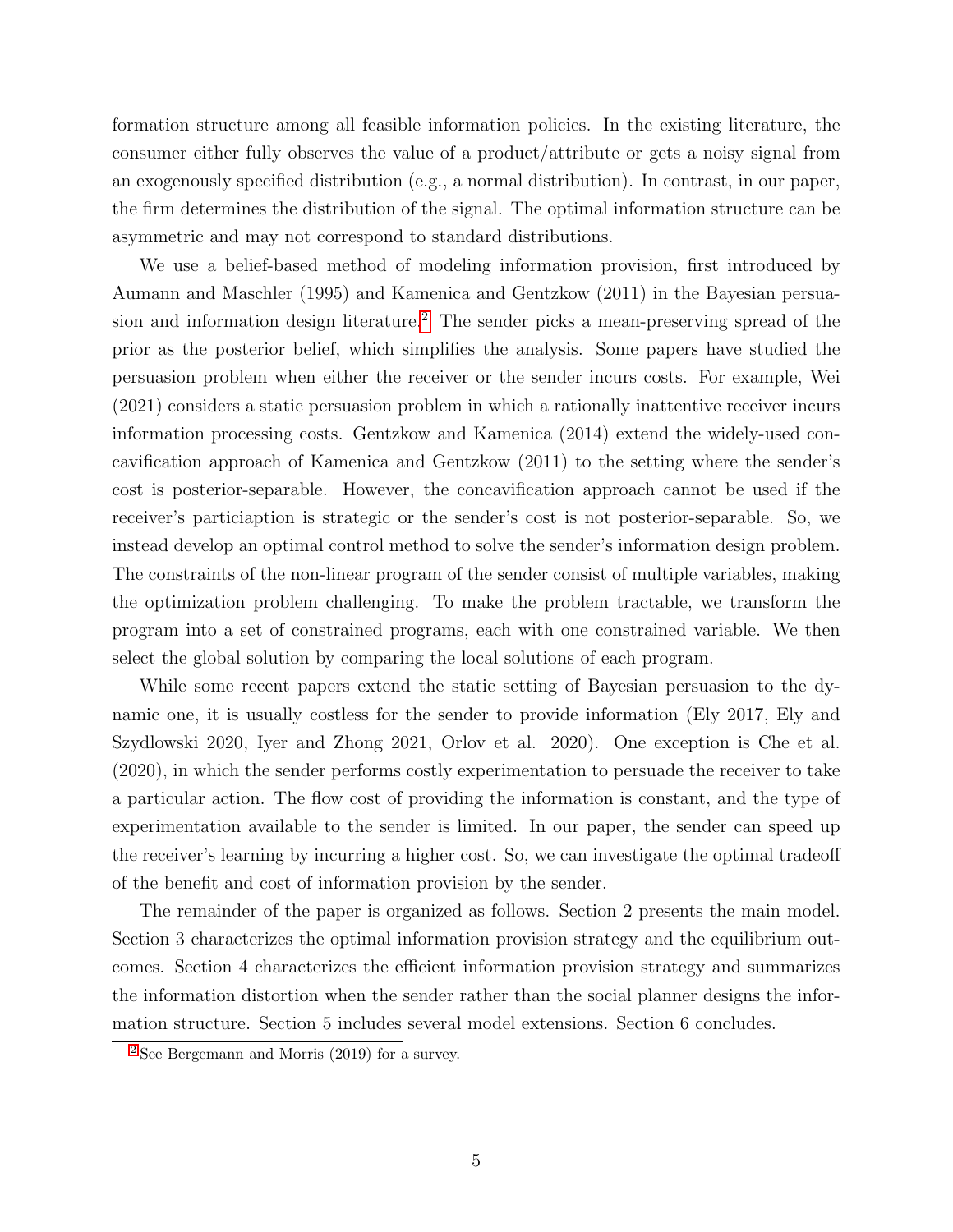# 2 The Model

### <span id="page-7-2"></span>2.1 States, Actions, and Payoffs

There are two players, a sender and a receiver, and two states, good  $(g)$  and bad  $(b)$ . The receiver ultimately makes a binary decision between G and B. The sender wishes to persuade the receiver to take action G regardless of the state, while the receiver wishes to match the decision with the state (taking action  $G(B)$  when the state is  $g(b)$ ). The payoffs of the decision for the players are the following:

| (sender payoff, receiver payoff) action G action B |            |        |
|----------------------------------------------------|------------|--------|
| state $q$                                          | $(p, v_q)$ | (0,0)  |
| state <i>b</i>                                     | $(p, v_b)$ | (0, 0) |

<span id="page-7-1"></span>The sender earns a positive payoff,  $p > 0$ , if the receiver takes action G. The receiver's payoff is positive if he takes action G when the state is  $g, v_g > 0$ , and negative if he takes action G when the state is  $b, v_b < 0$ . Both players get zero payoff if the receiver takes the action  $B$  (which can be thought of as an outside option). We assume without loss of generality that  $v_g = 1 + v_b$ <sup>[3](#page-7-0)</sup>. Neither the sender nor the receiver knows the state initially but have a common prior belief about it,  $\mu_0 := \mathbb{P}(\text{the state is } g) \in (0, 1)$ . In each period  $t \in \{0, 1\}$ , the sender determines and commits to the information structure of the experiment but cannot commit to the experiment in the future. The receiver can search for information (action  $S$ ) before deciding. The information acquisition is costly but helps the receiver make better decisions. If the receiver chooses to search, he observes an experiment that reveals some information about the state. The sender does not observe the realization of the signal but can infer it from the receiver's action. We will later characterize the optimal signal structure in Proposition [1.](#page-13-0) The optimal signal structure implies that the sender can perfectly infer the realization of the signal from the receiver's action. So, the receiver does not have private information. To simplify the analysis, we assume without loss of generality that the sender observes the realization of the signal in the remaining analysis. The players update the belief about the state according to Bayes' rule after the realization of the experiment. The game ends whenever the receiver makes a decision  $(G \text{ or } B)$ . Figure [1](#page-8-0) illustrates the timing of the game.

<span id="page-7-0"></span><sup>&</sup>lt;sup>[3](#page-7-1)</sup> To see that assuming  $v_g = 1 + v_b$  is WLOG, consider the following normalization. Let  $v'_g = \frac{v_g}{v_g - v_a}$  $\frac{v_g}{v_g - v_b}$ ,  $v'_b =$  $\frac{v_b}{v_g-v_b}$ ,  $p'=\frac{p}{v_g-v_b}$ . Then,  $v'_g-v'_b=1$ . We make this assumption to simplify the analysis and the presentation.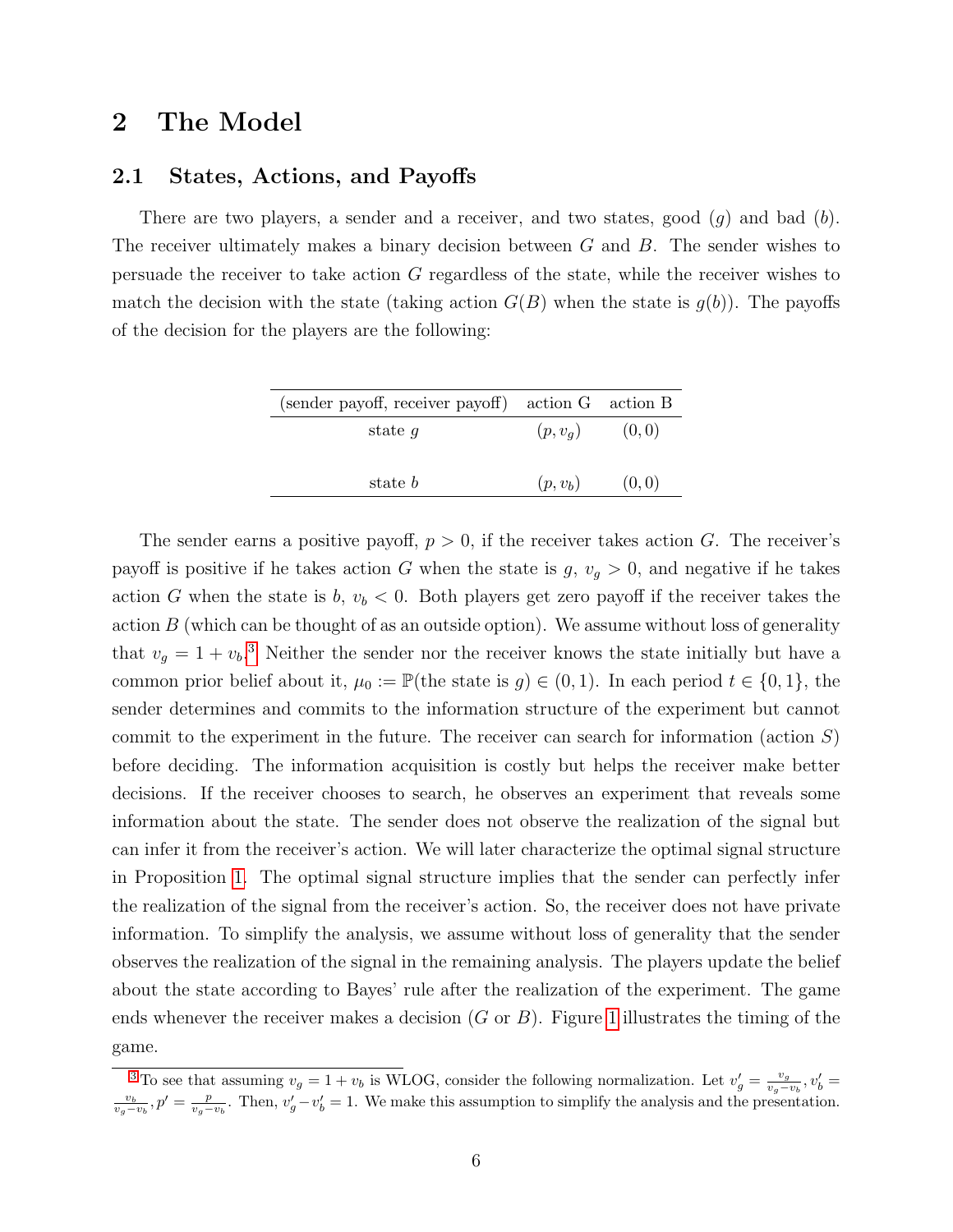<span id="page-8-0"></span>

<span id="page-8-3"></span>Figure 1: Timing of the Game

We model the experiment by a binary signal  $s \in \{0,1\}$ .<sup>[4](#page-8-1)</sup>  $\mathbb{P}[s = 1|g]$  and  $\mathbb{P}[s = 1|b]$ uniquely determines the signal. We order the value of the signal such that  $\mathbb{P}[s=1|g] >$  $\mathbb{P}[s=1|b]$ . Hence,  $s=1$  corresponds to a positive signal and  $s=0$  corresponds to a negative signal. Analogous to Proposition 1 of Kamenica and Gentzkow (2011), we can work with mean-preserving posterior beliefs rather than the specific signal structure to simplify the analysis. Specifically, the existence of a binary signal s such that  $\mathbb{P}[s=1|q] > \mathbb{P}[s=1|b]$  is equivalent to the existence of a binary-valued posterior belief whose expectation is equal to the prior belief.<sup>[5](#page-8-2)</sup>

<span id="page-8-4"></span>Denote the belief at the beginning of each period by  $\mu_t$ . In each period, with probability  $\lambda_t$ , the receiver observes a positive signal and the belief increases to  $\bar{\mu}_t$ . We refer to  $\lambda_t$  as the probability of a positive signal and  $\bar{\mu}_t$  as the belief after observing a positive signal. With probability  $1 - \lambda_t$ , the receiver observes a negative signal, and the belief decreases to  $\mu_t$ . We refer to  $\mu_t$  as the belief after observing a negative signal.

We assume there is no discounting in the main model, and discuss the implication of discounting in the extension. The receiver incurs a flow cost of c per period of search. The sender's cost of information provision depends on the probability of a positive signal,  $K = K(\lambda)$ . The sender incurs a higher cost to provide information structures with more frequent positive signals. Throughout this paper, we refer to the likelihood of a positive signal as the amount of information. More information means more frequent positive signals. We make the following assumptions about the cost incurred by the sender.

<span id="page-8-5"></span>Assumption 1.  $K(\cdot) \in C^2(\mathbb{R}_+), K'(\lambda) > 0, K''(\lambda) > 0, K(0) = 0, \lim_{\lambda \to 1^-} K'(\lambda) = +\infty$ ,  $\lim_{\lambda \to 0^+} K'(\lambda) = 0.$ 

This assumption means that it is relatively cheap for the sender to provide a little information. The marginal cost of the sender increases at an increasing rate when the amount of information provided increases.

The total payoff for each player is the payoff of the decision net of the information provision/acquisition costs. The receiver is forward-looking and forms rational expectations

<span id="page-8-1"></span><sup>&</sup>lt;sup>[4](#page-8-3)</sup> Since there are only two states, more than two signal values will not benefit the sender.

<span id="page-8-2"></span><sup>&</sup>lt;sup>[5](#page-8-4)</sup> In the appendix, we state this result formally and provide proof.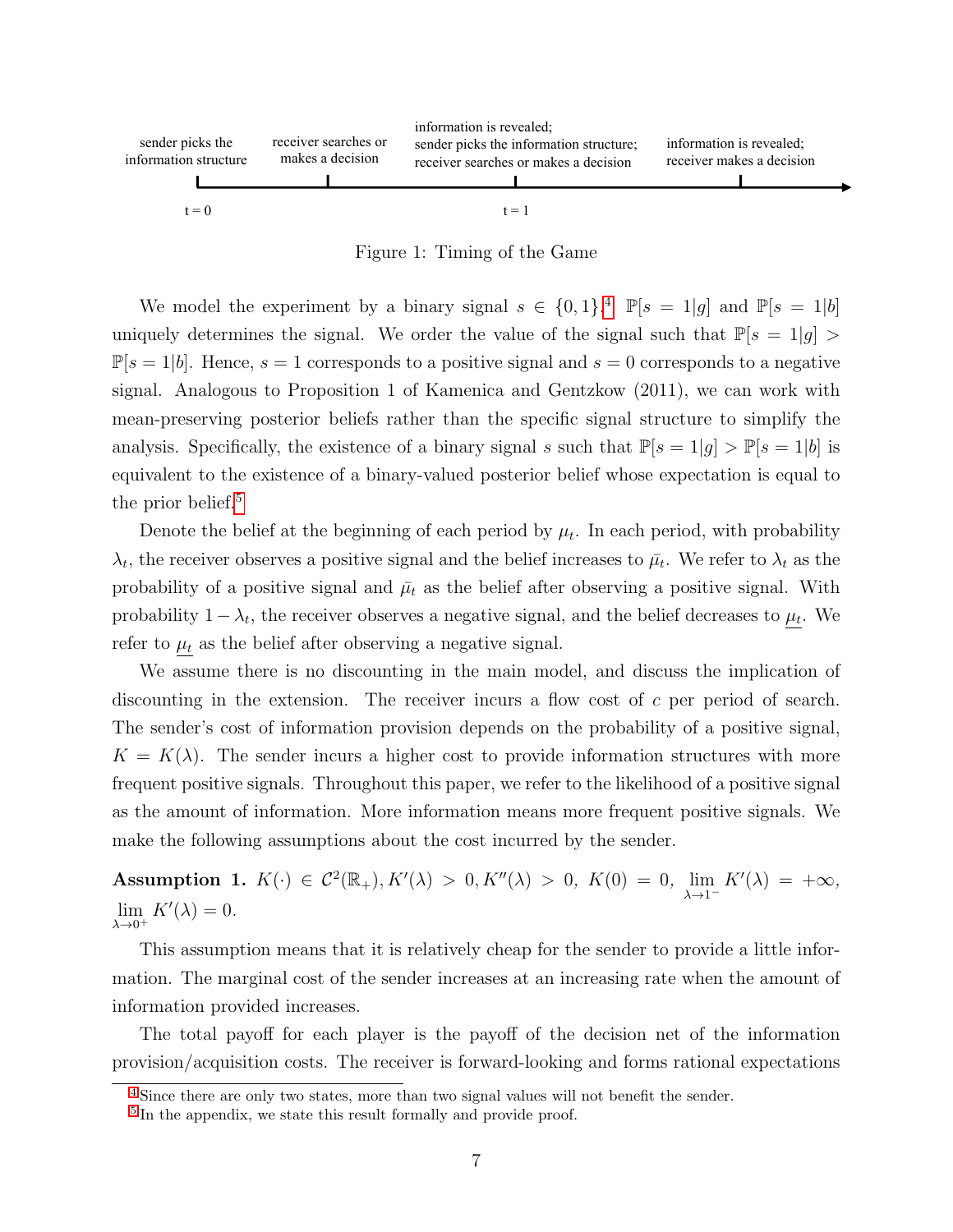about the sender's strategy in the future. We assume that  $\mu_0 v_g + (1 - \mu_0)v_b < 0 \Leftrightarrow \mu_0 < -v_b$ . So, the receiver would never take action G without searching. Otherwise, the sender would provide no information, and the receiver always would take the desired action. We also assume that the search cost is not too high,  $c < v_g$ . Otherwise, the receiver would never search.

# 2.2 Applications

Our model can be applied to many settings where a sender wishes to persuade a receiver to take a particular action while the receiver wishes to match the action with the state and can strategically gather more information before making the decision. We illustrate two applications of the model in this section.

#### <span id="page-9-0"></span>2.2.1 Product Sales

A seller offers a product with unit demand. The price is p, and the marginal cost is m. The product may be a good match or a bad match with the buyer. Neither the buyer nor the seller knows the state initially but they have a common prior belief. The product is of zero value to the buyer if the state is bad and is of value  $v$  to the buyer if the state is good. The buyer decides whether or not to purchase the product. The payoffs of the decision for the players are the following:

| (sender payoff, receiver payoff) | purchasing   | not purchasing |
|----------------------------------|--------------|----------------|
| good match                       | $(p-m, v-p)$ | (0, 0)         |
|                                  |              |                |
| bad match                        | $(p-m,-p)$   | (0, 0)         |

The buyer can incur costs to search for more information about the product. The updated belief helps him make better purchasing decisions. If the buyer observes a negative signal, he knows that the product is less likely to be a good match and avoids wasting money on it without the arrival of new information. If the buyer observes positive news, he knows that the product is more likely to be a good match and the expected valuation increases. The buyer gets a positive surplus upon purchasing the good if the expected value is higher than the price.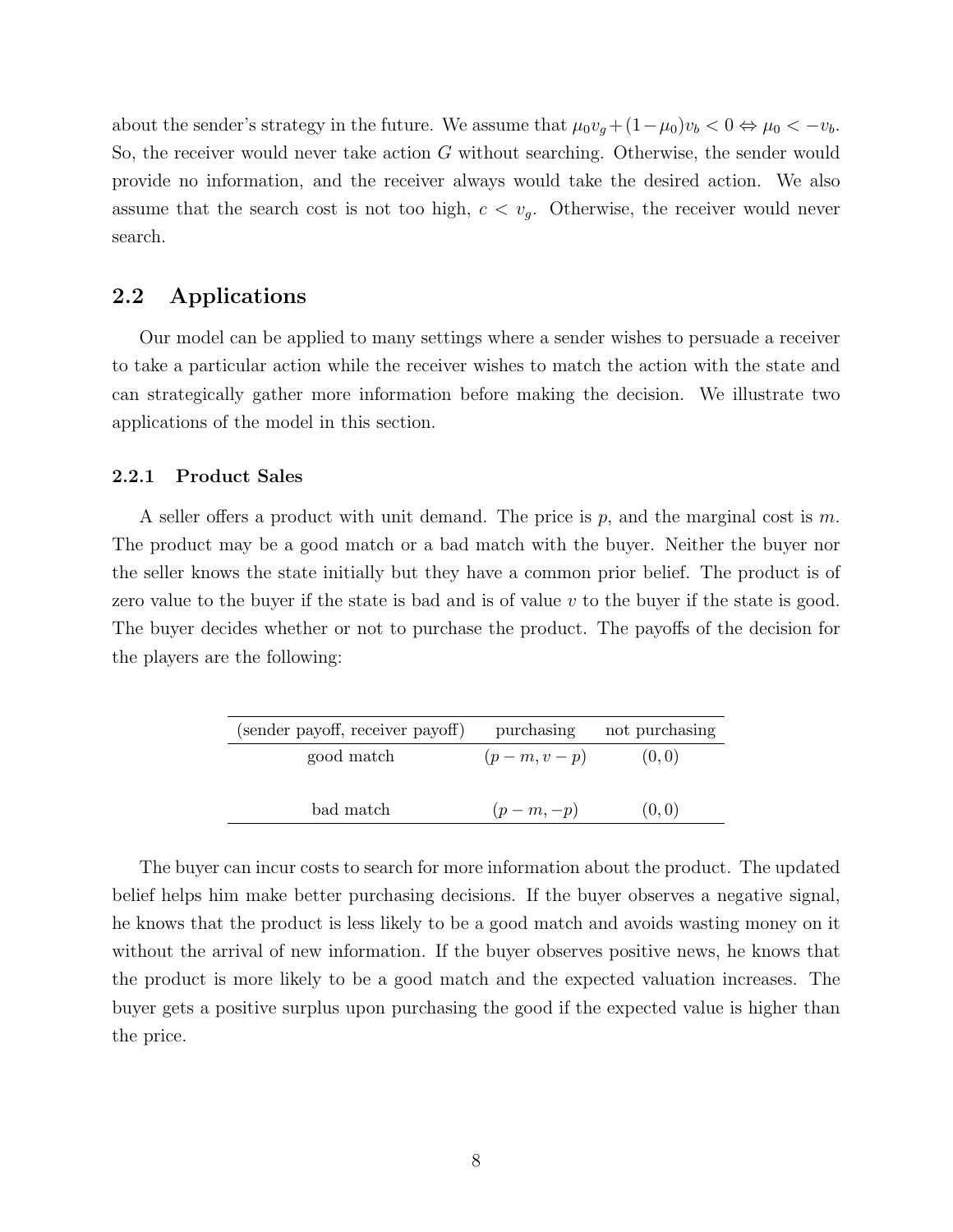#### 2.2.2 New Drug Launches

A pharmaceutical company develops a new drug and tries to get approval from the regulator (e.g., the FDA) by designing and conducting tests to convince the regulator that the drug is safe. If the regulator approves it, the firm gains an expected profit of p. The regulator gains a positive utility if the drug is safe and a negative utility if it is unsafe. The payoffs of the decision for the players are the following:

| (sender payoff, receiver payoff) |                | approval disapproval |
|----------------------------------|----------------|----------------------|
| safe                             | $(p, v_q > 0)$ | (0,0)                |
|                                  |                |                      |
| unsafe                           | $(p, v_b < 0)$ | (0, 0)               |

Monitoring and examining the test is costly for the regulator. So, the regulator would only investigate the test if both the likelihood that the result is positive and the precision of the test are high enough. Even if a single test fails to convince the regulator, the firm can offer another test, hoping that the result would finally convince the regulator to approve the drug.

# 2.3 Strategies and Equilibrium Concepts

Since the belief is common knowledge and there is no private information, we consider the sender-preferred subgame perfect equilibrium, as in Kamenica and Gentzkow (2011). If multiple actions  $(B, G, \text{ and } S)$  give the receiver the same expected payoff, we assume that the receiver chooses an action that maximizes the sender's expected payoff. We also assume that the sender prefers to give the receiver more surplus in the first period if more than one equilibrium lead to the same expected sender's payoff. A perturbation of very little discounting justifies this assumption.

#### <span id="page-10-0"></span>2.3.1 Equilibrium in the Last Period

The receive has to make a decision between  $G$  and  $B$  at the end of the second period. Since it is costly for the sender to provide information, the sender will either give no information or provide enough information such that the receiver searches and will take action  $G$  if a positive signal arrives. We illustrate the belief evolution in the last period in Figure [2.](#page-11-0) Also, the distribution of the belief induced by the experiment should be a mean-preserving spread of the initial belief:  $\mathbb{E}[\Delta \mu] = 0$ . In sum, the sender either does not provide information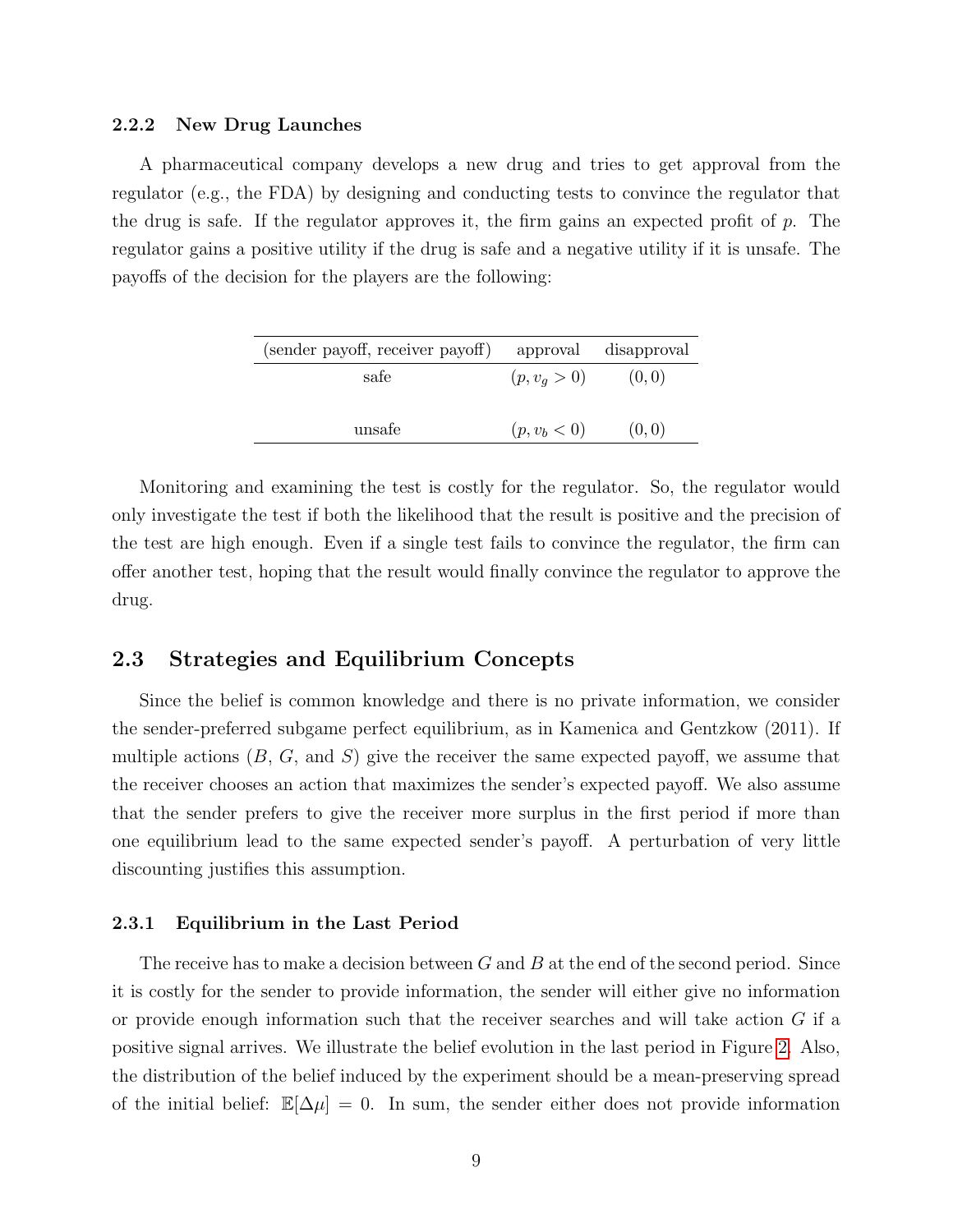and obtains zero payoffs or takes into account the following constraints when designing the information structure:

(1) participation constraint:

$$
\lambda_1[\bar{\mu_1}v_g + (1 - \bar{\mu_1})v_b] = \lambda_1(\bar{\mu_1} + v_b) \ge c \tag{IR_1}
$$

(2) feasibility constraint:

<span id="page-11-3"></span><span id="page-11-2"></span><span id="page-11-1"></span>
$$
\lambda_1 \bar{\mu_1} + (1 - \lambda_1) \underline{\mu}_1 = \mu_1 \tag{F_1}
$$

<span id="page-11-0"></span>If the sender provides information, the constrained program of the sender is:

$$
\max_{\lambda_1, \bar{\mu_1}} -K(\lambda_1) + p\lambda_1
$$
  
s.t.  $(IR_1), (F_1), \lambda_1 \in [0, 1], \underline{\mu}_1 \in [0, \mu_1)$ 



Figure 2: Belief Evolution in the Last Period

We analyze the solution to this problem in the next section. Though the information structure consists of  $(\lambda_1, \bar{\mu_1}, \underline{\mu_1})$ , any two of them fully characterize the strategy because the third variable is then uniquely determined by  $(F_1)$ . Therefore, we use  $(\lambda_1, \bar{\mu_1})$ , the probability of a positive signal and the belief after observing a positive signal, to represent the sender's strategy.

#### 2.3.2 Equilibrium for the Entire Game

The sender has three options. Firstly, she can provide no information and obtain zero payoffs. Secondly, she can provide information in only one period. If the receiver decides to search, he would observe a one-shot experiment designed by the sender. The receiver takes action G if a positive signal arrives and takes action  $B$  if a negative signal comes. The sender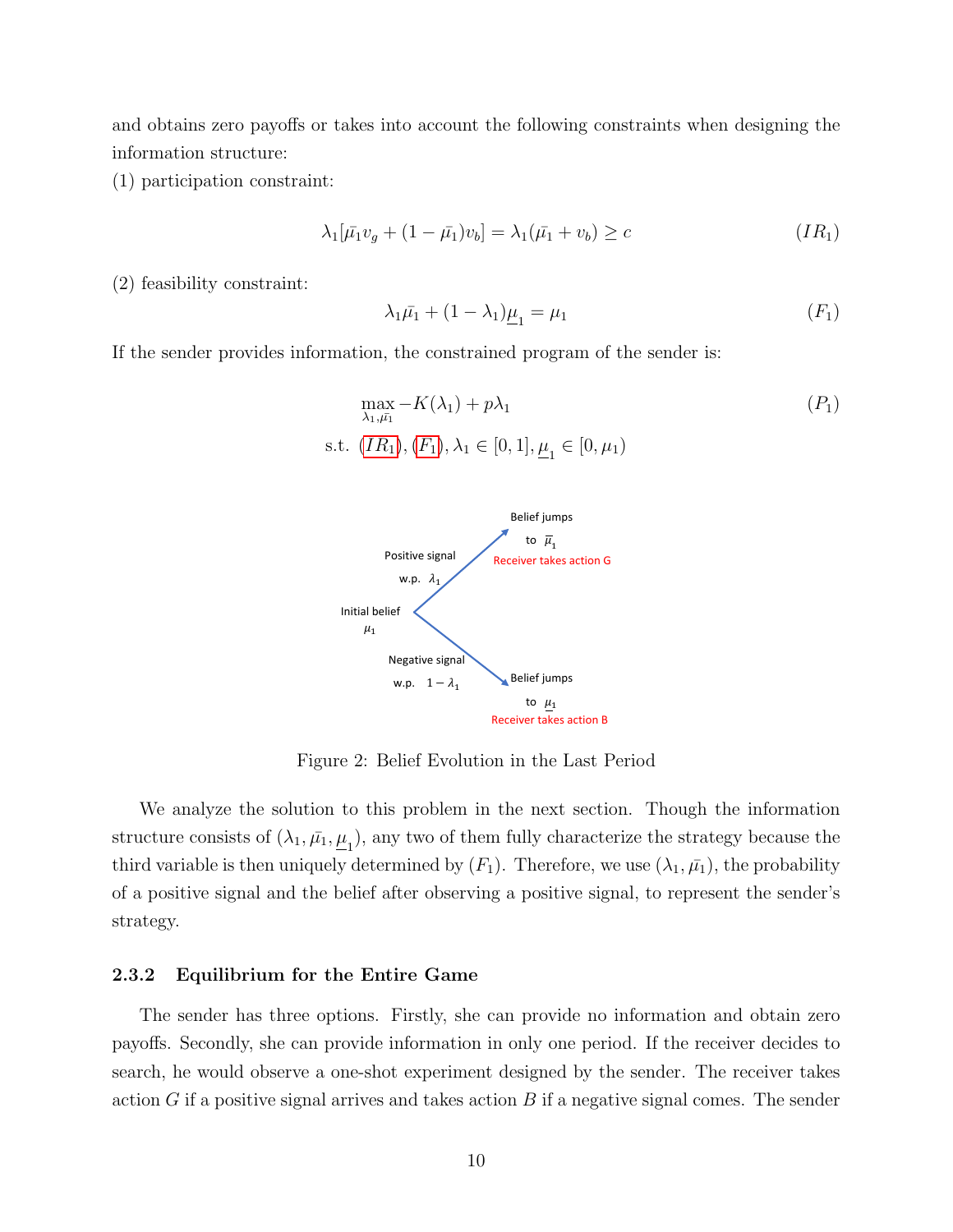would not provide extra information regardless of the experimental outcome. Her problem is exactly  $(P_1)$  $(P_1)$  $(P_1)$  (except that the subscript 1 shall be replaced by 0). Lastly, the sender can provide information in both periods. She can give a pair of one-shot experiments, which means that the receiver would take action  $G$  upon observing a positive signal in either period. If a negative signal arrives in the first period, the sender will provide another experiment, hoping that a positive signal will come in the second period. The sender can also offer a pair of iterative experiments. The receiver takes action  $G$  if and only if he observes positive signals in both periods. $6$  We illustrate the belief evolution of the one-shot experiments and iterative experiments in Figure [3](#page-12-1) and [4.](#page-12-2)

<span id="page-12-3"></span><span id="page-12-1"></span>

<span id="page-12-2"></span>Figure 3: Belief Evolution of the One-shot Experiments



Figure 4: Belief Evolution of the Iterative Experiments

<span id="page-12-0"></span> $6$  One can see that the receiver will take action  $B$  after observing negative signal in the first period under iterative experiments. If, instead, the receiver searches regardless of the realization of the signal in the first period, the sender can save the persuasion cost by providing the second-period experiment in the first period.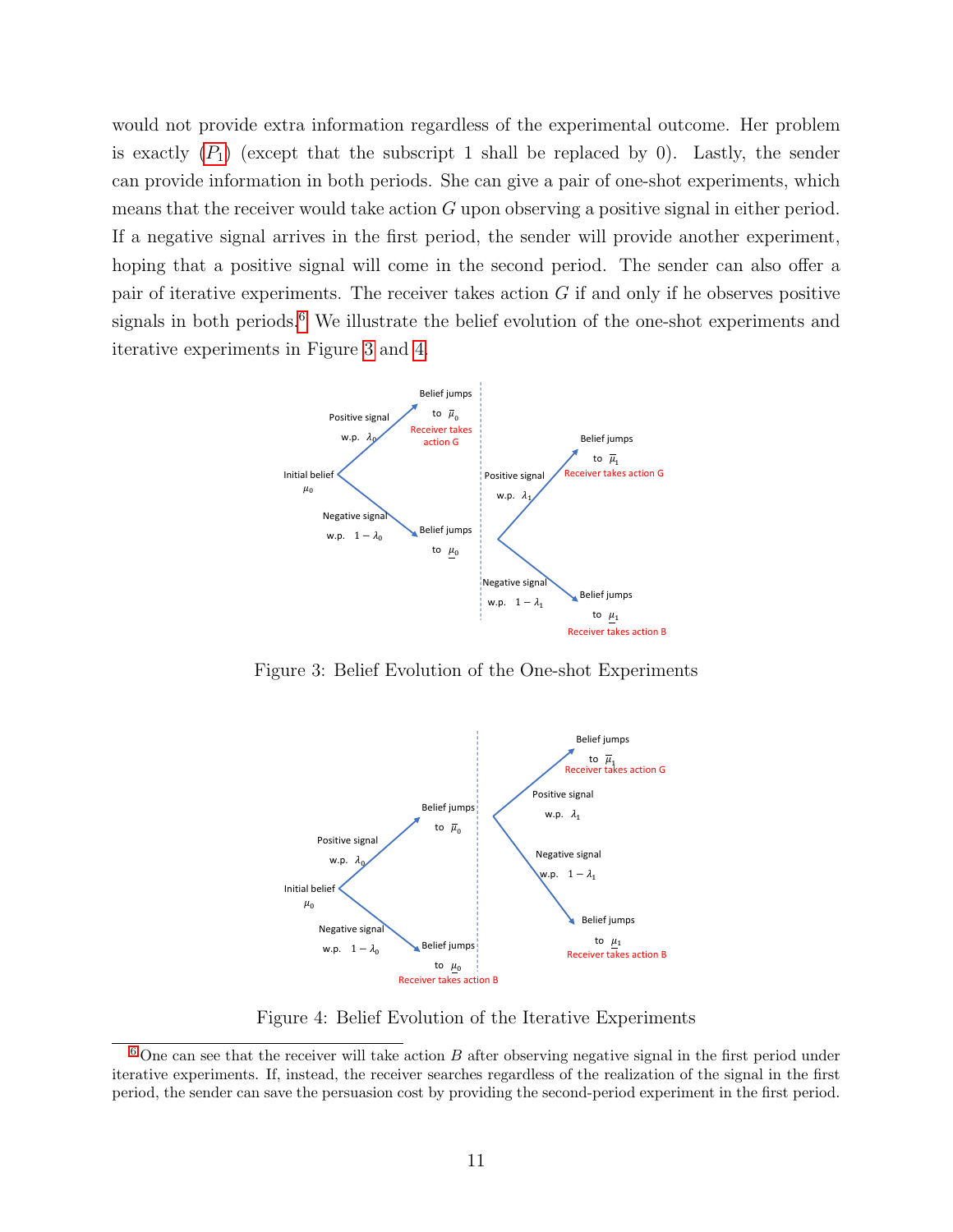The receiver must search in both periods before taking action G under iterative experiments. Hence, compared to one-shot experiments, iterative experiments require a longer search time. To compensate the receiver for the higher expected search costs, the sender needs to provide information more favorable to the receiver, which hurts the sender's payoff. The following result shows that the sender always prefers one-shot experiments in equilibrium. So, we limit our attention to the optimal one-shot experiments.

<span id="page-13-0"></span>**Proposition 1.** For any pair of feasible iterative experiments, there exists a one-shot experiment that gives the sender a strictly higher payoff.

The sender takes into account the following constraints when designing the optimal oneshot experiment of the first period:

(1) participation constraint:

$$
\lambda_0[\bar{\mu_0}v_g + (1 - \bar{\mu_0})v_b] + (1 - \lambda_0)\mathbb{E}[\text{receiver surplus at } t = 1|\text{search at } t = 1]
$$
  
=  $\lambda_0(\bar{\mu_0} + v_b) + (1 - \lambda_0)[\lambda_1(\bar{\mu_1} + v_b) - c] \ge c$  (IR<sub>0</sub>)

(2) feasibility constraint:

<span id="page-13-5"></span><span id="page-13-4"></span><span id="page-13-3"></span><span id="page-13-2"></span>
$$
\lambda_0 \bar{\mu_0} + (1 - \lambda_0) \underline{\mu_0} = \mu_0 \tag{F_0}
$$

If the sender provides information in both periods, her problem is:[7](#page-13-1)

$$
\max_{\lambda_0, \bar{\mu_0}, \mu_1, \lambda_1, \bar{\mu_1}} -K(\lambda_0) + p\lambda_0 + (1 - \lambda_0) \left[ -K(\lambda_1) + p\lambda_1 \right]
$$
\ns.t.

\n
$$
(IR_0), (F_0), (\lambda_1, \bar{\mu}_1) \text{ solves } (P_1)
$$

We analyze the solution to this problem in the next section. We use  $(\lambda_0, \bar{\mu_0}, \mu_1, \lambda_1, \bar{\mu_1}),$ the probability of a positive signal in each period, the belief after observing a positive signal in each period, and the initial belief in the second period, to represent the sender's strategy.

# 3 Optimal Strategies

From the previous discussion, the receiver would search (take action  $S$ ) whenever the sender provides information. The receiver would take action  $G$  immediately upon receiving

<span id="page-13-1"></span><sup>&</sup>lt;sup>[7](#page-13-4)</sup> We impose the following implicit assumptions on all of the programs in the remaining of the paper:  $\bar{\mu}_t \in [-v_b, 1], \underline{\mu_t} \in [0, \mu_t), \lambda_t \in [0, 1], \underline{\mu}_0 = \mu_1$ . The last equality comes from the fact that the belief at the beginning of the second period,  $\mu_1$ , is the belief after observing a negative signal in the first period,  $\underline{\mu}_0$ , under one-shot experiments.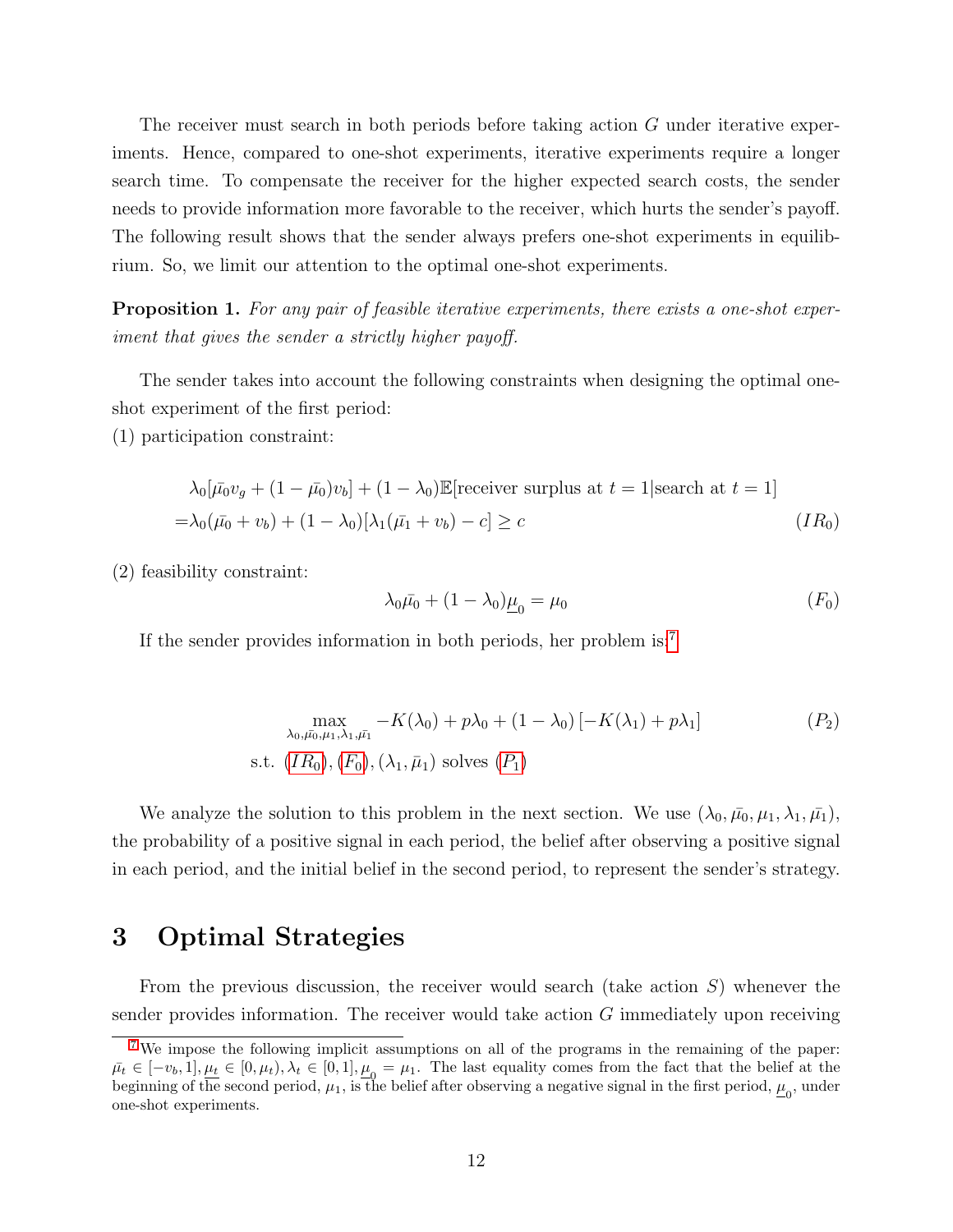a positive signal and action  $B$  if the sender does not provide information. Therefore, we only need to characterize the sender's strategy, which implies the receiver's strategy.

# 3.1 A Benchmark

We first consider a benchmark problem in which the receiver always participates and in which the sender can generate an arbitrary amount of information in each period. The sender chooses the information structure to maximize the expected payoff. We will use the solution throughout the subsequent analyses.

<span id="page-14-0"></span>
$$
\max_{\lambda_0, \lambda_1} -K(\lambda_0) + p\lambda_0 + (1 - \lambda_0) \left[ -K(\lambda_1) + p\lambda_1 \right] \tag{P_b}
$$

<span id="page-14-2"></span>**Lemma 1.** The solution to the benchmark problem  $(P_b)$  $(P_b)$  $(P_b)$ ,  $(\lambda_0^{**}, \lambda_1^{**})$ , does not depend on the search cost c and  $\lambda_0^{**} < \lambda_1^{**}$ . The benchmark sender's payoff is strictly positive.

The benchmark sender's payoff is the highest possible payoff the sender can obtain in equilibrium. When the prior is high enough, a positive signal arrives at the rate of  $\lambda_t^{**}$  and the receiver searches. The sender obtains the benchmark payoff. When the prior is lower and a positive signal arrives at the benchmark probability, the receiver may be quite uncertain about the state even after observing a positive signal (low  $\bar{\mu}_t$ ) due to feasibility constraints. So, the receiver chooses not to search. This friction restricts communication between the sender and the receiver and distorts the optimal strategy away from the benchmark strategy. For the problem to be non-degenerate, we concentrate on the case in which the prior is not too high throughout the paper. As a result, the optimal strategy is different from the benchmark solution.

# 3.2 Optimal Strategy in the Last Period

When the belief at the beginning of the second period is too low, the receiver will not search, given any feasible experiments. Thus, the sender does not provide information to minimize the cost. When the belief at the beginning of the second period is higher, and the search cost is not too high, the sender provides information and obtains a positive payoff. The following proposition summarizes the optimal information structure.

<span id="page-14-1"></span>**Proposition 2.** At the second period, the sender does not provide information when  $\mu_1$  $\mu_{0,1} := c/v_g$ . When  $\mu_1 \geq \mu_{0,1}$ , the optimal probability of a positive signal and the optimal belief after observing a positive signal,  $(\lambda_1^*, \bar{\mu}_1^*)$ , depend on the search cost c: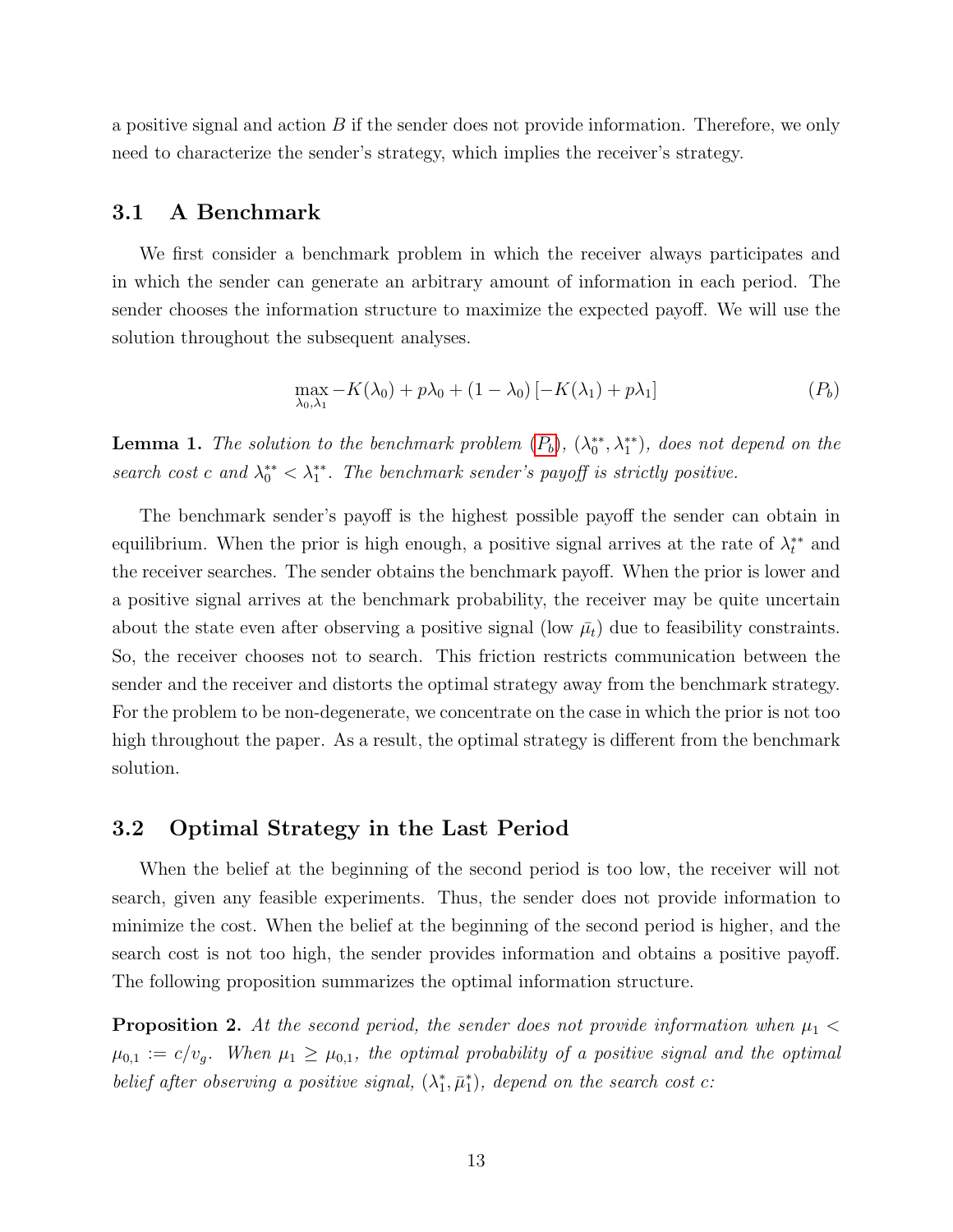- 1. If  $c \geq v_g \lambda_1^{**}$ , there exists a unique  $\hat{c} \in (v_g \lambda_1^{**}, v_g \mu_1]$  such that the sender does not provide information if  $c > \hat{c}$  and  $(\lambda_1^*, \bar{\mu}_1^*) = (c/v_g, 1)$  if  $c < \hat{c}$ . The receiver gets zero surplus.
- 2. If  $c \in [\mu_1 + v_b \lambda_1^{**}, v_g \lambda_1^{**}), (\lambda_1^{*}, \bar{\mu}_1^{*}) = (\frac{\mu_1 c}{-v_b}, \frac{-v_b \mu_1}{\mu_1 c})$  $\frac{-v_b\mu_1}{\mu_1-c}$ ). The receiver gets zero surplus.
- 3. If  $c < \mu_1 + v_b \lambda_1^{**} \wedge v_g \lambda_1^{**}$ ,  $(\lambda_1^*, \bar{\mu}_1^*) = (\lambda_1^{**}, \frac{\mu_1}{\lambda_1^{**}})$  $\frac{\mu_1}{\lambda_1^{**}} \wedge 1$ ). The receiver gets strictly positive surplus.

When the search cost is too high, the sender has to provide a lot of information to persuade the receiver to search. Even if it is feasible for the sender to provide enough information that the receiver would search, it is so costly that the expected sender's payoff is negative. So, the sender chooses not to provide information, and the receiver does not search.

When the search cost is high but not too high, the sender will provide just enough information such that the receiver searches. Since the receiver's participation constraint is hard to satisfy, in equilibrium, the receiver becomes certain  $(\bar{\mu}_1 = 1)$  that the state is g after observing a positive signal. Suppose, instead, a positive signal does not fully reveal the state  $(\bar{\mu}_1 < 1)$ . In that case, its arrival rate would need to be higher to persuade the receiver to search. Since the marginal cost of increasing the probability of a positive signal exceeds the marginal benefit, the sender's payoff decreases. The sender trades off the frequency of positive signal for precision.

When the search cost is intermediate, the receiver's participation constraint is easier to satisfy. Since the marginal benefit of increasing the probability of a positive signal exceeds the marginal cost, in equilibrium, the sender trades off the precision of a positive signal for frequency. The receiver is still uncertain about the state after observing a positive signal, but the belief is high enough that the receiver searches.

When the search cost is low, the information friction does not distort the information structure. The sender provides the benchmark amount of information, and the receiver gets a strictly positive surplus.

### 3.3 Optimal Strategy for the Entire Game

When the prior is too low, any feasible signal the sender can generate is not attractive enough for the receiver to search. Thus, it is impossible to communicate between the sender and the receiver. When the prior is higher, and the search cost is not too high, the sender provides information and obtains a positive payoff.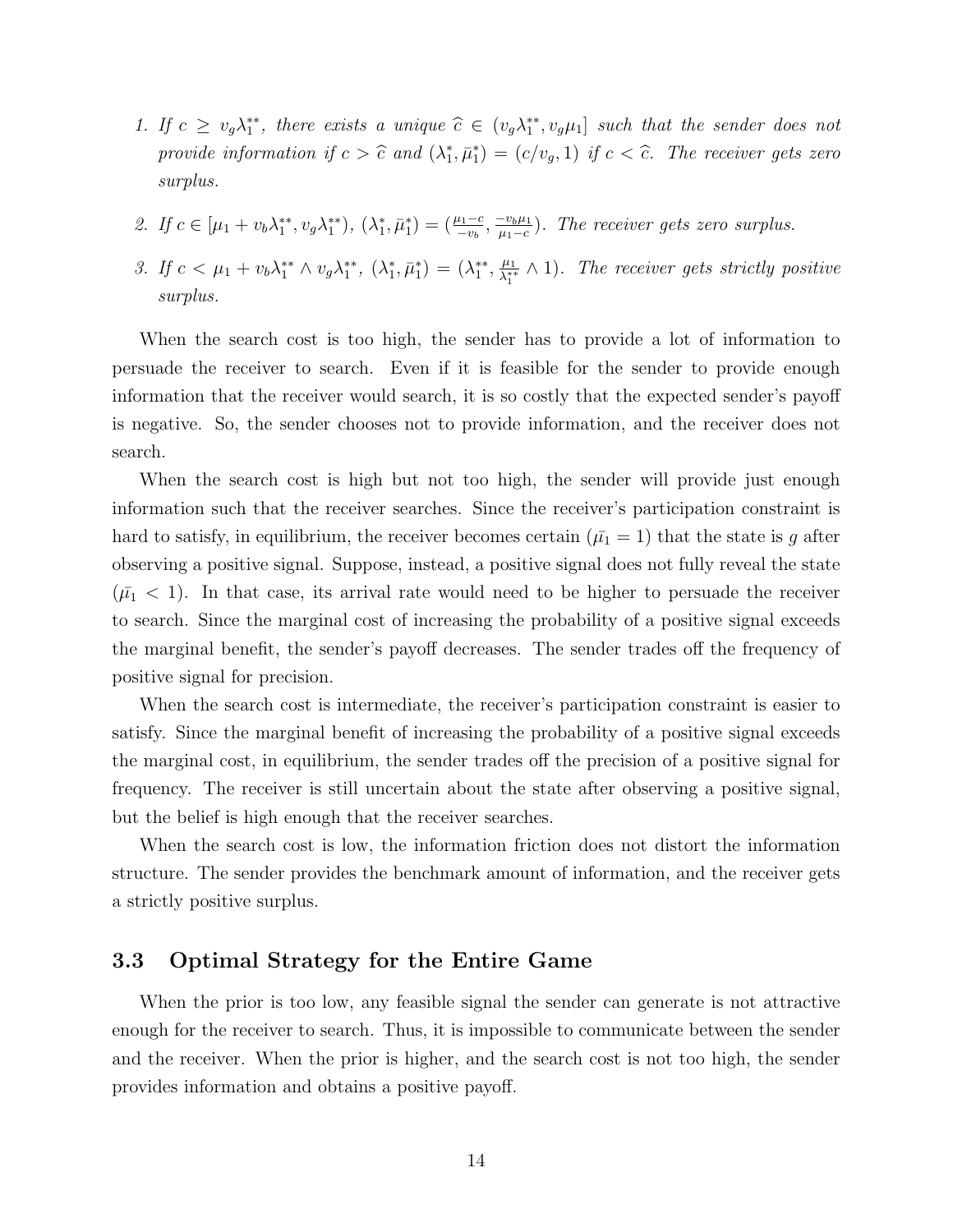<span id="page-16-0"></span>**Proposition 3.** Suppose the search cost is not too high,  $c < \hat{c}$ . There exists  $\mu_{1,2} \geq c(2v_g (c)/(v_g)^2$  such that the sender does not provide information if the prior is low,  $\mu_0 < \mu_{0,1}$ , provides information in one period if  $\mu_0 \in [\mu_{0,1}, \mu_{1,2})$ , and provides information in both periods if  $\mu_0 > \mu_{1,2}$ . Suppose the sender provides information in both periods. A positive signal fully reveals the state (which is g) when the search cost is high and partially reveals the state when the search cost is low. The receiver gets zero total surplus.

Since the information provision cost is non-linear in the probability of a positive signal, the sender has an incentive to smooth the information provision over two periods. When the prior is low, it is not feasible for the sender to provide enough information in both periods so that the receiver would search whenever a positive signal has not arrived. As the prior increases, it becomes feasible for the sender to smooth the information provision. If the sender finds it optimal to provide information in both periods at a given prior, she also prefers to smooth the information for any higher prior.

When it is highly costly for the receiver to search, the optimal information structure fully convinces the receiver that the state is q when a positive signal arrives. In equilibrium, the receiver obtains the highest possible surplus conditional on observing a positive signal and making the purchase. Without providing this type of information, which is favorable to the receiver, the sender cannot persuade the receiver to search. In contrast, when it is less costly for the receiver to search, the optimal information structure adds some noise to a positive signal. In equilibrium, the receiver is not sure that the state is  $g$  after observing a positive signal. The state may be b after the receiver takes action  $G$ . However, the likelihood of state g after a positive signal is high enough to persuade the receiver to search. By adding some noise to a positive signal, the sender can provide more frequent positive signals and increase her payoff without violating the feasibility constraint.

When the sender provides information in both periods, she can always extract surplus from the receiver if the receiver gets a strictly positive surplus. If the sender faces information under-provision, she can increase the payoff by increasing the probability of a positive signal and decreasing the belief after observing a positive signal. If the sender faces information over-provision, she can increase the payoff by reducing the probability of a positive signal and increasing the belief after observing a positive signal. This implies that the receiver gets zero surplus in equilibrium.

The optimal strategy is consistent with real-world examples. Consider the application of product sales in section [2.2.1](#page-9-0) when a buyer decides whether to purchase a pair of shoes and searches on Google to gather some information. The search cost is relatively low, and the buyer is unlikely to be sure that it is a good match, even after obtaining a positive signal and making the purchase. On the contrary, when a buyer visits a dealership and acquires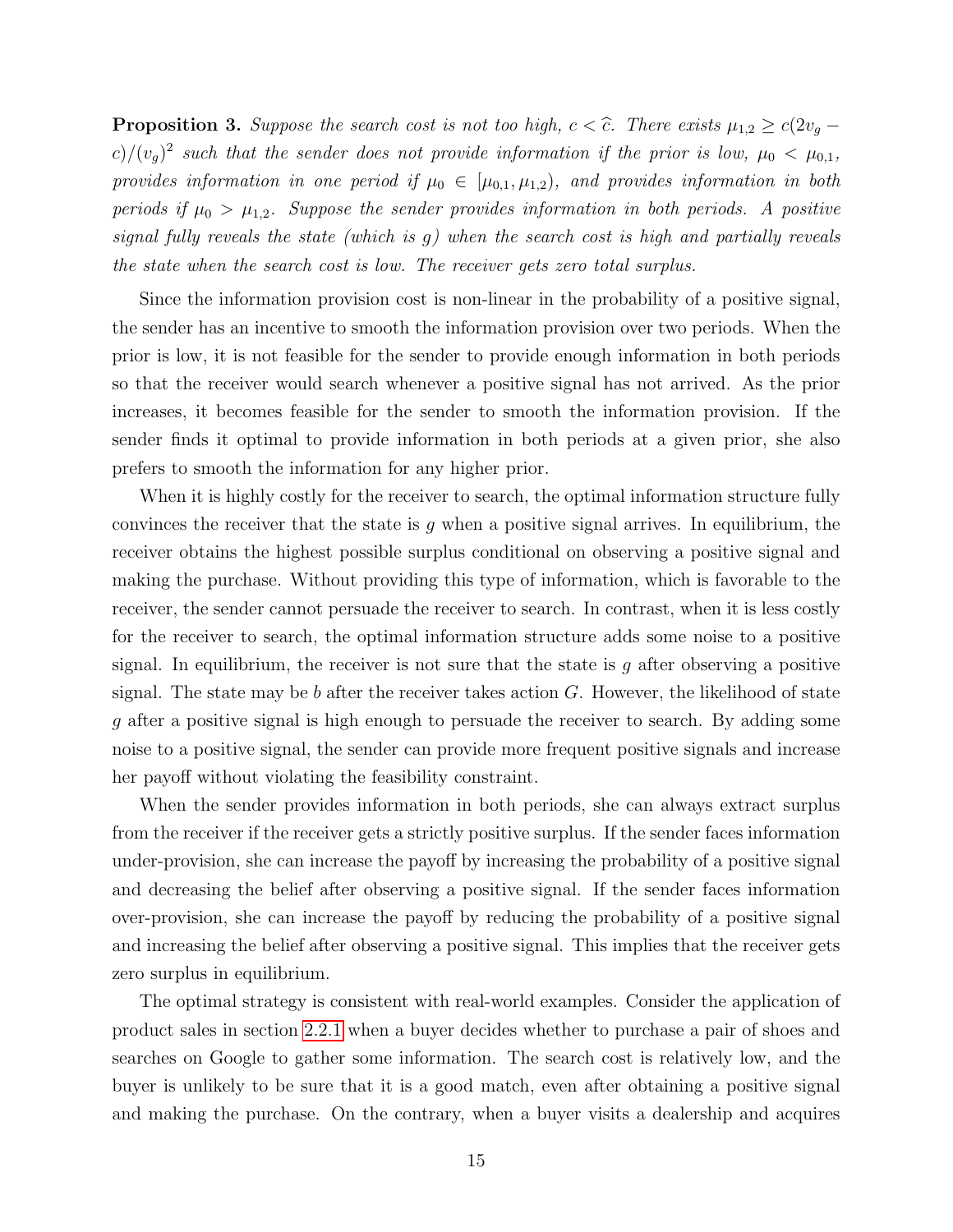information on the car of interest through talking to the dealer and test driving it, the search cost is relatively high, because it is costly to travel to the physical store and spend a significant amount of time there. When the buyer decides to buy the car, he is usually confident that it is a precisely good match.

### 3.4 Comparative Statics

When the sender provides information in only one period, the optimal strategy has a closed-form solution and is easy to analyze. Here, we discuss the comparative statics when the sender provides information in both periods. The specific form of the optimal strategy depends on the relative size of the search cost. According to Proposition [2,](#page-14-1) the sender's strategy in the last period is constant when the search cost is high (but not too high). When the search cost is lower, the sender's strategy depends on her belief at the beginning of the second period,  $\mu_1$ . When  $\mu_1 > c - v_b \lambda_1^{**}$ , the receiver expects to get a strictly positive surplus in the second period, and thus the first-period participation constraint is relaxed (denote the corresponding strategy as the  $S_+$  strategy). When  $\mu_1 \in [c/v_g, c - v_b \lambda_1^{**}]$ , the receiver expects to get zero surplus in the second period (denote the corresponding strategy as the  $S_0$  strategy). In equilibrium, the sender endogenously determines whether to use the  $S_0$  or  $S_+$  strategy.

#### 3.4.1 Comparative Statics With Regard to the Prior

When the search cost is high, the prior determines whether the sender smooths information but does not affect the information structure, conditional on the sender providing information. When the search cost is low, the prior affects the information structure monotonically. When the search cost is intermediate, the sender may switch from the  $S_0$  strategy to the  $S_{+}$  strategy as the prior increases. There can be a discrete jump in the optimal information structure. We leave the analysis of this case to the appendix.

<span id="page-17-0"></span>Proposition 4. Suppose the sender provides information in both periods. When the search cost is high,  $v_g \lambda_1^{**} \leq c < \hat{c}$ , positive signal fully reveals the state. Neither the probability of a positive signal,  $\lambda_t^*$ , nor the sender's payoff depends on the prior,  $(\lambda_t^*, \bar{\mu}_t^*) = (c/v_g, 1)$ . When the search cost is low,  $c \leq \tilde{c} := v_g K'^{-1} [K(\lambda_1^{**})/\lambda_1^{**}]$ , the probability of a positive signal,  $\lambda_t^*$ , is continuous and increases in the prior. The belief after observing a positive signal,  $\bar{\mu}_t^*$ , is continuous and decreases in the prior. The sender's payoff strictly increases in the prior.

The optimal information is perfectly smooth when the search cost is high and the sender provides information in both periods. Since the participation constraint of the receiver is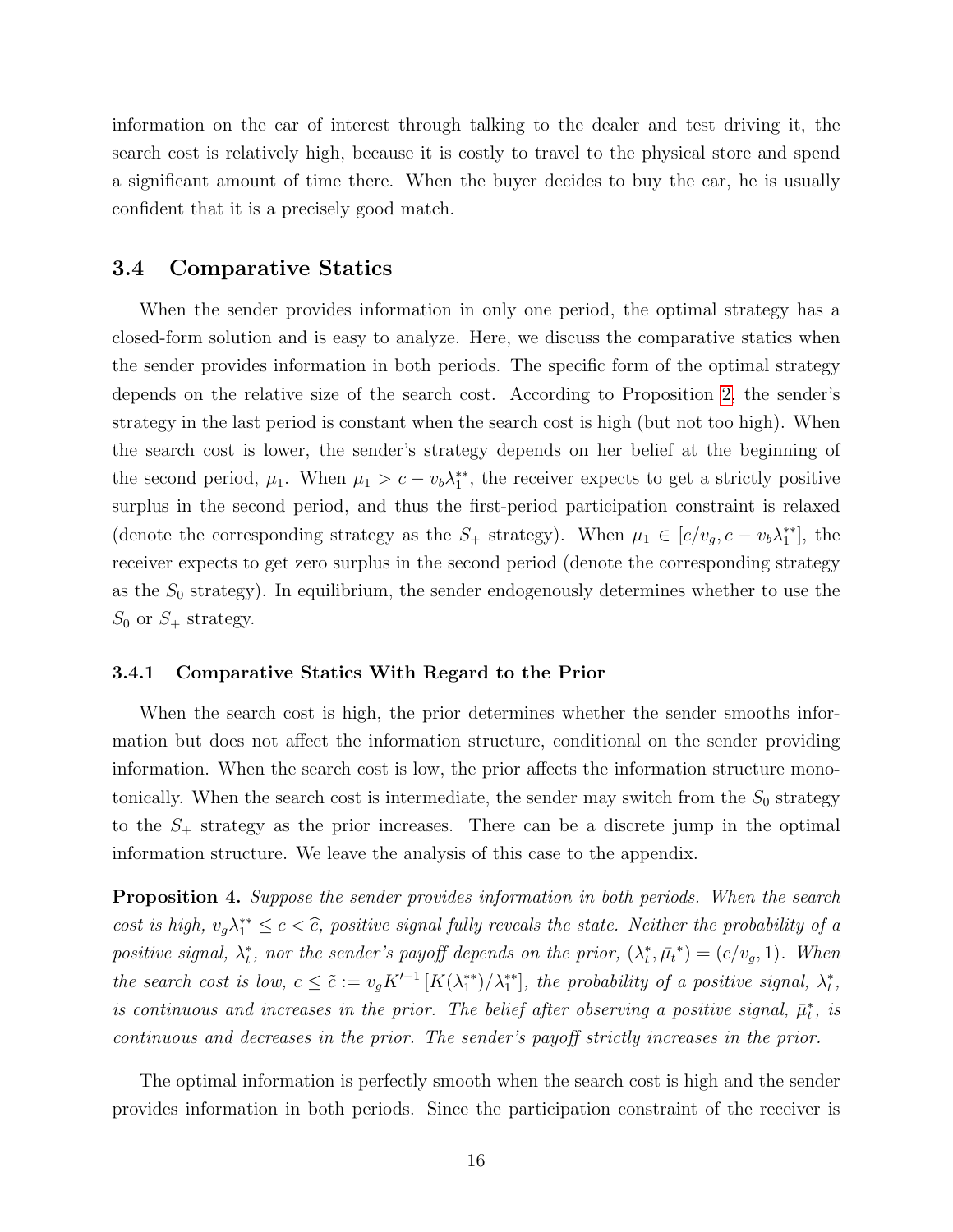strong, a positive signal fully reveals the state is  $q$ . Because it is very costly for the receiver to acquire information, the minimal amount of information to persuade the receiver to search is high. The marginal cost of providing more information exceeds the marginal benefit. Even if the prior increases and it is feasible for the sender to provide more information, she would prefer not to do so. Hence, conditional on the sender providing information, the information structure does not depend on the prior.

When the search cost is low, and the sender provides information in both periods, she chooses between  $S_+$  and  $S_0$  strategies. Under the  $S_+$  strategy, the receiver observes less frequent positive signals in the first period and more frequent positive signals in the second period. On average, he spends a longer time searching. Consequently, the sender has to provide information more favorable to the receiver to compensate for the higher expected total search cost, which reduces the sender's surplus. Therefore, the sender always chooses the  $S_0$  strategy in equilibrium, and the optimal strategy is continuous in the prior. The sender faces information under-provision in both periods. More frequent positive signals are feasible when the prior is higher. Even if the receiver becomes less sure about the state being good after observing a positive signal, he would still search as long as the likelihood of receiving a positive signal and earning a strictly positive surplus increases. In equilibrium, the sender trades off the precision of a positive signal for frequency as the prior increases.

#### 3.4.2 Comparative Statics With Regard to Sender's Costs

Providing the same amount of information may impose different costs on the sender. To study the impact of the sender's information provision costs on the optimal strategy, we rewrite the sender's cost function as  $K(\lambda) = \eta K(\lambda)$ , where  $K(1/2) = 1$  for identification. It is more costly for the sender to provide information when  $\eta$  is larger. The following proposition summarizes the comparative statics of the optimal strategy about  $\eta$ .

<span id="page-18-0"></span>**Proposition 5.** Suppose the sender provides information in both periods. Her payoff strictly decreases in the relative cost of information provision, η. When the search cost is low,  $c \leq \tilde{c}$ , the sender provides (weakly) less information in the first period and (weakly) more information in the second period, as  $\eta$  increases. When the search cost is high,  $c \geq v_g \lambda_1^{**}$ , the optimal strategy of the sender does not depend on η.

When the search cost is high, it is very costly for the receiver to search. The sender needs to provide a lot of information to persuade the receiver to search. As a result, the marginal cost of providing more information exceeds the marginal benefit. So, the sender provides the minimum amount of information for the receiver to search, which does not depend on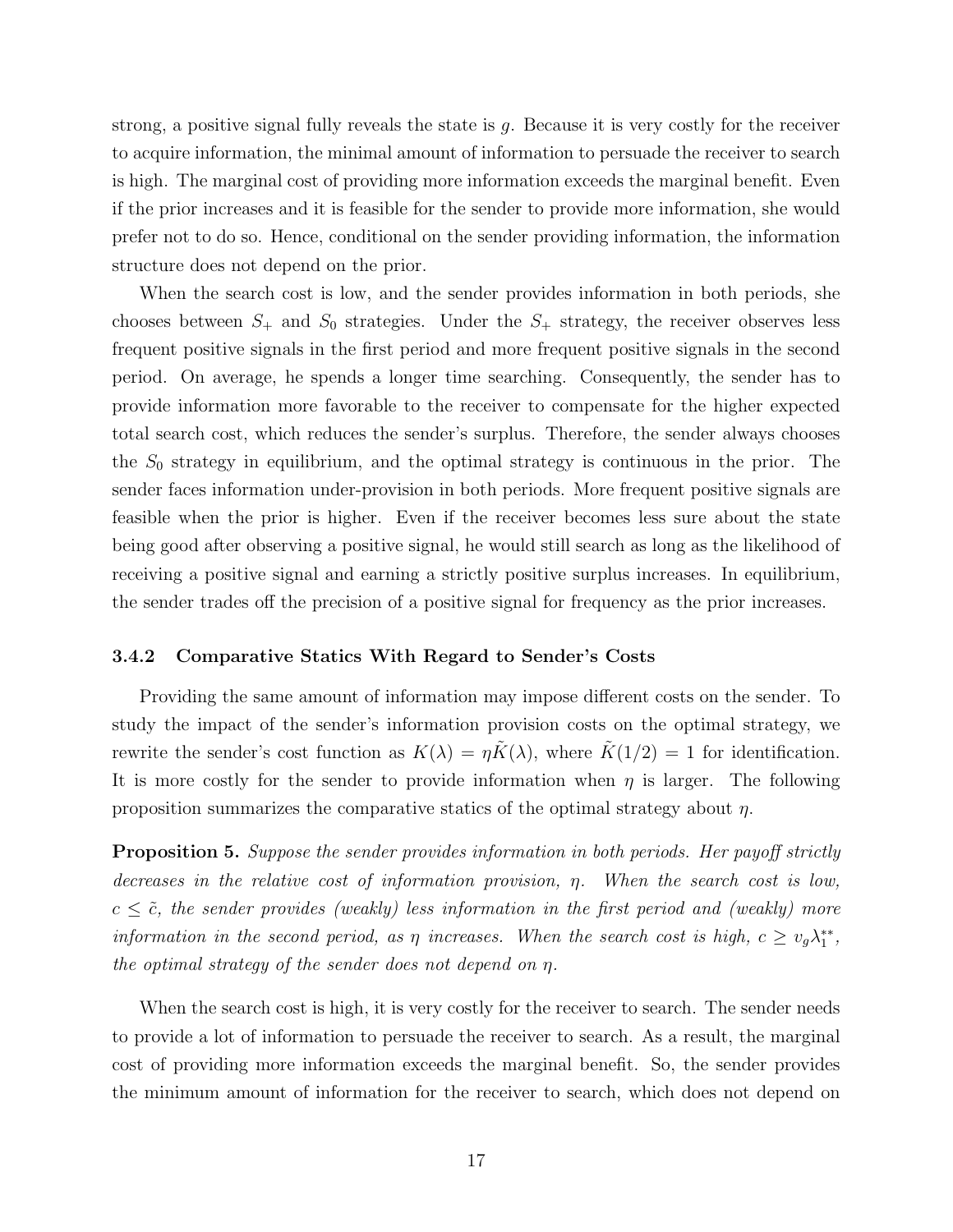the sender's cost. Hence, the optimal information structure does not depend on the relative cost of information provision.

When the search cost is low, and the relative cost of information provision increases, the marginal cost of providing information increases, while the marginal benefit remains the same. Because the sender definitely incurs the information provision cost in the first period, she provides less information in the first period. This allows her to provide more information in the second period when the information provision cost is not always incurred, and when she faces information under-provision.

### 3.5 A Numerical Example

<span id="page-19-3"></span><span id="page-19-2"></span>We illustrate the optimal strategy of the sender by a numerical example. The sender's cost function has the truncated quadratic form,  $K(\lambda) = k\lambda^2/(1-\lambda)$ , which satisfies Assumption [1.](#page-8-5) In each figure below, we present the optimal strategy and the sender's payoffs from the optimal one-period,  $S_0$ , and  $S_+$  strategies<sup>[8](#page-19-0)</sup>. The search cost is low in Figure [5.](#page-20-0)<sup>[9](#page-19-1)</sup> The sender always prefers  $S_0$  strategy when she provides information in both periods. As illustrated, the probabilities of positive signal at both periods,  $\lambda_0^*$  and  $\lambda_1^*$ , are continuous and increase in  $\mu_0$ . The beliefs after observing a positive signal in each period,  $\bar{\mu}_0^*$  and  $\bar{\mu}_1^*$ , are continuous and decrease in  $\mu_0$ . When the prior is lower than the intercept of the brown line, the sender prefers providing information in only one period to smooth the information provision. When the search cost increases to the intermediate level (Figure [6\)](#page-20-1), the sender always provides information in both periods provided that it is feasible. So, we do not plot the sender's payoff of providing information in only one period. The sender prefers  $S_0$  strategy for a low prior and switches to  $S_+$  strategy as the prior increases. The optimal strategy is non-monotonic and discontinuous in  $\mu_0$  due to the switch. When the search cost further increases (Figure [7\)](#page-20-2), the optimal information structure is perfectly smooth, and a positive signal always fully reveals the state.

<span id="page-19-0"></span><sup>&</sup>lt;sup>[8](#page-19-2)</sup>The domain of the prior is  $[c(2v_g - c)/(v_g)^2, \hat{\mu}_0 \wedge p]$ . When  $\mu_0 < c(2v_g - c)/(v_g)^2$ , the sender provides or provides  $\hat{\mu}_0 \wedge p$ . When  $\mu_0 > \hat{\mu}_0 \wedge p$ . When  $\mu_0 < c(2v_g - c)/(v_g)^2$ , the sender provides information in at most one period. When  $\mu_0 \ge \hat{\mu}_0 := 2c - v_b \lambda_1^{**} - [c + (1 - \lambda_1^{**})v_b] \lambda_0^{**}$ , the sender always chooses the benchmark solution.

<span id="page-19-1"></span><sup>&</sup>lt;sup>[9](#page-19-3)</sup> The choice of the specific parameter values do not affect the qualitative property of the optimal strategy (i.e., the shape of the figure). What matters is the relative value. The search cost is low if  $c \leq (1-p)\lambda_0^{**}$ , intermediate if  $(1-p)\lambda_0^{**} < c < (1-p)\lambda_1^{**}$ , and high if  $(1-p)\lambda_1^{**} \le c < \hat{c}$ .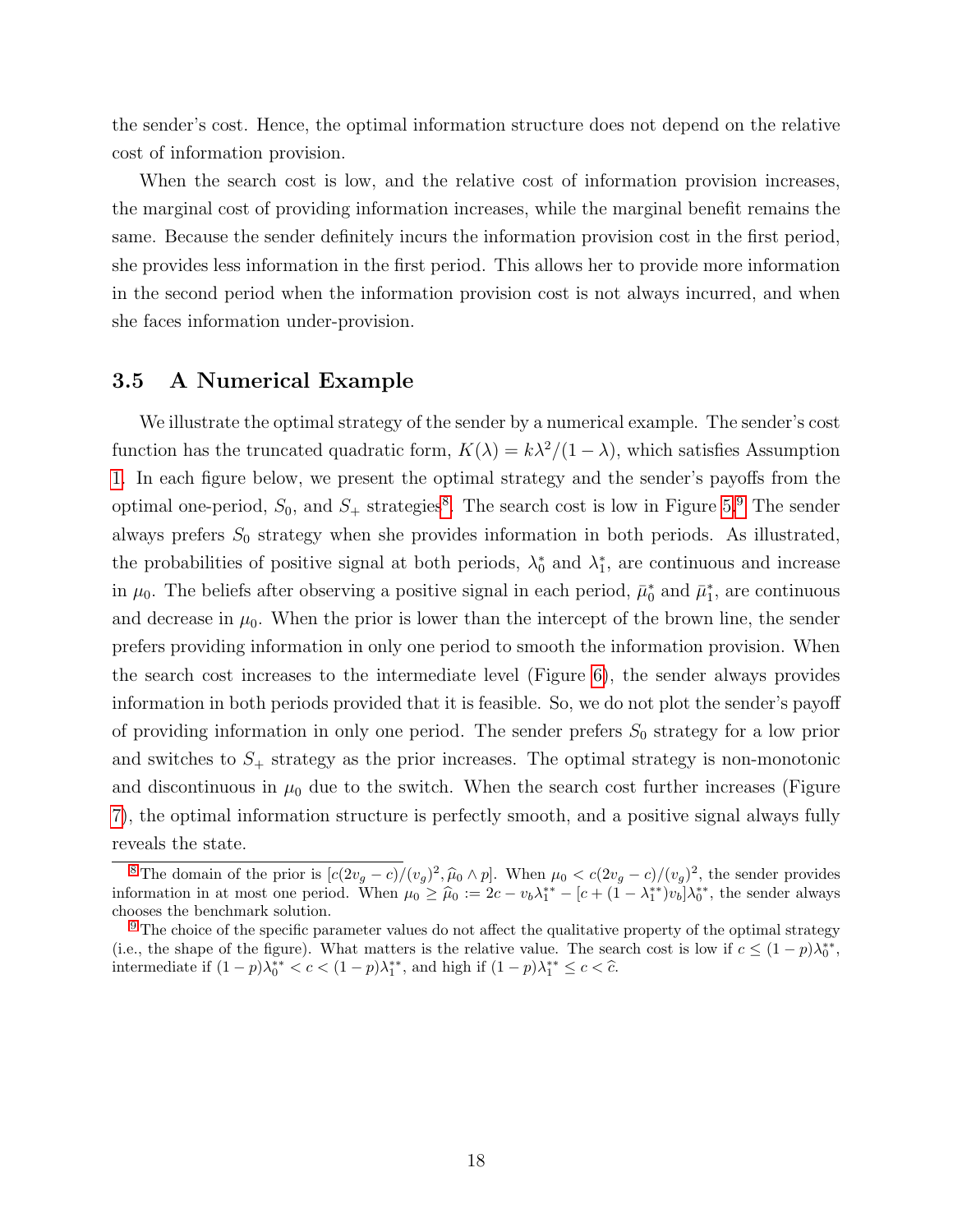<span id="page-20-0"></span>

Figure 5: The optimal strategy when  $c = 0.01, p = 0.8, v_g = 0.2, v_b = -0.8, k = 0.5$ 

<span id="page-20-1"></span>

Figure 6: The optimal strategy when  $c = 0.067, p = 0.8, v_g = 0.2, v_b = -0.8, k = 0.5$ 

<span id="page-20-2"></span>

Figure 7: The optimal strategy when  $c = 0.08, p = 0.8, v_g = 0.2, v_b = -0.8, k = 0.5$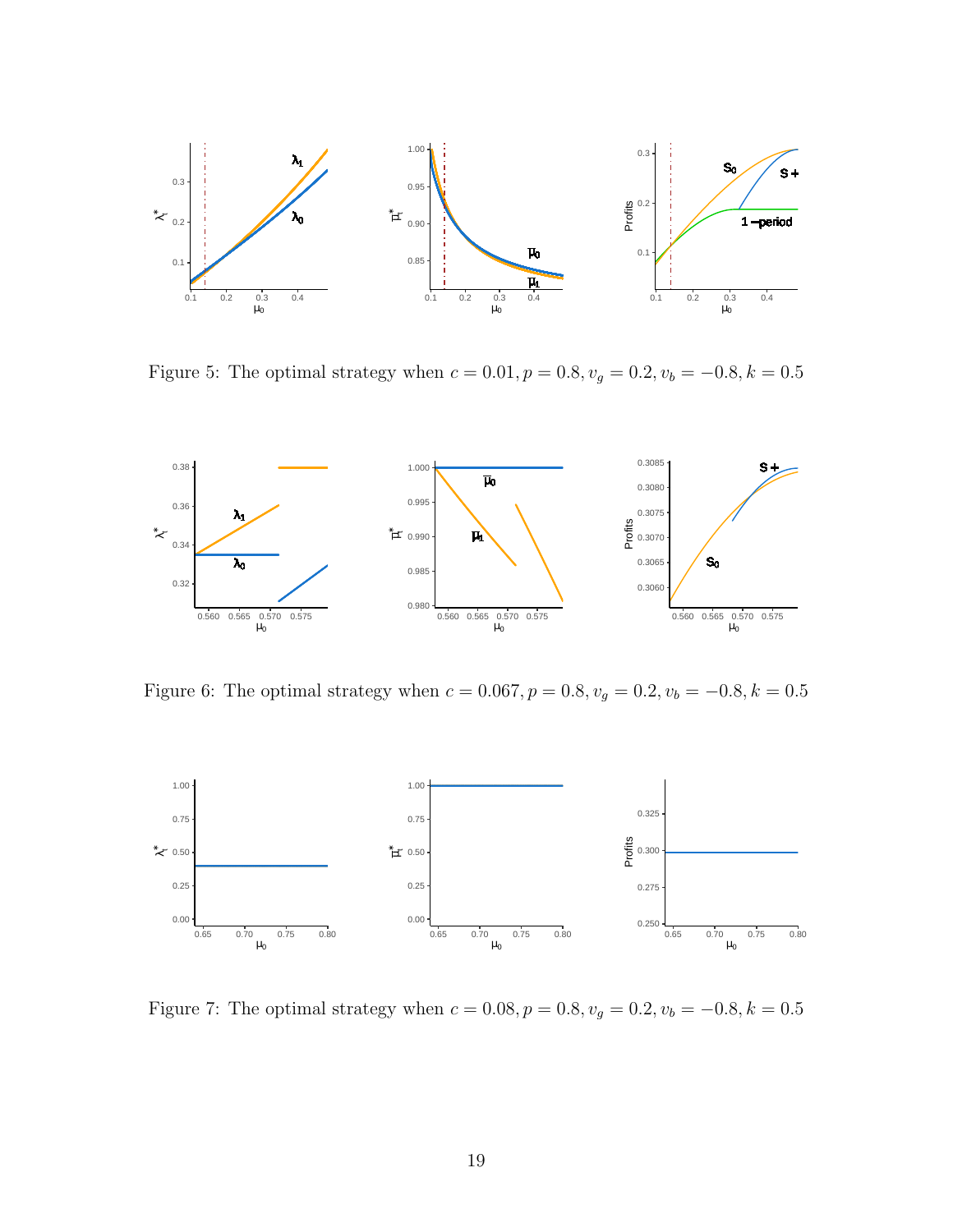# 4 The Efficient Information Structure

In the previous sections, the sender designs the information structure to maximize the expected payoff. This section characterizes the efficient strategy when a social planner designs the information structure to maximize total welfare. We then investigate the information distortion caused by not taking into account receiver surplus. For tractability reasons, we use a special form of the payoff function, specified in section [2.2.1.](#page-9-0) So, in this section,  $v_g = 1 - p$ and  $v_b = -p$ .

### 4.1 Efficient Strategy in the Last Period

As discussed in the previous section, the sender does not provide information if the belief at the beginning of the second period is too low,  $\mu_1 < \mu_{0,1}$ . So, we concentrate on the case in which  $\mu_1 \geq \mu_{0,1}$ . In the second period, the social planner's problem is:

<span id="page-21-0"></span>
$$
\max_{\lambda_1, \bar{\mu_1}} -K(\lambda_1) + p\lambda_1 + \lambda_1(\bar{\mu_1} - p) - c
$$
 (E<sub>1</sub>)  
s.t.  $(IR_1), (F_1)$ 

Below, we discuss the efficient information structure in the last period intuitively. The formal characterization of the efficient strategy in the last period is in the appendix. When the search cost is high, it is very costly for the receiver to search. The sender needs to provide a lot of information to persuade the receiver to search. As a result, the marginal cost of providing more information exceeds the marginal benefit. So, the sender provides the minimum amount of information necessary to induce the receiver to search, which does not depend on whether the sender maximizes the sender's surplus or total welfare. Hence, there is no information distortion. When the search cost is lower, it is easier to persuade the receiver to search. The sender provides more than the minimum amount of information necessary to induce the receiver to search. The marginal costs of providing more information are the same for both the sender and the social planner, while the marginal benefit of providing more information is smaller for the sender. Therefore, the sender provides less information than the social planner does when the search cost is high or the initial belief is high. One exception is that, when both the search cost and the initial belief are low, the sender provides more information than the social planner does because the social planner can only generate infrequent signals.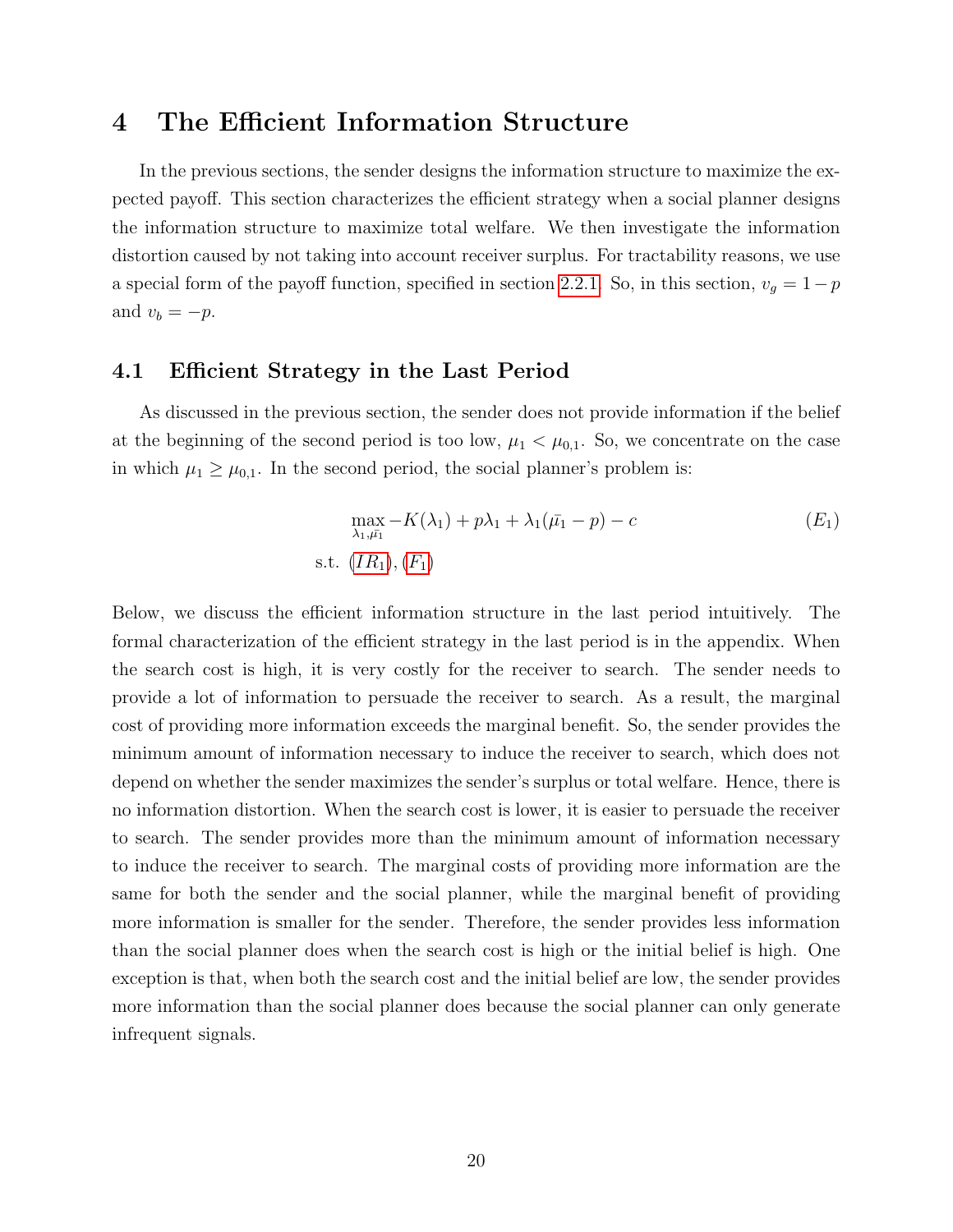# 4.2 Efficient Strategy for the Entire Game

As in the previous section, the social planner does not provide information if the prior is too low or the search cost is too high. When she provides information in only one period, the previous subsection characterizes the efficient strategy. When she provides information in both periods, her problem is:

$$
\max_{\lambda_0, \bar{\mu_0}, \mu_1, \lambda_1, \bar{\mu_1}} -K(\lambda_0) + \lambda_0 \bar{\mu_0} - c + (1 - \lambda_0) [-K(\lambda_1) + \lambda_1 - c]
$$
(E<sub>2</sub>)  
s.t.  $(IR_0), (F_0), (\lambda_1, \bar{\mu_1})$  solves  $(E_1)$ 

The following proposition compares the payoff-maximizing strategy and the efficient strategy when the sender provides information in both periods.

<span id="page-22-0"></span>**Proposition 6.** Suppose the sender provides information in both periods. When  $c \geq v_g \lambda_1^{**}$ , the payoff-maximizing strategy is efficient. When  $c < v_g \lambda_1^{**}$ , the sender, who maximizes her own payoff, provides less information in the first period and more information in the second period than does the social planner, who maximizes total welfare.

When the search cost is high, similar to the argument in the previous subsection, the sender provides the minimum amount of information for the receiver to search, which does not depend on the sender's objective (maximizing sender surplus or total surplus). Hence, there is no information distortion. When the search cost is lower, it is easier to persuade the receiver to search. The sender provides more than the minimum amount of information for the receiver to search. The marginal costs of providing more information are the same for both the sender and the social planner, while the marginal benefit of providing more information is smaller for the sender. Therefore, the sender provides less information than the social planner does when the search cost is high or when the initial belief is high. One exception is that, when both the search cost and the initial belief are low, the sender provides more information than the social planner does because the social planner can only generate infrequent signals.

# 5 Model Extensions

# 5.1 Dynamic Commitment

Under many circumstances, the assumption that the sender can generate credible signals within each period but does not have dynamic commitment power is reasonable. It is hard for the sender to commit to the entire information structure across all periods ex-ante and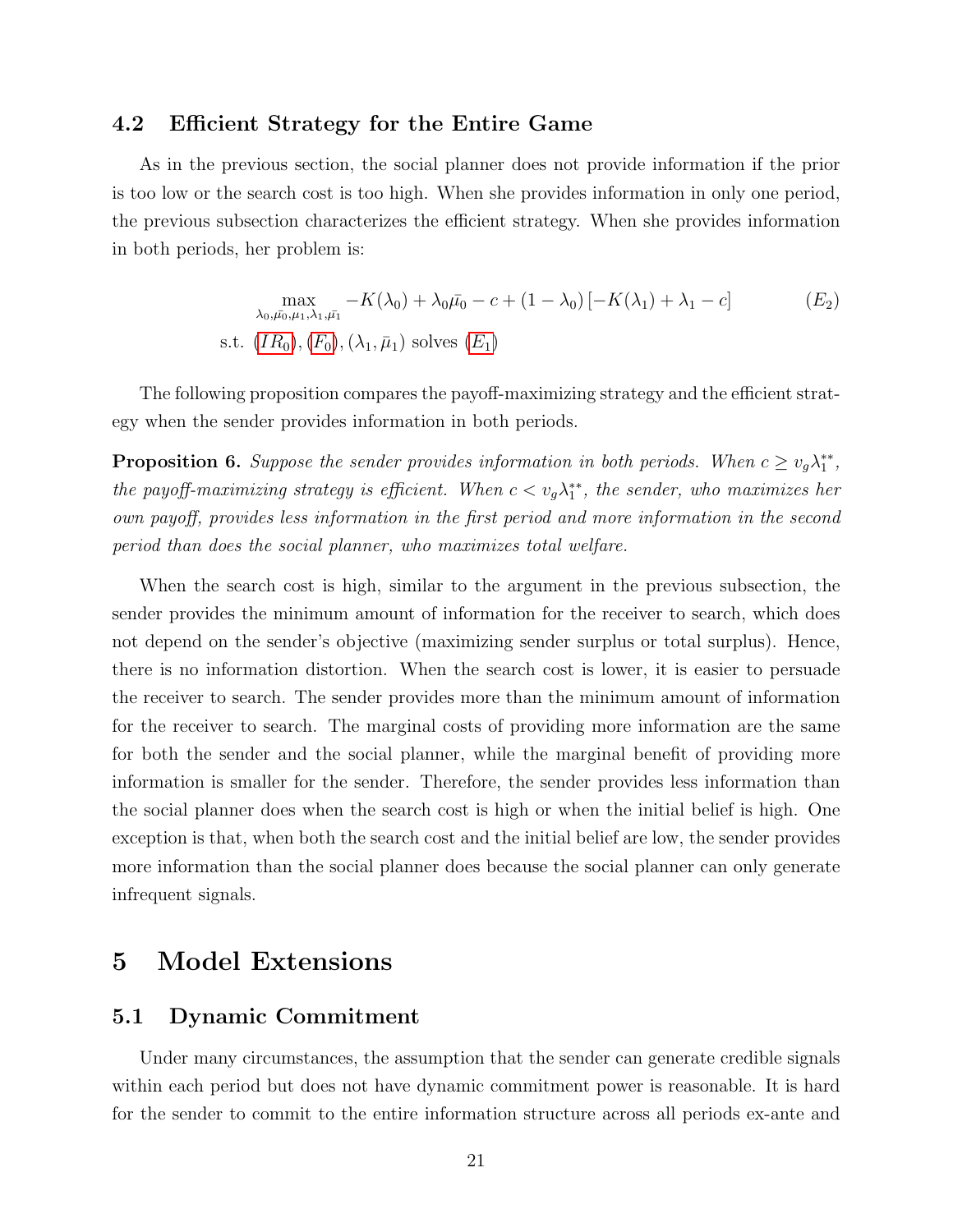to convince the receiver that the sender will stick to the information structure when it is profitable to deviate to a different information structure during intermediate periods. However, factors such as reputation can give the sender stronger commitment power. Here, we study the implications of the case in which the sender has dynamic commitment power. The sender chooses and commits to the entire information structure to maximize the ex-ante expected surplus.

<span id="page-23-1"></span>
$$
\max_{\lambda_0, \bar{\mu_0}, \mu_1, \lambda_1, \bar{\mu_1}} -K(\lambda_0) + p\lambda_0 + (1 - \lambda_0) [-K(\lambda_1) + p\lambda_1]
$$
\ns.t.

\n
$$
(IR_0), (F_0), (IR_1), (F_1)
$$

<span id="page-23-0"></span>**Proposition 7.** Suppose the search cost is high,  $v_g \lambda_1^{**} < c < \hat{c}$ , and  $\mu_0 > c(2v_g - c)/(v_g)^2$ . The sender provides information in both periods regardless of the dynamic commitment power. If the sender has dynamic commitment power, her payoff is strictly higher, and the receiver gets a strictly positive surplus in the second period. The benefit of dynamic commitment power for the sender vanishes as the search cost approaches zero.

We have shown that, when the search cost is high, the sender perfectly smooths the information if she doesn't have dynamic commitment power. If the sender instead has dynamic commitment power, she would commit to providing information more favorable to the receiver in the second period. As a result, the receiver will search even if the sender provides less information in the first period, relaxing the information over-provision issue. Though it hurts the sender's payoff in the second period, it increases the sender's payoff in the first period by reducing the information provision cost. The overall effect is strictly positive. So, the optimal information provision will not be perfectly smooth.

The above finding is related to results on durable good pricing (e.g., Coase 1972). Without dynamic commitment power, the monopolist tends to reduce the price as time goes on, which reduces profit, because a rational receiver will strategically wait. Here, dynamic commitment power also benefits the sender, but the underlying mechanisms differ. This paper focuses on persuasion (information provision) rather than incentive (pricing). In addition, in the durable good pricing example, the ability to commit not to provide a more favorable price in the future benefits the sender. By contrast, in this paper, the ability to commit to more favorable information in the future benefits the sender.

However, when the search cost approaches zero, the difference between the sender surplus with and without dynamic commitment power approaches zero. The intuition is that the benefit of dynamic commitment power comes from relaxing the participation constraint in the first period by committing to providing more favorable information in the second period.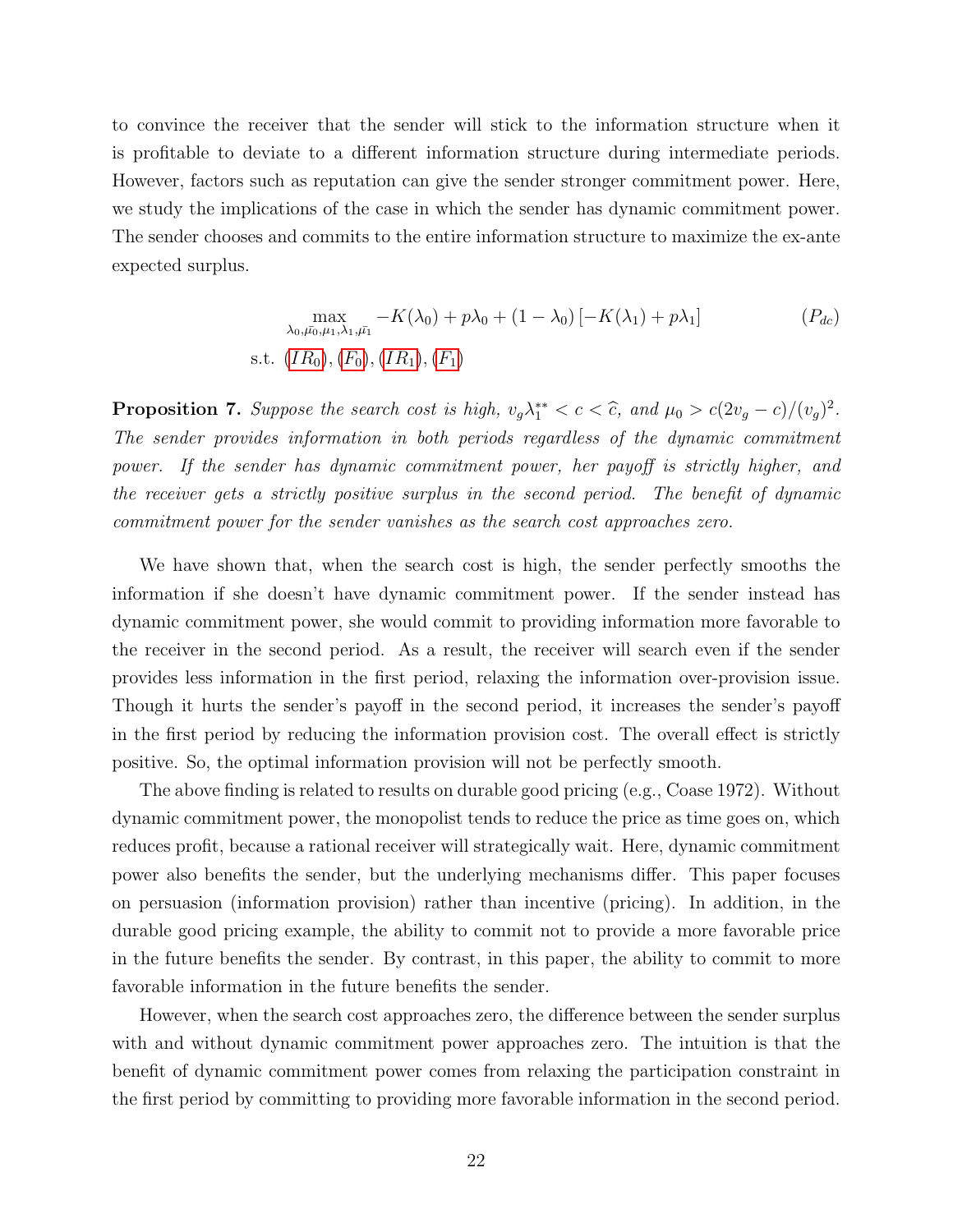However, the participation constraint is already very loose when the search cost is low. Thus, the benefit of dynamic commitment power approaches zero.

# 5.2 Discounting

In the main model, we assume that there is no discounting. In reality, information acquisition and provision usually happen in a short period, and that assumption is reasonable. However, some communications between the sender and the receiver can take longer. Here, we study the information provision strategy when the sender and the receiver have the same discount factor,  $\delta \in (0,1)$ . With discounting, the sender's problem becomes:

<span id="page-24-1"></span>
$$
\max_{\lambda_0,\bar{\mu_0},\mu_1,\lambda_1,\bar{\mu_1}} -K(\lambda_0) + p\lambda_0 + \delta(1-\lambda_0)\left[-K(\lambda_1) + p\lambda_1\right] \tag{P_{2,\delta}}
$$

s.t. 
$$
\lambda_0(\bar{\mu_0} + v_b) + \delta(1 - \lambda_0)[\lambda_1(\bar{\mu_1} + v_b) - c] \ge c
$$
   
 (*F*<sub>0</sub>), ( $\lambda_1, \bar{\mu}_1$ ) solves (*P*<sub>1</sub>)   

One can see that both the objective function and the first-period participation constraint change. When the players become less patient (the discount factor  $\delta$  decreases), the present value of the second-period sender surplus decreases, and the first-period participation constraint becomes tighter. Thus, it is less attractive for the sender to sell the goods in the second period.

<span id="page-24-0"></span>**Proposition 8.** When the search cost is high,  $c \geq v_g \lambda_1^{**}$ , the optimal strategy does not depend on the discount factor,  $\delta$ . When the search cost is low,  $c \leq \tilde{c}$ , the sender provides (weakly) more information in the first period and (weakly) less information in the second period, as players become less patient.

When the search cost is high, it is hard to satisfy the participation constraints of the receiver. Providing enough information to persuade the receiver to search dominates the force of discounting. Therefore, the sender's strategy remains the same as the no-discounting case, and the sender perfectly smooths information provision. When the search cost is low, the sender provides (weakly) less information in the second period when the players are less patient because of discounting. The sender provides more information in the first period as she becomes more tempted to convert the receiver early.

We assume in the main model that the receiver is forward-looking and takes into account the potential payoff of the second period when he chooses his action in the first period. This assumption is reasonable if the information environment is transparent and the receiver knows that gradual learning is possible. We now consider the possibility of asymmetric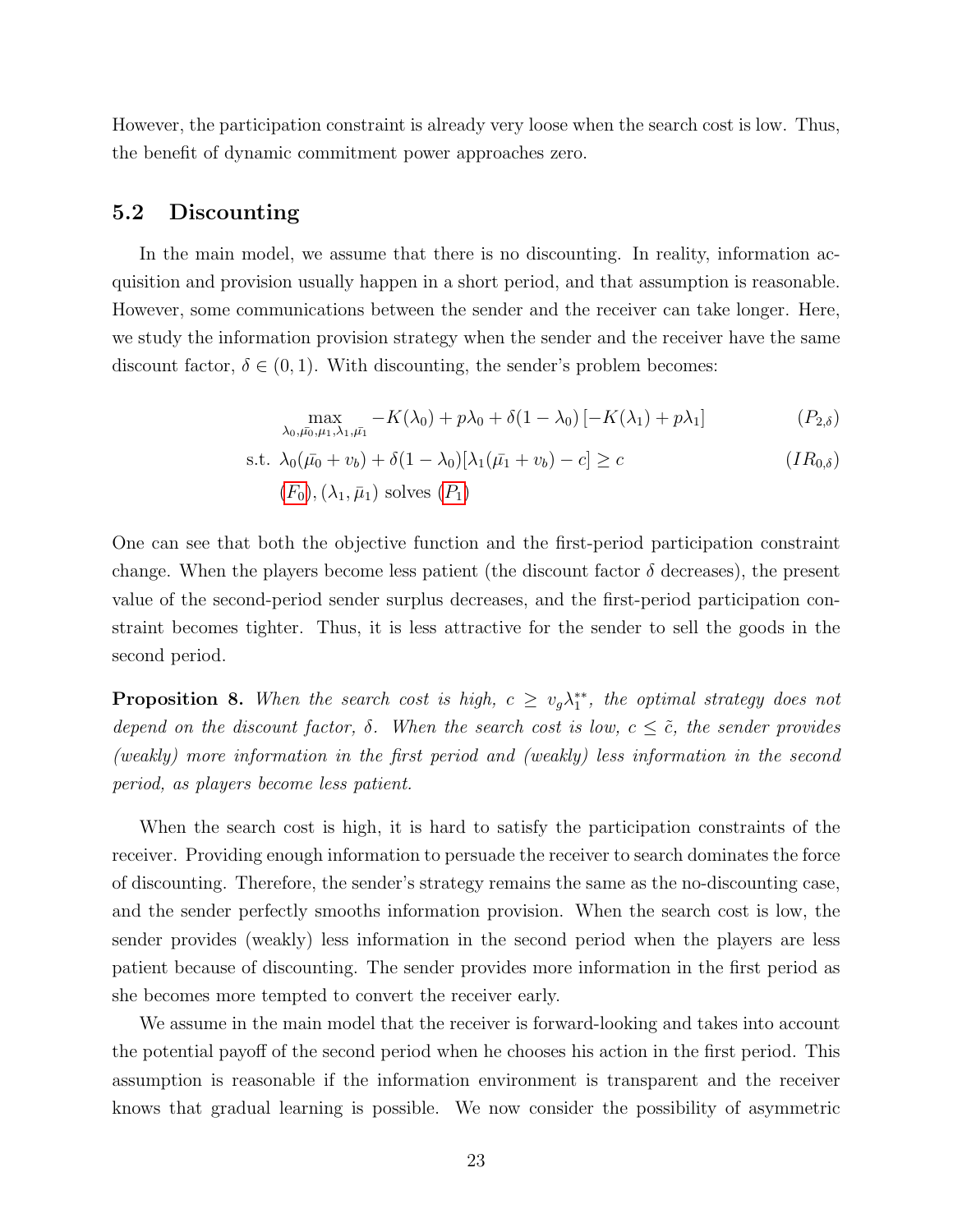discount factors. In particular, the sender is perfectly patient while the receiver is perfectly impatient (myopic). If the receiver is myopic, then he trades off only the current-period benefit and cost in deciding whether or not to search. The information in the second period cannot relax the first-period participation constraint. Therefore, when the receiver is myopic, the feasible information structure is a subset of when the receiver is forward-looking. If the receiver's surplus in the second period is strictly positive when the receiver is forward-looking, the optimal information structure may not be feasible when the receiver is myopic. Hence, the sender is (weakly) worse off if the receiver is myopic rather than forward-looking. This result has managerial implications, as it suggests that the sender should try to better inform the receiver of the possibility of gradual learning. Common knowledge of gradual information revelation improves the sender's surplus.

### 5.3 Infinite Number of Periods

The two-period model can capture information smoothing and gradual learning. We extend the main model to a model with an infinite number of periods and show that the main insights extend to this richer model. This also provides some additional insights.

Time is discrete,  $t = 0, 1, 2, ...$  In each period, the sender determines and commits to the information structure of the experiment but cannot commit to the experiment in the future. The receiver can search for information before deciding. Unlike the two-period model, there is no deadline. The receiver can search for as long as he wants. Since the sender's payoff is bounded by  $p$ , the payoff function is well-defined even without the discount factor. So, we do not consider discounting for consistency with the main model. We can analyze the problem similarly if we include discounting.

<span id="page-25-0"></span>**Proposition 9.** When the search cost is high,  $v_g \lambda_1^{**} \leq c < \hat{c}$ , the sender provides perfectly smooth information for  $k := \frac{\ln(1-\mu_0)}{\ln(1-\mu_0)}$  $\frac{ln(1-\mu_0)}{ln(1-c/v_g)}$  periods, and a positive signal fully reveals the state,  $(\lambda_t^*, \bar{\mu}_t^*) = (c/v_g, 1),$  for  $t = 0, 1, ..., k-1$ . When the search cost is low, the sender adds noise to positive signals. As the search cost approaches zero, the sender could obtain the equilibrium payoff as if the persuasion cost were zero.

This proposition shows that the main insights are robust to the specification of the length of time. The two-period model corresponds to the case when there is a deadline in the information acquisition. When time is infinite, there is no limit on how long the receiver can search. Under high search costs, the optimal information structure fully convinces the receiver that the state is  $q$  when a positive signal arrives. Under low search costs, the optimal information structure adds some noise to the positive signal. The intuition is the same as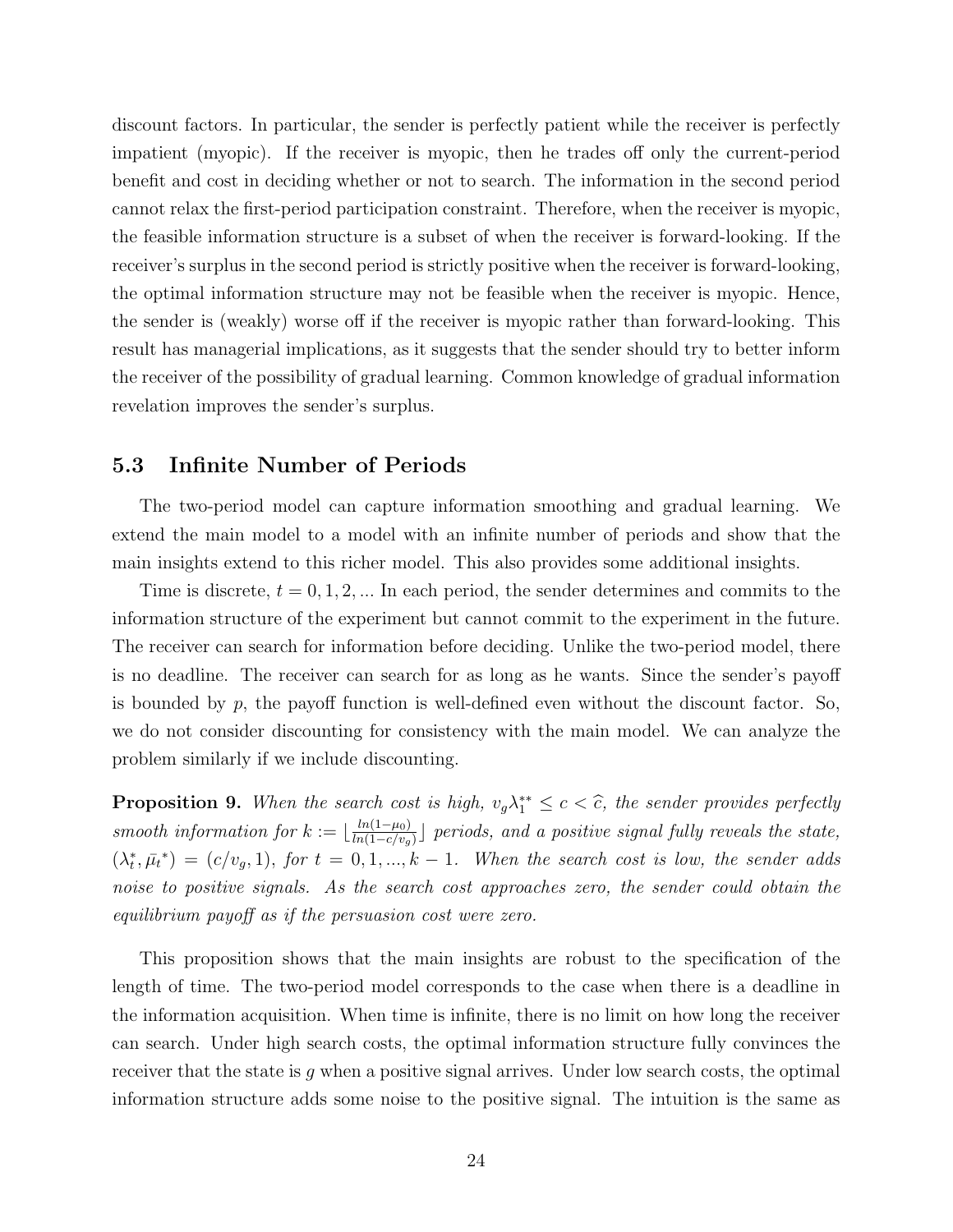the two-period case. Because the receiver can keep searching for a longer period, the sender can better smooth the information. When the search cost is high, the sender may provide information for more than two periods if she believes that the state is likely to be  $q$  and the receiver is willing to spend more time searching. The proposition shows that the sender smooths information provision over more periods for a higher prior belief. The ability to smooth the information is valuable for the sender, especially when the search cost approaches zero. In that case, she could obtain the equilibrium payoff as if the persuasion cost were zero. Because of the low search cost, the sender can convince the receiver to search with very little information in each period. The sender's cost becomes very low by smoothing the information over many periods.

# 6 Concluding Remarks

Consumers frequently search for information before making decisions. Since their search and purchase decisions depend on the information environment, firms have a strong incentive to influence it. This paper endogenizes the consumer's information environment from the firm's perspective. Instead of looking at specific parameters of the search environment, we study the design of the information environment under a general signal space.

We examine the optimal information provision strategy of a sender and the optimal information acquisition strategy of a receiver when the sender sequentially persuades a receiver to take a particular action, (e.g., to purchase a good). The sender prefers that action regardless of the unknown state, while the receiver only wishes to take the action if the state is good. In our model, the sender incurs a cost to provide information, and the receiver incurs a cost to search. The receiver trades off the cost of searching and the benefit of obtaining more accurate information to make better decisions. The sender trades off the cost of information provision and the benefit of persuading the receiver to search and then take the sender's preferred action. We allow for gradual communication between the sender and the receiver. Consequently, the sender also makes the intertemporal tradeoff of smoothing the information to reduce the persuasion cost. In equilibrium, she uses one-shot experiments that induce the receiver to take the sender's preferred action immediately upon observing a positive signal. The sender smooths information over multiple periods if and only if there is a high prior that the state is good. The sender extracts all the surplus from the receiver when she provides information in both periods, while she may leave some surplus for the receiver when she provides information in only one period. When the search cost for the receiver is high, the receiver is sure that the state is good when he takes the desired action. When the search cost is low, the optimal information structure does not fully reveal the state, which may be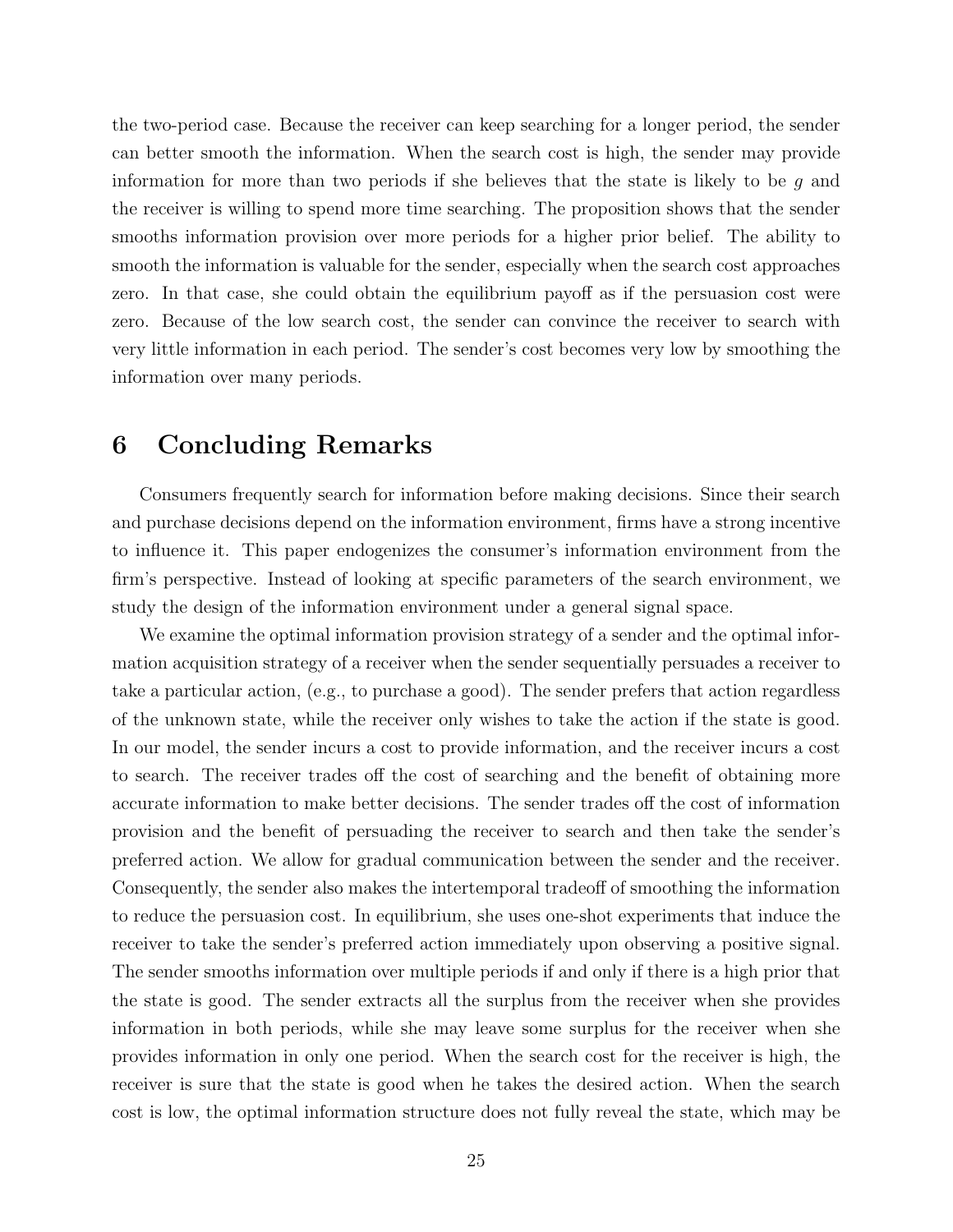bad even though the receiver takes the desired action. We compare the payoff-maximizing information structure with the efficient information structure and find no information distortion when the search cost is high. There can be upward or downward information distortion when the search cost is lower.

There are some limitations to the current work. The implementation of a given signal depends on the institutional details of the specific problem. Further empirical work can complement the current paper by putting the theoretical results into practice. In addition, it would be interesting to study the optimal persuasion strategy when there is more than one sender. Such competition may lead the sender to provide more information and thereby improve equilibrium efficiency. Moreover, the sender has complete control of the information structure in this paper. It would be interesting to consider the case when the sender can only partially control the information environment.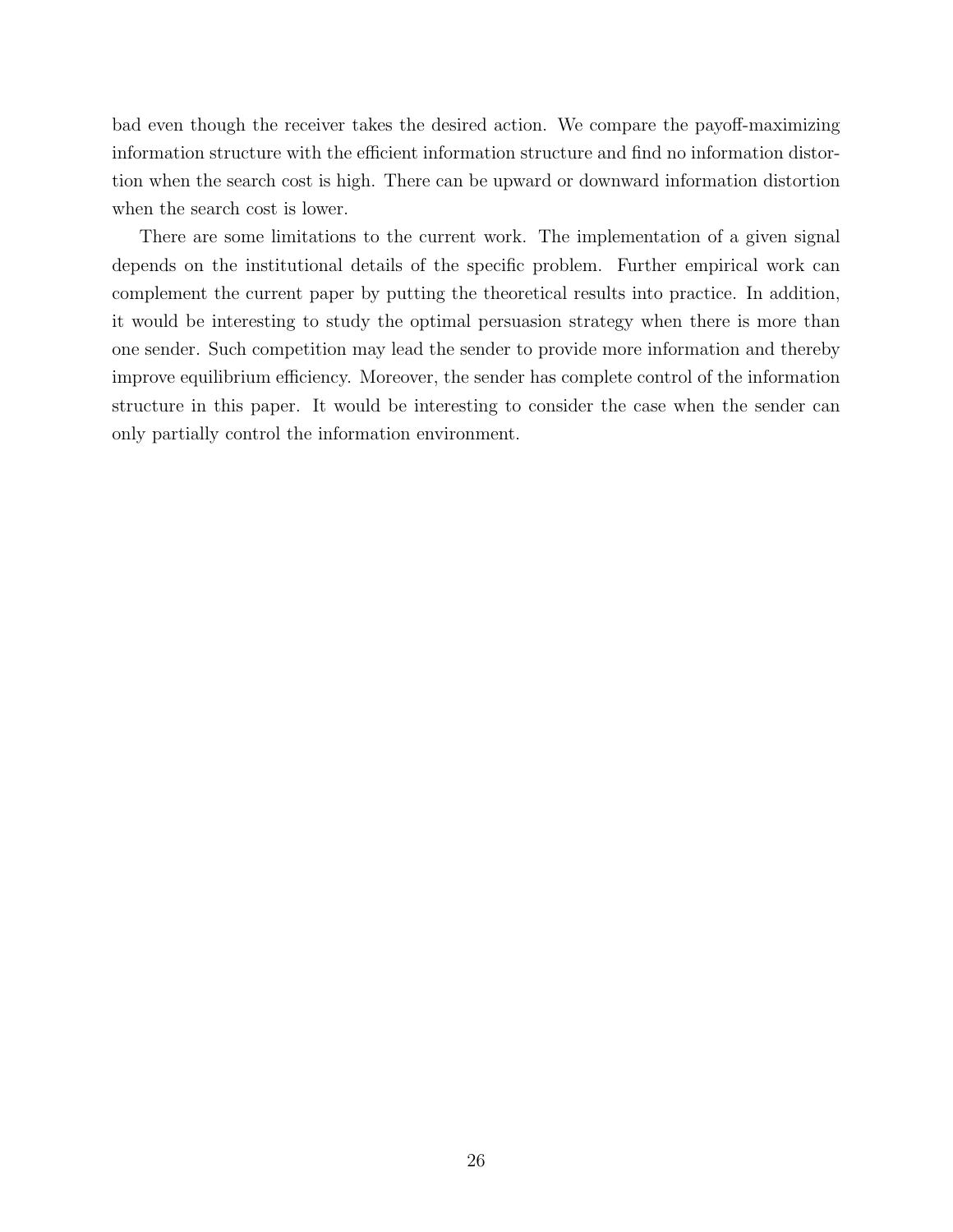# References

Aumann, R. J., Maschler, M. (1995). Repeated games with incomplete information. MIT press.

Bergemann, D., & Morris, S. (2019). Information design: A unified perspective. Journal of Economic Literature, 57(1), 44-95.

Branco, F., Sun, M., Villas-Boas, J. M. (2012). Optimal search for product information. Management Science, 58(11), 2037-2056.

Branco, F., Sun, M., Villas-Boas, J. M. (2016). Too much information? Information provision and search costs. Marketing Science, 35(4), 605-618.

Che, Y. K., Kim, K., Mierendorff, K. (2020). Keeping the listener engaged: a dynamic model of bayesian persuasion. arXiv preprint arXiv:2003.07338.

Chen, Y., & Yao, S. (2017). Sequential search with refinement: Model and application with click-stream data. Management Science, 63(12), 4345-4365.

Coase, R. H. (1972). Durability and monopoly. The Journal of Law and Economics, 15(1), 143-149.

Dukes, A., & Liu, L. (2016). Online shopping intermediaries: The strategic design of search environments. Management Science, 62(4), 1064-1077.

Ely, J. C. (2017). Beeps. American Economic Review, 107(1), 31-53.

Ely, J. C., Szydlowski, M. (2020). Moving the goalposts. Journal of Political Economy, 128(2), 468-506.

Gardete, P., & Hunter, M. (2020). Guiding Consumers through Lemons and Peaches: An Analysis of the Effects of Search Design Activities.

Gentzkow, M., Kamenica, E. (2014). Costly persuasion. American Economic Review, 104(5), 457-62.

Guo, L. (2021). Endogenous Evaluation and Sequential Search. Marketing Science, 40(3), 413-427.

Hong, H., & Shum, M. (2006). Using price distributions to estimate search costs. The RAND Journal of Economics, 37(2), 257-275.

Honka, E. (2014). Quantifying search and switching costs in the US auto insurance industry. The RAND Journal of Economics, 45(4), 847-884.

Honka, E., & Chintagunta, P. (2017). Simultaneous or sequential? search strategies in the us auto insurance industry. Marketing Science, 36(1), 21-42.

Iyer, G., Zhong, Z. Z. (2021). Pushing Notifications as Dynamic Information Design. Marketing Science

Kamenica, E., Gentzkow, M. (2011). Bayesian persuasion. American Economic Review, 101(6), 2590-2615.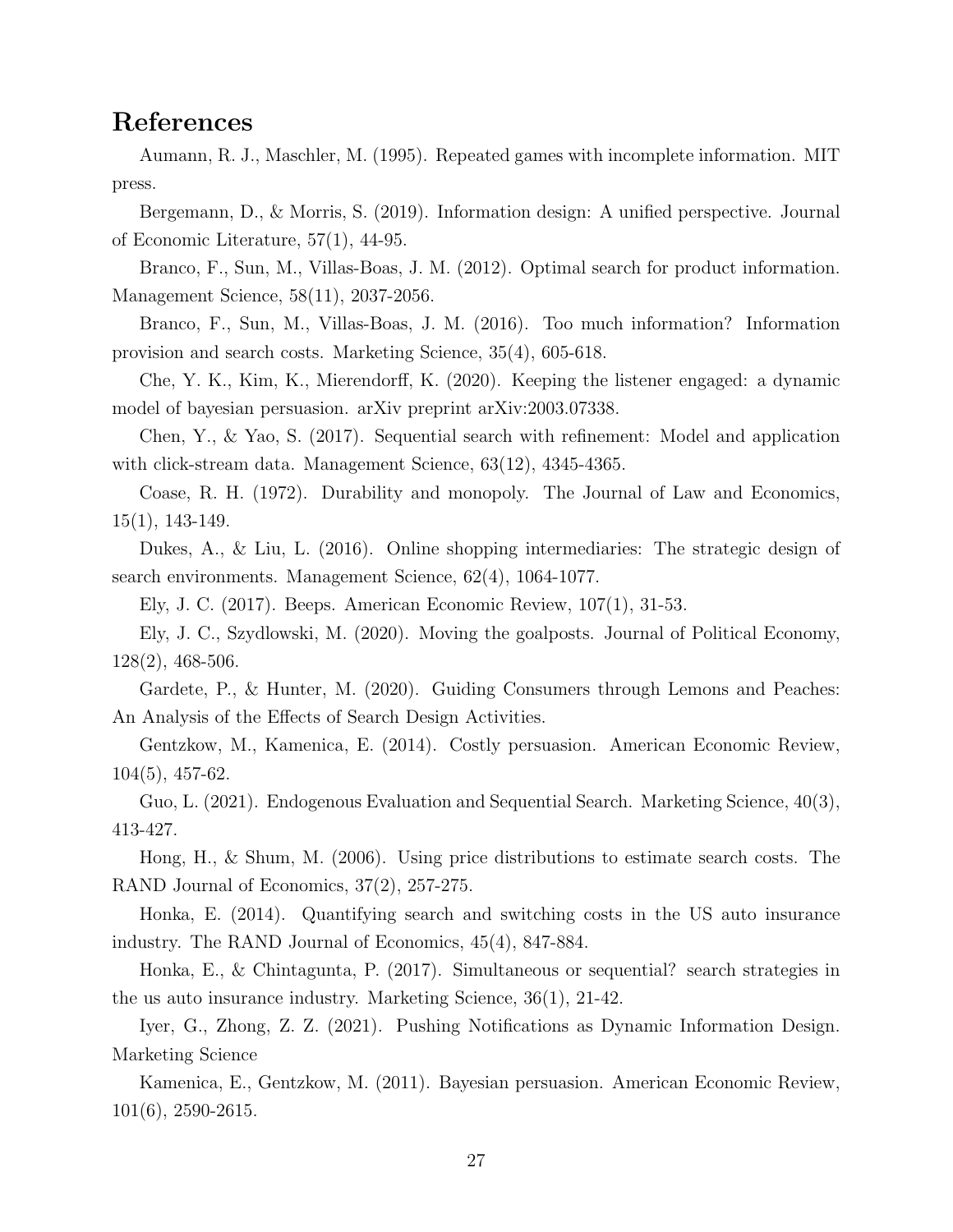Ke, T. T., Villas-Boas, J. M. (2019). Optimal learning before choice. Journal of Economic Theory, 180, 383-437.

Ke, T. T., Shen, Z. J. M., Villas-Boas, J. M. (2016). Search for information on multiple products. Management Science, 62(12), 3576-3603.

Kim, J. B., Albuquerque, P., & Bronnenberg, B. J. (2010). Online demand under limited consumer search. Marketing science, 29(6), 1001-1023.

Kim, J. B., Albuquerque, P., & Bronnenberg, B. J. (2017). The probit choice model under sequential search with an application to online retailing. Management Science, 63(11), 3911-3929.

Kuksov, D., Villas-Boas, J. M. (2010). When more alternatives lead to less choice. Marketing Science, 29(3), 507-524.

Ma, L. (2016). Only the interested learn: A model of proactive learning of product reviews. Working paper.

Moraga-González, J. L., Sándor, Z., & Wildenbeest, M. R. (2021). Consumer search and prices in the automobile market.

Moscarini, G., Smith, L. (2001). The optimal level of experimentation. Econometrica, 69(6), 1629-1644.

Orlov, D., Skrzypacz, A., Zryumov, P. (2020). Persuading the principal to wait. Journal of Political Economy, 128(7), 2542-2578.

Seiler, S. (2013). The impact of search costs on consumer behavior: A dynamic approach. Quantitative Marketing and Economics, 11(2), 155-203.

Seiler, S., & Pinna, F. (2017). Estimating search benefits from path-tracking data: measurement and determinants. Marketing Science, 36(4), 565-589.

Stigler, G. J. (1961). The economics of information. Journal of political economy, 69(3), 213-225.

Ursu, R. M., Wang, Q., & Chintagunta, P. K. (2020). Search duration. Marketing Science, 39(5), 849-871.

Villas-Boas, J. M., & Yao, Y. (2021). A dynamic model of optimal retargeting. Marketing Science, 40(3), 428-458.

Wei, D. (2021). Persuasion under costly learning. Journal of Mathematical Economics, 94, 102451.

Weitzman, M. L. (1979). Optimal search for the best alternative. Econometrica: Journal of the Econometric Society, 641-654.

Zhong, W. (2019). Optimal dynamic information acquisition. Available at SSRN.

Zhong, Z. Z. (2022). Platform Search Design: The Roles of Precision and Price, Marketing Science, forthcoming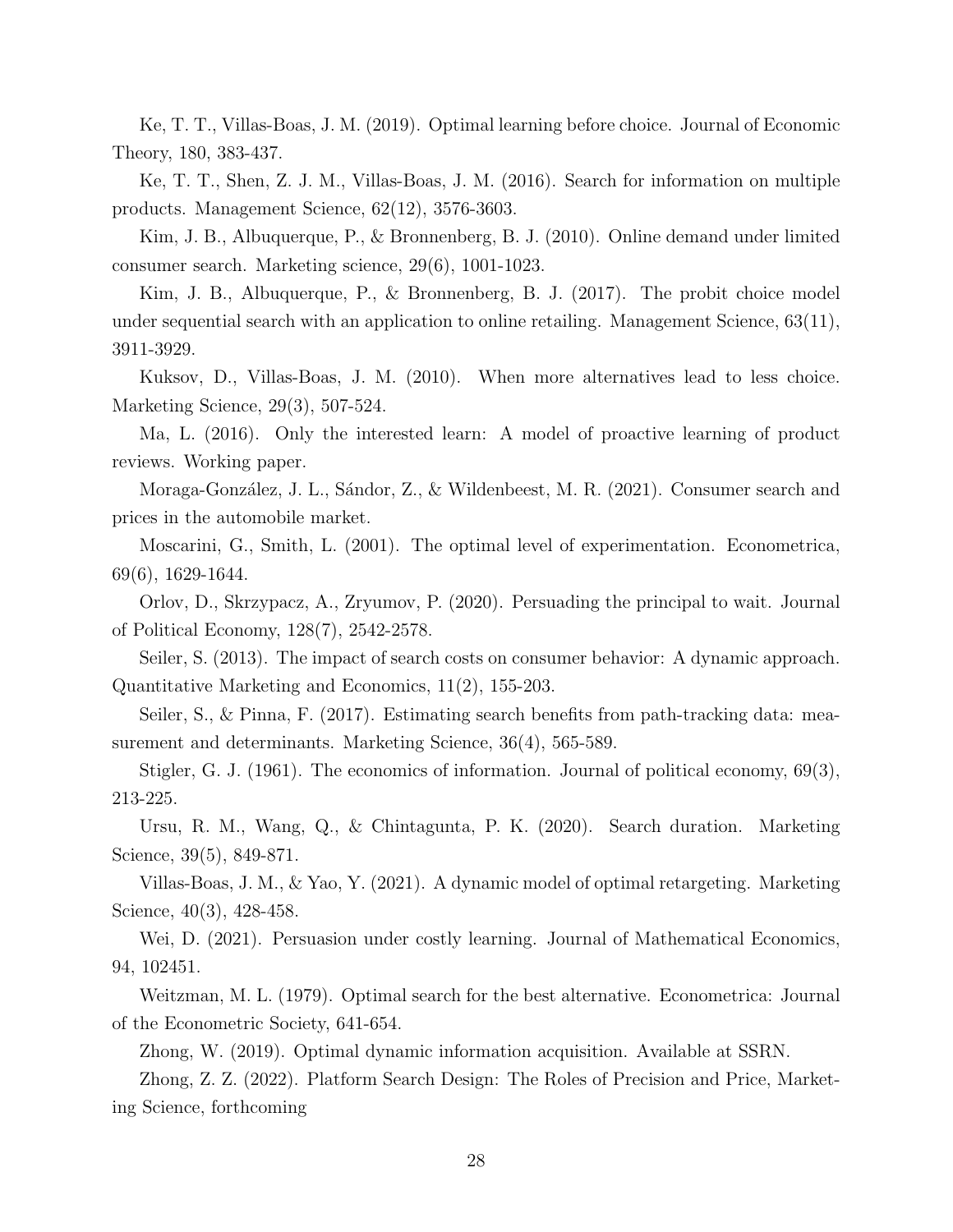# Appendix

The following proposition formalizes the claim that we can work with mean-preserving posterior beliefs rather than the specific signal structure in section [2.1.](#page-7-2)

<span id="page-30-0"></span>Proposition 10. (Equivalent Representations of the Signal) The following are equivalent:

- 1. There exists a binary signal  $s \in \Delta({0,1})$  such that  $\mathbb{P}[s=1|g] > \mathbb{P}[s=1|b]$ .
- 2. There exists a binary-valued posterior belief whose expectation is equal to the prior.

*Proof of Proposition [10.](#page-30-0)* 1  $\Rightarrow$  2 : Given a binary signal such that  $\mathbb{P}[s=1|g] > \mathbb{P}[s=1|b]$ , law of iterated expectation implies that  $\mathbb{E}[\mathbb{P}[g|s]] = \mathbb{E}[\mathbb{E}[\mathbf{1}_{[g]}|s]] = \mathbb{E}[\mathbf{1}_{[g]}] = \mathbb{P}[g]$ . So, the expectation of the posterior belief is equal to the prior. Note that  $\mathbb{P}[s = 0|g] < \mathbb{P}[s =$ 01|b]. By Bayes' rule,  $\mathbb{P}[g|s=1] = \frac{\mathbb{P}[s=1|g]\mathbb{P}[g]}{\mathbb{P}[s=1|g]\mathbb{P}[g]+\mathbb{P}[s=1|b]\mathbb{P}[b]} > \frac{\mathbb{P}[s=1|g]\mathbb{P}[g]}{\mathbb{P}[s=1|g]\mathbb{P}[g]+\mathbb{P}[s=1|g]\mathbb{P}[b]} = \mathbb{P}[g] =$  $\frac{\mathbb{P}[s=0|g]\mathbb{P}[g]}{\mathbb{P}[s=0|g]\mathbb{P}[g]+\mathbb{P}[s=0|g]\mathbb{P}[b]} > \frac{\mathbb{P}[s=0|g]\mathbb{P}[g]}{\mathbb{P}[s=0|g]\mathbb{P}[g]+\mathbb{P}[s=0|b]\mathbb{P}[b]} = \mathbb{P}[g|s=0].$  So, the posterior belief is binaryvalued.

 $2 \Rightarrow 1$ : Given a binary-valued posterior belief whose expectation is equal to the prior,  $\sqrt{ }$  $\bar{\mu}_1 > \mu_0$  w.p.  $\lambda_1$  $\int$  $\mu_0$ . Denote the distribution of the belief by  $\mu =$ . We now construct  $\underline{\mu}_1 < \mu_0 \quad w.p.$  1 –  $\lambda_1$  $\mathcal{L}$ a binary signal  $s \in \Delta({0, 1})$ . Define  $\mathbb{P}[s = 1|g] = \frac{\bar{\mu}_1 \lambda_1}{\mu_0}$  and  $\mathbb{P}[s = 1|b] = \frac{(1 - \bar{\mu}_1)\lambda_1}{(1 - \mu_0)}$ . One can verify by Bayes' rule that this signal s induces exactly the same posterior belief, using the assumption that  $\mu_0 = \lambda_1 \bar{\mu}_1 + (1 - \lambda_1) \underline{\mu}_1$ . We just need to show that  $\mathbb{P}[s = 1|g] > \mathbb{P}[s = 1|b]$ , which follows from the fact that  $\bar{\mu}_1 > \mu_0$ .  $\Box$ 

Proof of Proposition [1.](#page-13-0) We first characterize the optimal one-period strategy (providing an one-shot experiment) of the sender. Analagous to section [2.3.1,](#page-10-0) the sender's problem is:

<span id="page-30-1"></span>
$$
\max_{\lambda_0,\bar{\mu_0}} -K(\lambda_0) + p\lambda_0 \tag{P_0}
$$

s.t. 
$$
\lambda_0(\bar{\mu}_0 + v_b) \ge c
$$
   
  $(F_0), \lambda_0 \in [0, 1], \underline{\mu}_0 \in [0, \mu_0)$    
  $(IR'_0)$ 

We transform  $(P_0)$  $(P_0)$  $(P_0)$  into an equivalent program that is easier to analyze.

<span id="page-30-2"></span>**Lemma 2.** If  $\mu_0 < c/v_g$ , the sender does not provide information in the second period. If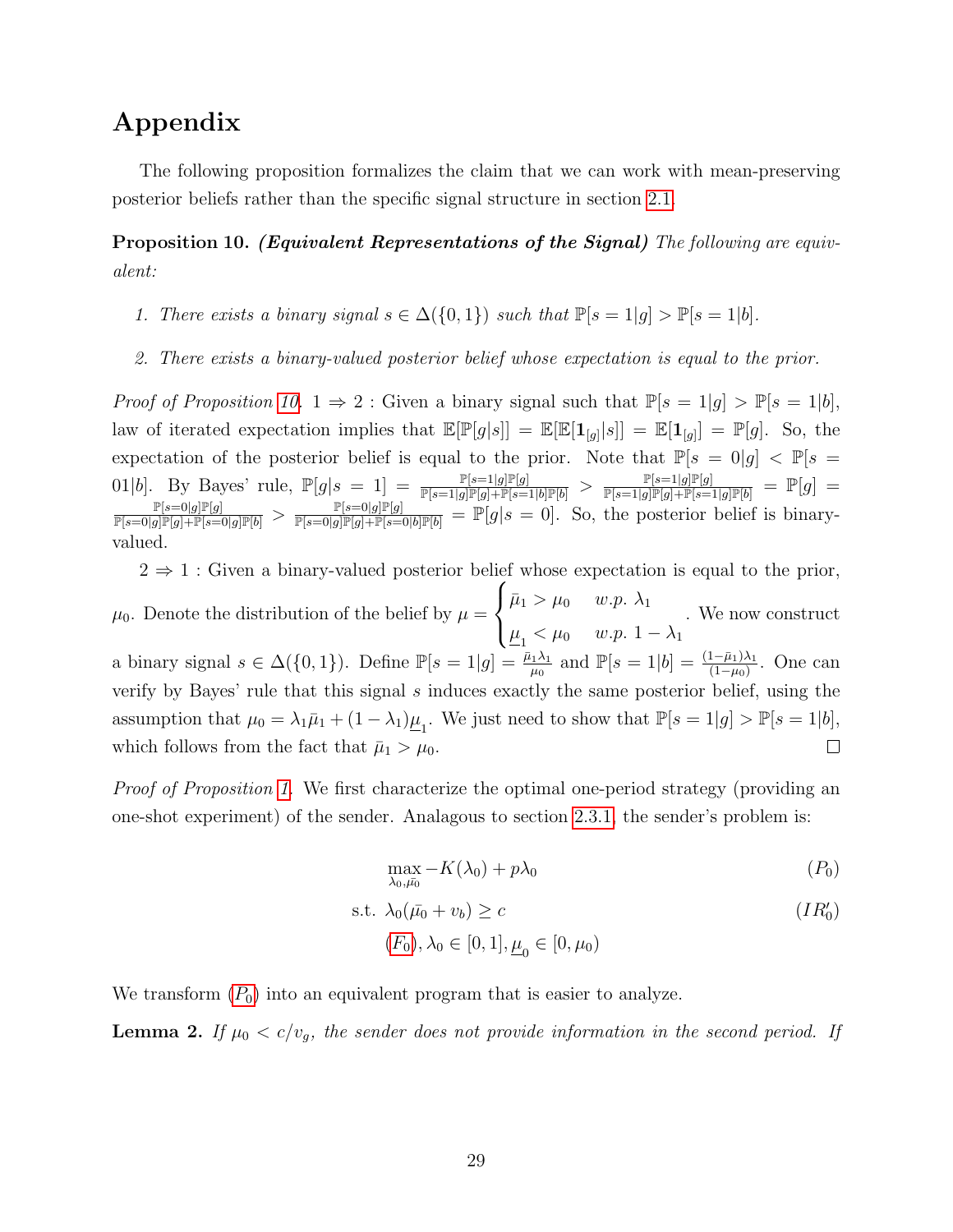$\mu_0 \geq c/v_g$ ,  $(P_0)$  $(P_0)$  $(P_0)$  is equivalent to:

<span id="page-31-0"></span>
$$
\Pi_1(\mu_0) := \max -K(\lambda_0) + p\lambda_0
$$
  
s.t.  $\lambda_0 \in \left[\frac{c}{v_g}, \frac{\mu_0 - c}{-v_b}\right]$  (P'\_0)

*[P](#page-30-1)roof.* We first show that any  $(\lambda_0, \mu_0)$  satisfying the constraints in  $(P_0)$  also satisfy the constraints in  $(P'_0)$  $(P'_0)$  $(P'_0)$ :  $(IR'_0) \Rightarrow \lambda_0 \geq \frac{c}{\mu_0 + \mu_0}$  $\frac{c}{\bar{\mu_0}+v_b} \geq \frac{c}{v_g}$  $\frac{c}{v_g}$ . (*IR*<sup>'</sup><sub>0</sub>) & (*F*<sub>0</sub>)  $\Rightarrow \lambda_0 \leq \frac{\mu_0 - c - \mu_0}{-v_b - \mu_0} \leq \frac{\mu_0 - c}{-v_b}$  $\frac{\mu_0-c}{-v_b}$ . Thus,  $\lambda_0 \in \left[\frac{c}{n}\right]$  $\frac{c}{v_g}, \frac{\mu_0-c}{-v_b}$  $-v<sub>b</sub>$ . It is feasible for the sender to provide information in the second period iff  $\lceil \cdot \rceil$  $\frac{c}{v_g}, \frac{\mu_0-c}{-v_b}$  $-v<sub>b</sub>$ is non-empty:  $\frac{c}{v_g} \leq \frac{\mu_0 - c}{-v_b} \Leftrightarrow \mu_0 \geq \frac{c}{v_g}$  $\frac{c}{v_g}$ . So, If  $\mu_0 < \frac{c}{v_g}$  $\frac{c}{v_g}$ , the sender would not provide information in the second period.

We then show that for any  $(\lambda_0, \mu_0)$  satisfying the constraints in  $(P'_0)$  $(P'_0)$  $(P'_0)$  and  $\mu_0 \geq \frac{c}{v}$  $\frac{c}{v_g}$ , we can find  $\bar{\mu}_0, \underline{\mu}_0$  such that  $(\lambda_0, \mu_0, \bar{\mu}_0, \underline{\mu}_0)$  satisfies the constraints in  $(P_0)$  $(P_0)$  $(P_0)$ . The conclusion then follows. Suppose  $(\lambda_0, \mu_0)$  satisfies the constraints in  $(P'_0)$  $(P'_0)$  $(P'_0)$ :  $\lambda_0 \in \left[\frac{c}{v_0}\right]$  $\Big\}$ ,  $\mu_0 \geq \frac{c}{n}$  $\frac{c}{v_g}, \frac{\mu_0-c}{-v_b}$  $\frac{c}{v_g}$ .  $-v<sub>b</sub>$  $\frac{c}{\lambda_0} - v_b$  and  $\underline{\mu}_0 = \frac{\mu_0 - c + v_b \lambda_0}{1 - \lambda_0}$ Consider  $\bar{\mu}_0 = \frac{c}{\lambda_0}$  $\frac{-c+v_b\lambda_0}{1-\lambda_0}$ . One can verify that  $(\lambda_0, \mu_0, \bar{\mu_0}, \underline{\mu_0})$  satisfies (IR') & (F<sub>0</sub>). So, we just need to show that  $-v_b \leq \bar{\mu}_0 \leq 1$  and  $\underline{\mu}_0 \geq 0$ .  $\bar{\mu}_0 = \frac{c}{\lambda_0}$  $\frac{c}{\lambda_0} - v_b \geq -v_b.$  $\frac{c}{\lambda_0} - v_b \leq 1$ .  $\lambda_0 \leq \frac{\mu_0 - c}{-v_b} \Rightarrow \mu_0 \geq c - v_b \lambda_0 \Rightarrow \underline{\mu}_0 = \frac{\mu_0 - c + v_b \lambda_0}{1 - \lambda_0}$  $\lambda_0 \geq \frac{c}{v_g} \Rightarrow \bar{\mu_0} = \frac{c}{\lambda_0}$  $\frac{-c+v_b\lambda_0}{1-\lambda_0}\geq 0.$  $\Box$ 

Now consider the transformed program  $(P'_0)$  $(P'_0)$  $(P'_0)$  when  $\mu_0 \geq \frac{c}{v_c}$  $\frac{c}{v_g}$ .

1. If  $c \geq v_g \lambda_1^{**}$  (*i.e.*  $\lambda_1^{**} \leq \frac{c}{v_e}$  $\frac{c}{v_g}$ ) and the sender provides information, then  $\lambda_0^* = \frac{c}{v_g}$  $v_g$ due to strict concavity of the objective function. One can show that  $(\lambda_0, \bar{\mu_0}, \underline{\mu_0}) =$  $\left(\frac{c}{n}\right)$  $\frac{c}{v_g}$ , 1,  $\frac{\mu_0 v_g - c}{v_g - c}$  $\frac{v_y-c}{v_y-c}$ ) is the only feasible information structure that satisfies  $(IR'_0)$  and  $(F_0)$ . Thus, the sender would provide information with  $(\lambda_0, \bar{\mu_0}, \underline{\mu_0}) = (\frac{c}{v_g}, 1, \frac{\mu_0 v_g - c}{v_g - c})$  $\frac{v_0v_g-c}{v_g-c}$ ) iff the sender surplus,  $-K(\frac{c}{n})$  $\frac{c}{v_g}$ ) + p  $\cdot$   $\frac{c}{v_g}$  $\frac{c}{v_g}$ , is positive (when it is 0, the sender is indifferent between providing information or not). Let  $f(\tilde{c}) = -K(\frac{\tilde{c}}{n})$  $\frac{\tilde{c}}{v_g}) + p \cdot \frac{\tilde{c}}{v_g}$  $\frac{\tilde{c}}{v_g}$ . We have  $f(0) = 0$ , f is strictly concave and obtains the maximum at  $\tilde{c}^* = v_g \lambda_1^{**} < c < 1$ . In addition,  $f(v_g) < 0$  because  $\lim_{\lambda \to 1} K'(\lambda) = +\infty$ . Therefore, there exists a unique

$$
\widehat{c} \in (v_g \lambda_1^{**}, v_g) \text{ s.t. } f(c) \begin{cases} \geq 0, \text{ if } 0 \leq c \leq \widehat{c} \\ < 0, \text{ if } c > \widehat{c} \\ < 0, \text{ if } c > \widehat{c} \end{cases}
$$
. Moreover, when the sender provides information,  $\mu_0 \geq \frac{c}{v_g} \Rightarrow \widehat{c} \leq \mu_0 v_g$ . So, the sender does not provide information if  $c > \widehat{c}$ 

and provides information with  $(\lambda_0^*, \bar{\mu}_0^*) = (\frac{c}{v_g}, 1)$  if  $c < \hat{c}$ . The receiver surplus is 0.

2. If  $c \in [\mu_0 + v_b \lambda_1^{**}, v_g \lambda_1^{**})$  (*i.e.*  $\lambda_1^{**} \ge \frac{\mu_0 - c}{-v_b}$  $\frac{u_0-c}{-v_b} > \frac{c}{v_g}$  $\frac{c}{v_g}$ ) and the sender provides information, then  $\lambda_0^* = \frac{\mu_0 - c}{-v_b}$  $\frac{\mu_0 - c}{\mu_0 - v_b}$  due to strict concavity of the objective function. One can show that  $(\lambda_0, \bar{\mu_0}, \underline{\mu_0}) = (\frac{\mu_0 - c}{-v_b}, \frac{-\mu_0 v_b}{\mu_0 - c})$  $\frac{-\mu_0 v_b}{\mu_0 - c}$ , 0) is the only feasible information structure that satisfies  $(IR'_0)$  and  $(F_0)$ . Thus, the sender would provide information with  $(\lambda_0, \bar{\mu_0}, \underline{\mu_0}) =$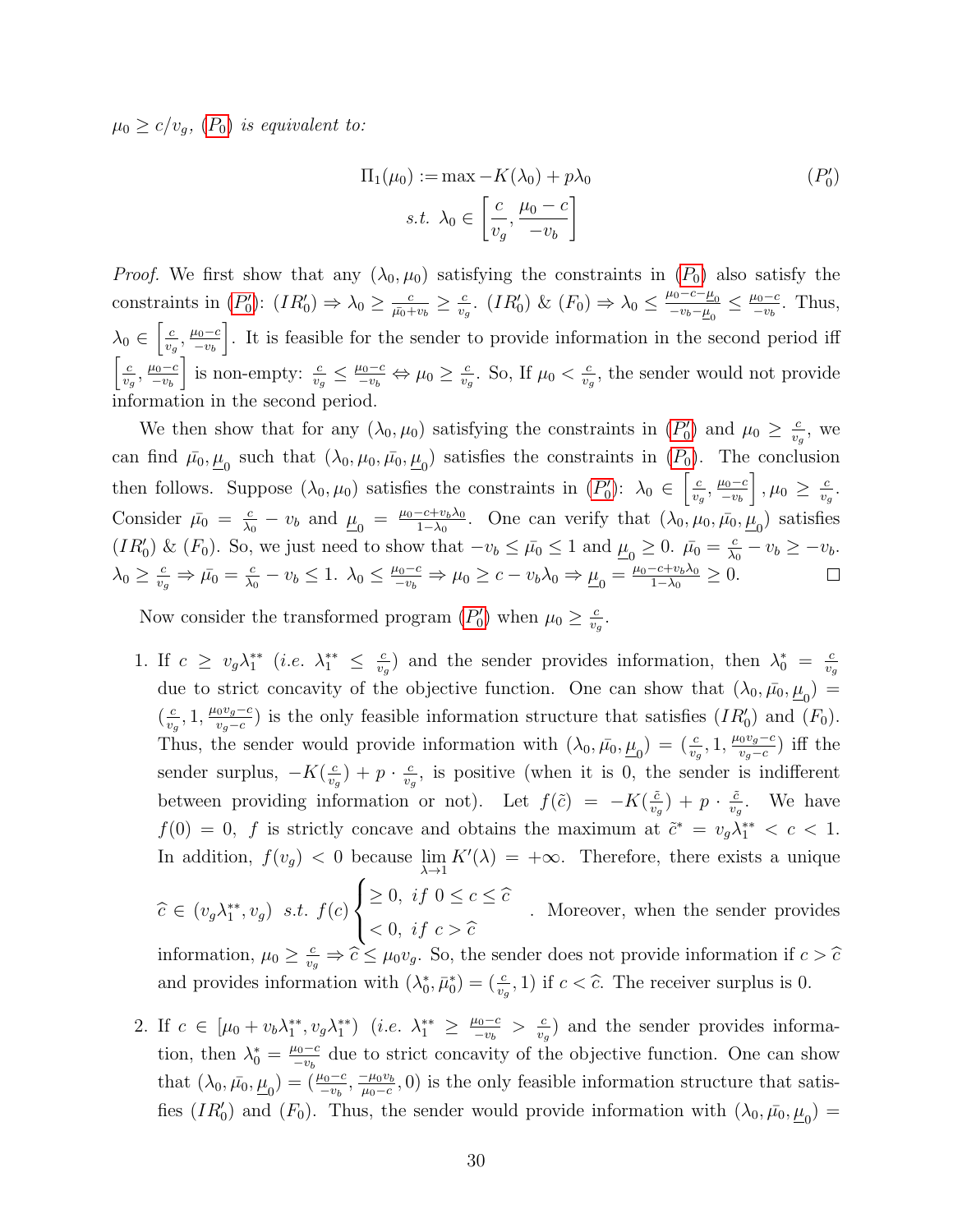$\left(\frac{\mu_0-c}{\mu_0}\right)$  $\frac{\mu_0-c}{-v_b}, \frac{-\mu_0v_b}{\mu_0-c}$  $\frac{-\mu_0 v_b}{\mu_0 - c}$ , 0) iff the sender surplus,  $-K(\frac{\mu_0 - c}{-v_b})$  $(\frac{\mu_0-c}{-v_b})+p \cdot \frac{\mu_0-c}{-v_b}$  $\frac{\mu_0 - c}{-\nu_b}$ , is positive. Since  $-K(0) + p$ .  $0 = 0, \frac{\mu_0 - c}{\sigma}$  $\frac{\mu_0 - c}{\mu_0 - v_b} < \lambda_1^{**}$ , and the objective function is strictly concave, the sender surplus is always strictly positive. So, the sender would always provide information. The receiver surplus is zero.

3. If  $c < \mu_0+v_b\lambda_1^{**}\wedge v_g\lambda_1^{**}$  (*i.e.*  $\lambda_1^{**} \in \left(\frac{c}{v_c}\right)$  $\frac{c}{v_g}, \frac{\mu_0-c}{-v_b}$  $-v<sub>b</sub>$  ), then the sender can obtain the maximum  $\sqrt{ }$ 

possible payoff by setting  $(\lambda_0, \bar{\mu_0}) = (\lambda_1^{**}, \frac{\mu_0}{\lambda_1^{**}})$  $\frac{\mu_0}{\lambda_1^{**}} \wedge 1$ . Let  $\mu_0 =$  $\int$  $\mathcal{L}$ 0, if  $\mu_0 \leq \lambda_1^{**}$  $\frac{\mu_0 - \lambda_1^{**}}{1 - \lambda_1^{**}}, \text{ if } \mu_0 > \lambda_1^{**}$ . One can verify that  $(\lambda_0, \bar{\mu_0}, \underline{\mu_0})$  is feasible and satisfies  $(IR'_0)$  and  $(F_0)$ . We have shown in the proof of Lemma [1](#page-14-2) that the sender surplus is strictly positive. So, the sender would provide information and  $(\lambda_0^*, \bar{\mu}_0^*) = (\lambda_1^{**}, \frac{\mu_0}{\lambda_1^{**}})$  $\frac{\mu_0}{\lambda_1^{**}} \wedge 1$ ). The receiver surplus is

$$
\begin{cases} \mu_0 + v_b \lambda_1^{**} - c, \text{ if } \mu_0 \le \lambda_1^{**} \\ \lambda_1^{**} v_g - c, \text{ if } \mu_0 > \lambda_1^{**} \end{cases} > 0.
$$

If  $c \ge v_g \lambda_1^{**}$ , or  $c < v_g \lambda_1^{**}$  and  $\mu_1 \le c - v_b \lambda_1^{**}$ , the expected receiver surplus in the second period is 0. The receiver incurs search cost without any immediate benefit in the first period under iterative signals. The expected receiver surplus in the first period is strictly negative if he searches. Therefore, he would not search, and iterative signals are not feasible. Now we consider the case in which  $c < v_g \lambda_1^{**}$  and  $\mu_1 > c - v_b \lambda_1^{**}$ .

The sender's problem when she uses iterative signals is:

$$
\Pi_{iter}(\mu_0) := \max -K(\lambda_0) + \lambda_0 \left[ -K(\lambda_1^{**}) + p\lambda_1^{**} \right]
$$
\n
$$
(P_{iter})
$$

s.t. 
$$
\lambda_1(\bar{\mu_1} + v_b) \ge \frac{1 + \lambda_0}{\lambda_0}c
$$
  $(IR_{0,iter})$ 

<span id="page-32-1"></span><span id="page-32-0"></span>
$$
\lambda_1(\bar{\mu_1} + v_b) \ge c
$$
\n
$$
(F_0), (F_1), \mu_1 = \bar{\mu_0}, \lambda_1 = \lambda_1^{**}
$$
\n
$$
(IR_{1,iter})
$$

Note that  $(IR_{0,iter})$  implies  $(IR_1^{iter})$  and  $(\lambda_1^*, \bar{\mu}_1^*) = (\lambda_1^{**}, \lambda_1^{**})$  $\frac{\mu_1}{\lambda_1^{**}}$ ) satisfies  $(F_1)$ .  $\forall \mu_1 \geq \lambda_1^{**}$ , the optimal second-period strategy is always  $(\lambda_1^*, \bar{\mu}_1^*) = (\lambda_1^{**}, 1)$ . Therefore, choosing  $\mu_1$  above  $\lambda_1^{**}$  does not increase the second-period sender's payoff or relax the first-period constraints. So, we can restrict  $\mu_1$  to be less than or equal to  $\lambda_1^{**}$ .

- i)  $\mu_0 \geq c v_b \lambda_1^{**}$  $\Pi_1(\mu_0) = -K(\lambda_1^{**}) + p\lambda_1^{**} > \Pi_{iter}(\mu_0).$
- ii)  $\mu_0 < c v_b \lambda_1^{**}$  $\Pi_1(\mu_0) = -K(\frac{\mu_0-c}{-v_0})$  $\frac{\mu_0 - c}{-v_b}$  +  $\frac{(\mu_0 - c)p}{-v_b}$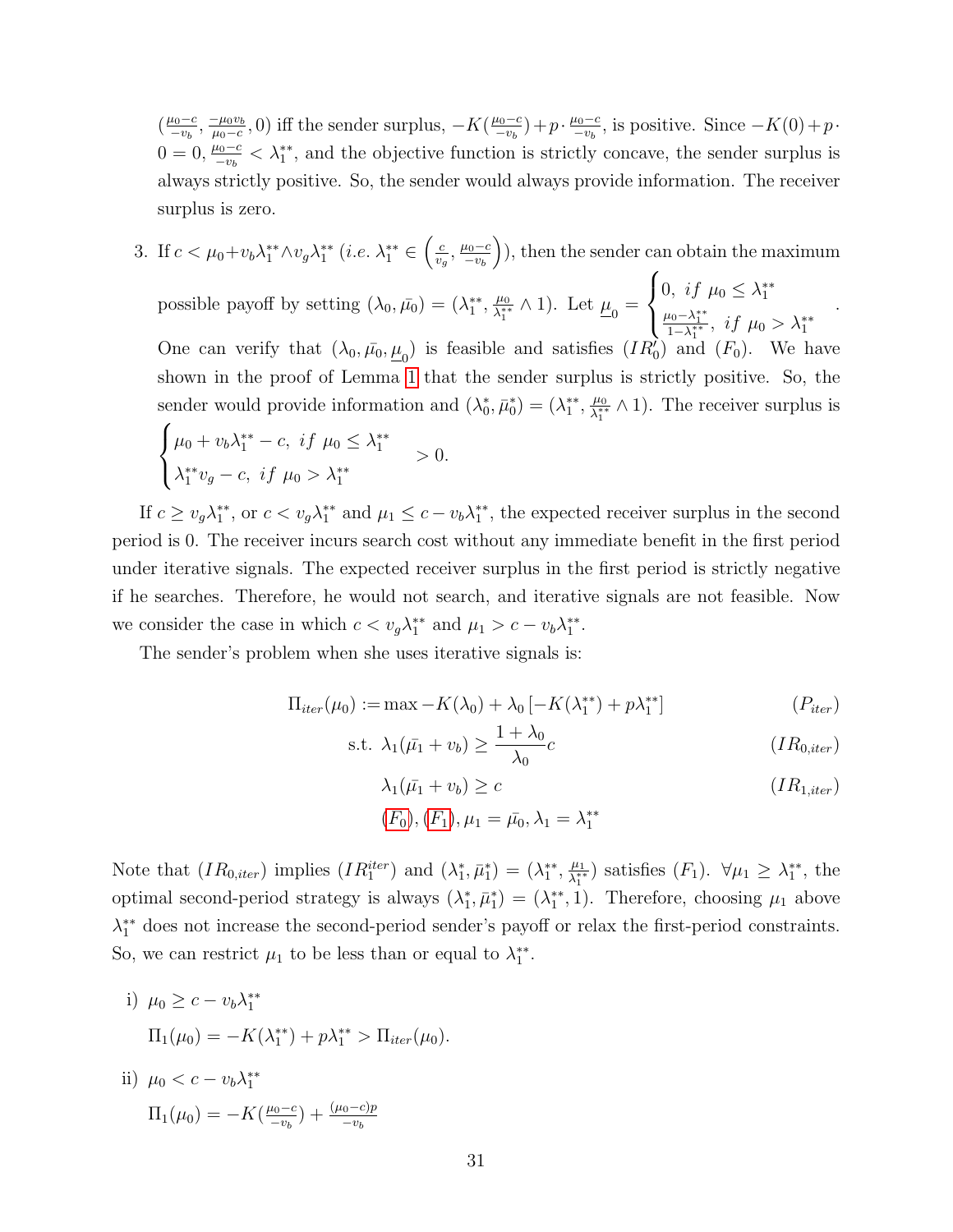$$
(F_1) \& (IR_{0,iter}) \Rightarrow \lambda_0 \ge \frac{c}{\mu_1 - c + v_b \lambda_1^{**}} (\Rightarrow \mu_1 \ge \frac{1 + \lambda_0}{\lambda_0} c - v_b \lambda_1^{**})
$$
\n
$$
\ge \frac{\mu_1 \le \lambda_1^{**}}{v_g \lambda_1^{**} - c}
$$
\n
$$
(F_0) \Rightarrow \lambda_0 = \frac{\mu_0 - \mu_0}{\mu_1 - \mu_0} \le \frac{\mu_0}{\mu_1} \le \frac{\mu_0}{\frac{1 + \lambda_0}{\lambda_0} c - v_b \lambda_1^{**}} \Rightarrow \lambda_0 \le \frac{\mu_0 - c}{c - v_b \lambda_1^{**}}
$$
\n
$$
(1)
$$

A necessary condition for  $\lambda_0$  to be well-defined is:

<span id="page-33-0"></span>
$$
\frac{c}{v_g\lambda_1^{**}-c}\leq\frac{\mu_0-c}{c-v_b\lambda_1^{**}}\Leftrightarrow \mu_0\geq\frac{\lambda_1^{**}c}{v_g\lambda_1^{**}-c}(>\frac{c}{v_g})
$$

Therefore, it is feasible for the sender to provide a one-period signal whenever it is feasible to provide iterative signals.

Define  $\bar{\Pi}_{iter}(\mu_0) := \max$  $0 \leq \lambda_0 \leq \frac{\mu_0 - c}{c - v_b \lambda_1^{**}}$  $-K(\lambda_0)+\lambda_0[-K(\lambda_1^{**})+p\lambda_1^{**}]$ . One can see that  $\bar{\Pi}_{iter}(\mu_0) \ge$  $\Pi_{iter}(\mu_0)$ . Let  $\lambda_0^*(\mu_0) := \text{argmax}$  $0 \leq \lambda_0 \leq \frac{\mu_0 - c}{c - v_b \lambda_1^{**}}$  $-K(\lambda_0) + \lambda_0 \left[ -K(\lambda_1^{**}) + p \lambda_1^{**} \right]$ . We want to show:

$$
\bar{\Pi}_{iter}(\mu_0) < \Pi_1(\mu_0) \\
\Leftrightarrow -K(\lambda_0^*(\mu_0)) + \lambda_0^*(\mu_0) \left[ -K(\lambda_1^{**}) + p\lambda_1^{**} \right] < -K\left(\frac{\mu_0 - c}{-v_b}\right) + \frac{\mu_0 - c}{-v_b} \\
p \tag{2}
$$

Notice that 
$$
\frac{d}{d\lambda_0} \left\{ -K(\lambda_0) + \lambda_0 \left[ -K(\lambda_1^{**}) + p\lambda_1^{**} \right] \right\} = -K'(\lambda_0) - K(\lambda_1^{**}) + p\lambda_1^{**}
$$

$$
\Rightarrow \lambda_0^*(\mu_0) = \begin{cases} \frac{\mu_0 - c}{c - v_b \lambda_1^{**}} & \text{if } \mu_0 \le \mu_0^t \\ \frac{\mu_0^t - c}{c - v_b \lambda_1^{**}} & \text{if } \mu_0 > \mu_0^t \end{cases}
$$

, where  $\lambda_0^t > 0$  is defined by  $-K'(\lambda_0^t) - K(\lambda_1^{**}) + p\lambda_1^{**} = 0$ ,  $\mu_0^t = \lambda_0^t(c - v_b\lambda_1^{**}) + c$ . When  $\mu_0 \leq \mu_0^t$ ,  $\sqrt{ }$  $\int$  $\overline{\mathcal{L}}$  $\lambda_0^*(\mu_0) = \frac{\mu_0 - c}{c - v_b \lambda_1^{**}} > \frac{\mu_0 - c}{-v_b} \Rightarrow -K(\lambda_0^*(\mu_0)) < -K(\frac{\mu_0 - c}{-v_b})$  $\frac{\mu_0-c}{-v_b}$  $\lambda_0^*(\mu_0) p \lambda_1^{**} = \frac{\mu_0 - c}{c - v_b \lambda_1^*}$  $\frac{\mu_0-c}{c-v_b\lambda_1^{**}}p\lambda_1^{**}<\frac{\mu_0-c}{-v_b}$  $\frac{\mu_0-c}{-v_b}p$  $-\lambda_0^*(\mu_0)K(\lambda_1^{**}) < 0$  $\Rightarrow$  [\(2\)](#page-33-1) holds,

where the first inequality holds because  $-v_b > \mu_1 > c - v_b \lambda_1^{**}$ .

 $0(\mu_0)$ i ( $\lambda_1$ 

When  $\mu_0 > \mu_0^t$ ,  $\bar{\Pi}_{iter}(\mu_0) = \bar{\Pi}_{iter}(\mu_0^t) < \Pi_1(\mu_0^t) < \Pi_1(\mu_0)$ . So, [\(2\)](#page-33-1) holds.

Thus,  $\Pi_1(\mu_0) > \bar{\Pi}_{iter}(\mu_0)$  for any  $\mu_0$  such that iterative signals are feasible.

Proof of Lemma [1.](#page-14-2)  $\lambda_0^{**}$  and  $\lambda_1^{**}$  are determined by the first order conditions:  $-K'(\lambda_1^{**})$  +  $p = 0$  and  $-K'(\lambda_0^{**}) + p + K(\lambda_1^{**}) - p\lambda_1^{**} = 0$ .  $-K(0) + p \cdot 0 = 0$  &  $-K'(\lambda) + p$ 

<span id="page-33-1"></span> $\Box$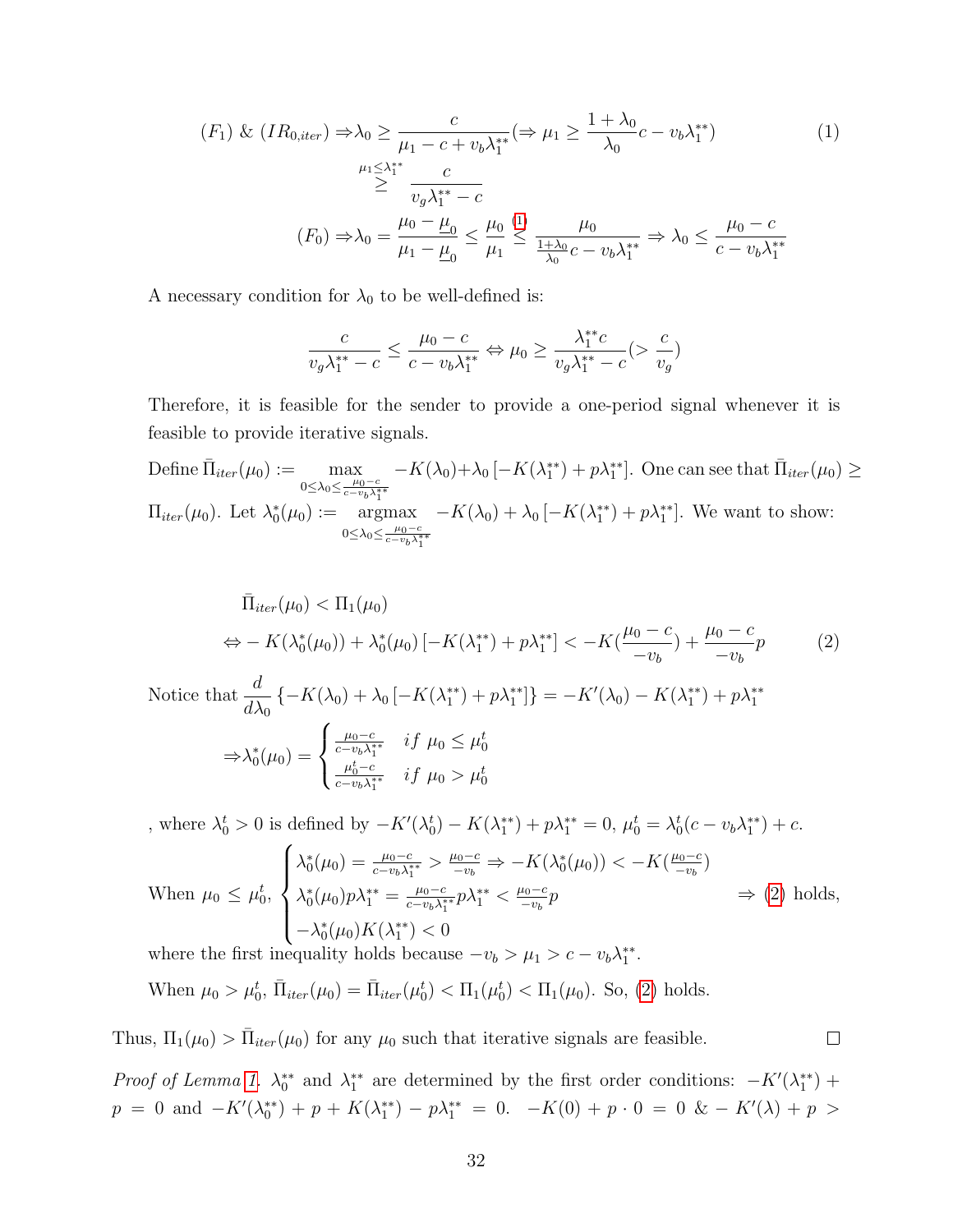0 for small  $\lambda \Rightarrow -K(\lambda_1^{**}) + p\lambda_1^{**} > 0$ . Therefore,  $-K'(\lambda_0^{**}) + p + K(\lambda_1^{**}) - p\lambda_1^{**} = 0$  implies that  $-K'(\lambda_0^{**}) + p > 0 = -K'(\lambda_1^{**}) + p \Rightarrow K'(\lambda_0^{**}) < K'(\lambda_1^{**}) \Rightarrow \lambda_0^{**} < \lambda_1^{**}$ .  $-K(0) + p \cdot 0 +$  $(1-0)\left[-K(\lambda_1^{**})+p\lambda_1^{**}\right]>0$  and strict concavity (w.r.t.  $\lambda_0$ ) of the objective function imply that  $-K(\lambda_0^{**}) + p\lambda_0^{**} + (1 - \lambda_0^{**}) [-K(\lambda_1^{**}) + p\lambda_1^{**}] > 0.$  $\Box$ 

Proof of Proposition [2.](#page-14-1) It can be proved in the same way as in the proof of Proposition [1](#page-13-0) when we derive the optimal one-period strategy of the sender.  $\Box$ 

# Proof of Proposition [3.](#page-16-0)

$$
(1) v_g \lambda_1^{**} \le c < \hat{c}
$$

If the sender provides information in both periods, the sender's constrained program is:

<span id="page-34-0"></span>
$$
\max -K(\lambda_0) + p\lambda_0 + (1 - \lambda_0) \left[ -K(\frac{c}{v_g}) + \frac{cp}{v_g} \right]
$$
  
s.t.  $(IR_0), (F_0), \mu_1 \ge \frac{c}{v_g}$  (P<sub>2H</sub>)

We first transform  $(P_{2H})$  $(P_{2H})$  $(P_{2H})$  into an equivalent program that is easier to analyze.

**Lemma 3.** Suppose  $v_g \lambda_1^{**} \leq c < \hat{c}$ . If  $\mu_{0,1} \leq \mu_0 < \frac{2v_g - c}{(v_g)^2}$  $\frac{2v_g-c}{(v_g)^2}c$ , the sender provides information in one period. If  $\mu_0 \geq \frac{2v_g-c}{(\mu_0)^2}$  $\frac{zv_g-c}{(v_g)^2}c$ ,  $(P_{2H})$  $(P_{2H})$  $(P_{2H})$  is equivalent to:

<span id="page-34-1"></span>
$$
\max -K(\lambda_0) + p\lambda_0 + (1 - \lambda_0) \left[ -K(\frac{c}{v_g}) + \frac{cp}{v_g} \right]
$$
  
*s.t.*  $\lambda_0 \in \left[ \frac{c}{v_g}, \frac{v_g \mu_0 - (1 + v_g)c}{-v_b v_g - c} \right]$  (P'\_{2H})

*[P](#page-34-1)roof.* The proof of the equivalence between  $(P_{2H})$  and  $(P'_{2H})$  is similar to that of Lemma [2.](#page-30-2) It is feasible for the sender to provide information at both periods if and only if the domain of  $\lambda_1$  is non-empty:  $\frac{c}{v_g} \leq \frac{v_g \mu_0 - (2-p)c}{pv_g - c} \Leftrightarrow \mu_0 \geq \frac{2v_g - c}{(v_g)^2}$  $\frac{2v_g-c}{(v_g)^2}c.$  $\Box$ 

Denote the optimal  $\lambda_0$  without constraints by  $\lambda_{0,H}^{**}$ .  $\lambda_{0,H}^{**} = \underset{\lambda_0}{\text{argmax}}$  $-K(\lambda_0) + p\lambda_0 + (1 \lambda_0$ )  $\left[-K(\frac{c}{v}\right]$  $\frac{c}{v_g}$ ) +  $\frac{cp}{v_g}$ . The following lemma summarizes the relative size of  $\lambda_{0,H}^{**}$ ,  $\lambda_0^{**}$ , and  $\frac{c}{v_g}$ . Lemma 4.  $0<\lambda_{0,H}^{**}<\lambda_{1}^{**}\leq\frac{c}{v_{c}}$  $\frac{c}{v_g}$ .

<span id="page-34-2"></span> $\frac{c}{v_g}$ ) –  $\frac{cp}{v_g}$ *Proof.*  $\lambda_1^{**} < \frac{c}{v_c}$  $\frac{c}{v_g}$  is the assumption. F.O.C  $\Rightarrow K'(\lambda_{0,H}^{**}) = p + K(\frac{c}{v_g})$  $\frac{cp}{v_g}$ . From Lemma [1,](#page-14-2)  $K'(\lambda_1^{**}) = p$ .  $-K(\frac{c}{v_c})$  $\left(\frac{c}{v_g}\right) + \frac{cp}{v_g} > 0$  when  $c < \hat{c}$ . So,  $K'(\lambda_{0,H}^{**}) < K'(\lambda_1^{**}) \Rightarrow \lambda_{0,H}^{**} < \lambda_1^{**}$ .  $\frac{c}{v_g}$ ) —  $\frac{cp}{v_g}$  $\frac{c}{v_g}$ ) —  $\frac{cp}{v_g}$  $\frac{cp}{v_g} > p - \frac{cp}{v_g}$  $-K'(\lambda_{0,H}^{**}) + p + K(\frac{c}{v_c})$  $\frac{cp}{v_g} = 0 \Rightarrow K'(\lambda_{0,H}^{**}) = p + K(\frac{c}{v_g})$  $\frac{cp}{v_g} = (1 - \frac{c}{v_g})$  $\frac{c}{v_g}$ ) $p > 0$ , where the last inequality follows from the assumption that  $c < v_g$ . Thus,  $\lambda_{0,H}^{**} > 0$ .  $\Box$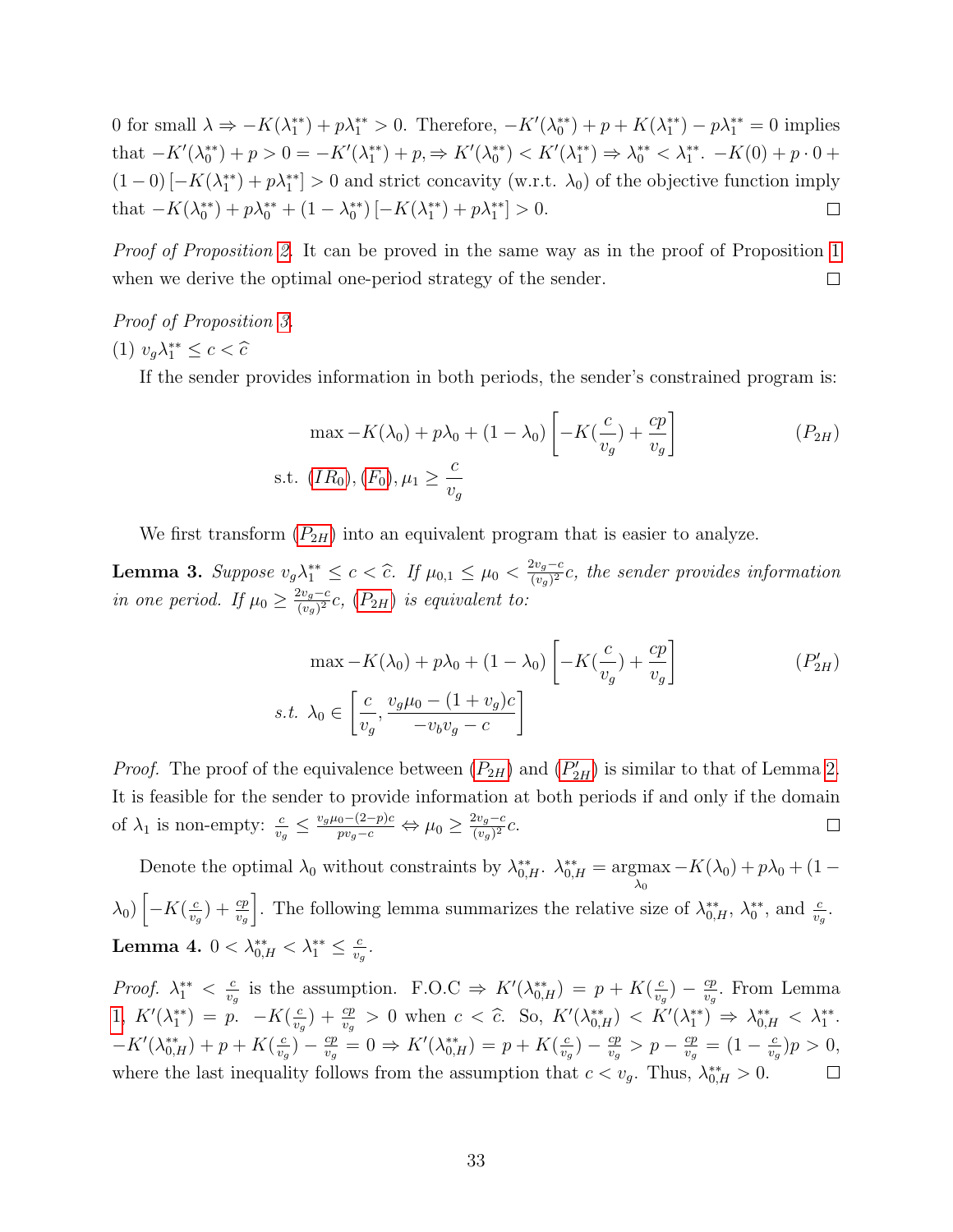When it is feasible for the sender to provide information in both periods,  $\mu_0 \geq \frac{2v_g-c}{(v_0)^2}$  $\frac{zv_g-c}{(v_g)^2}c,$ Lemma [4](#page-34-2) and strict concavity of the objective function imply that the optimal two-period strategy of the sender is  $(\lambda_t^*, \bar{\mu}_t^*) = (\frac{c}{v_g}, 1), t = 0, 1$ . The sender surplus is  $(2-\frac{c}{v_g})$  $\frac{c}{v_g}$ )  $\left[-K(\frac{c}{v_g})\right]$  $\frac{c}{v_g}$ ) +  $\frac{cp}{v_g}$ i >  $-K(\frac{c}{v})$  $\frac{c}{v_g}$  +  $\frac{cp}{v_g}$ , the sender surplus of the optimal one-period strategy. Therefore, the sender would always provide information in both periods as long as it is feasible.

(2)  $c < v_g \lambda_1^{**}$ 

If the sender provides information in both periods, we first show that we can restrict the domain of  $\mu_1$  to be  $\leq \lambda_1^{**}$ . The intuition is that the optimal second-period strategy is always  $(\lambda_1^*, \bar{\mu}_1^*) = (\lambda_1^{**}, 1), \forall \mu_1 \geq \lambda_1^{**}$ . Therefore, choosing  $\mu_1$  above  $\lambda_1^{**}$  does not increase the secondperiod sender's payoff or relax the first-period constraints. Formally, when  $\lambda_1^{**} \leq \mu_1 < \mu_0$ , the sender's constrained program is:

$$
\max -K(\lambda_0) + p\lambda_0 + (1 - \lambda_0) [-K(\lambda_1^{**}) + p\lambda_1^{**}]
$$
  
s.t.  $\lambda_0(\bar{\mu_0} + v_b) + (1 - \lambda_0)[\lambda_1^{**}v_g - c] \ge c$   $(\tilde{IR}'_0)$   
 $(F_0), \mu_1 \in [\lambda_1^{**}, \mu_0)$ 

 $(\tilde{IR}_0') \& (F_0) \Rightarrow \lambda_0 \le \frac{-2c + \mu_0 - \mu_1 + v_g \lambda_1^{**}}{v_g \lambda_1^{**} - c - v_b - \mu_1} \le \frac{\mu_0 - 2c + v_b \lambda_1^{**}}{-v_b (1 - \lambda_1^{**}) - c}$  ("=" when  $\mu_1 = \lambda_1^{**}$ ).  $(F_0) \Rightarrow \lambda_0 \ge$  $\mu_0-\mu_1$  $\frac{\mu_0 - \mu_1}{1 - \mu_1}$ . The domain of  $\lambda_0$  is non-empty iff  $\frac{\mu_0 - \mu_1}{1 - \mu_1} \leq \frac{-2c + \mu_0 - \mu_1 + v_g \lambda_1^{**}}{v_g \lambda_1^{**} - c - v_b - \mu_1}$   $\Leftrightarrow \mu_1 \leq \frac{-2c + v_g \lambda_1^{**} + \mu_0 [1 - v_g \lambda_1^{**} + c + v_b]}{v_g - c}$  $\frac{u_0[1-v_g\lambda_1]+c+v_b]}{v_g-c}.$ Therefore, smaller  $\mu_1$  means it is more likely for the domain of  $\lambda_0$  to be non-empty and larger upper bound of  $\lambda_0$ . So, the optimal  $\mu_1$  would never  $\in (\lambda_1^{**}, \mu_0)$ . Hence, the optimal strategy in the last period is  $(\lambda_1^*, \bar{\mu}_1^*) =$  $\sqrt{ }$  $\int$  $\mathcal{L}$  $(\lambda_1^{**}, \frac{\mu_1}{\lambda_1^{**}})$  $\frac{\mu_1}{\lambda_1^{**}}$  , if  $\mu_1 \in (c - v_b \lambda_1^{**}, \lambda_1^{**}]$  $\left(\frac{\mu_1-c}{\mu_2}\right)$  $\frac{\mu_1-c}{-v_b}, \frac{-\mu_1v_b}{\mu_1-c}$  $\frac{-\mu_1 v_b}{\mu_1-c}$ , if  $\mu_1 \in \left[\frac{c}{v_c}\right]$  $\frac{c}{v_g}, c - v_b \lambda_1^{**}$ and the constrained program of the entire game is either

<span id="page-35-3"></span><span id="page-35-2"></span><span id="page-35-1"></span>
$$
\max -K(\lambda_0) + p\lambda_0 + (1 - \lambda_0) [-K(\lambda_1^{**}) + p\lambda_1^{**}]
$$
\n
$$
\text{s.t. } (IR_0), (F_0), \mu_1 \in [c - v_b \lambda_1^{**}, \lambda_1^{**}]
$$
\n(P\_{2S\_+})

or:  
\n
$$
\max -K(\lambda_0) + p\lambda_0 + (1 - \lambda_0) \left[ -K(\frac{\mu_1 - c}{-v_b}) + \frac{(\mu_1 - c)p}{-v_b} \right]
$$
\n
$$
(P_{2S_0})
$$
\n
$$
\text{s.t. } (IR_0), (F_0), \mu_1 \in [\frac{c}{v_g}, c - v_b \lambda_1^{**}]
$$

<span id="page-35-4"></span>1.  $S_+$  strategy (solution to  $(P_{2S_+})$  $(P_{2S_+})$  $(P_{2S_+})$ )

<span id="page-35-0"></span>**Proposition 11.** Suppose  $c < v_g \lambda_1^{**}$  and  $\mu_0 < \hat{\mu_0} = 2c - v_b \lambda_1^{**} - [c + (1 - \lambda_1^{**})v_b] \lambda_0^{**}$ . If <sup>[10](#page-35-2)</sup> We include  $\mu_1 = c - v_b \lambda_1^{**}$  in  $(P_{2S_+})$  $(P_{2S_+})$  $(P_{2S_+})$  as well to simplify the exposition.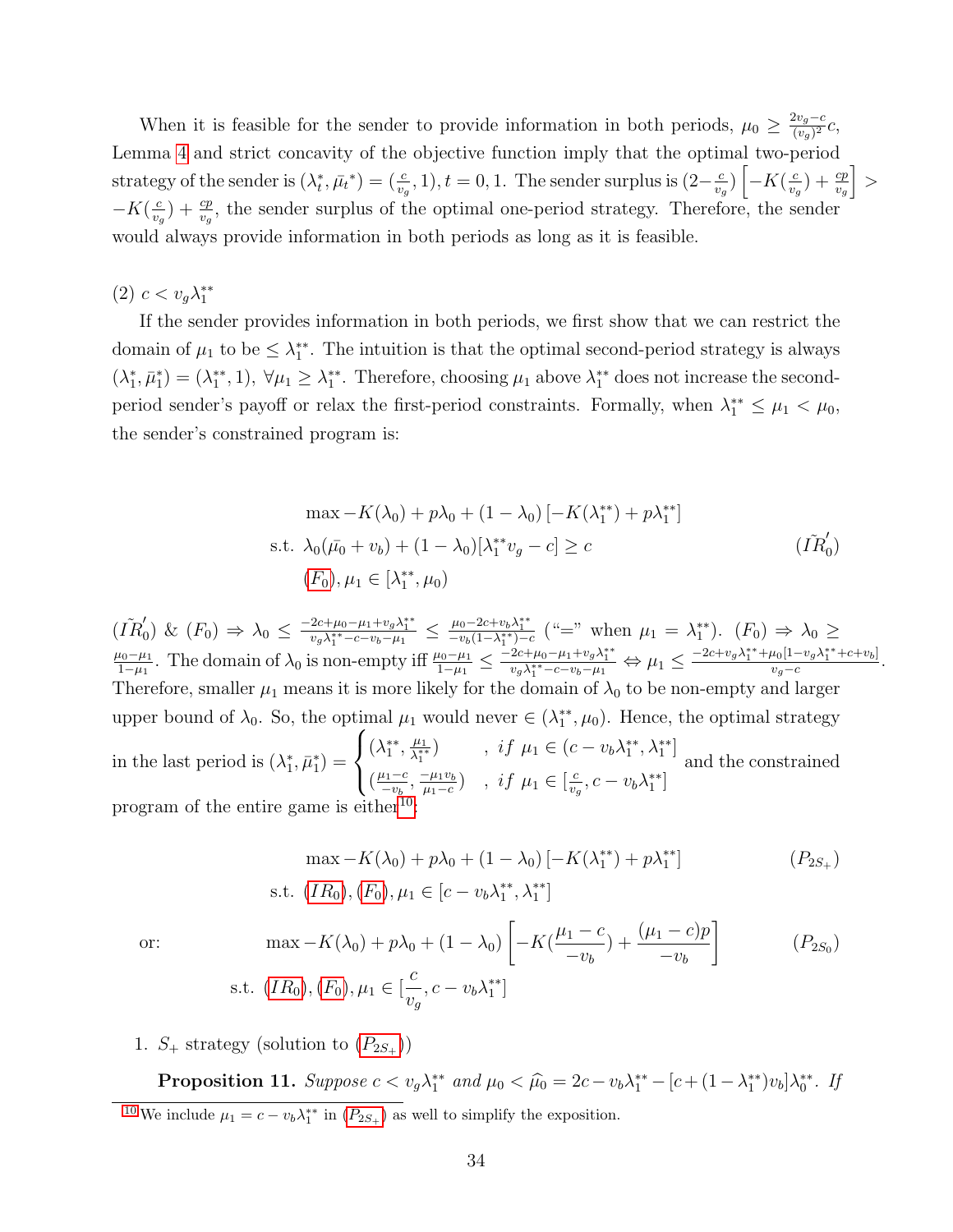$$
\mu_0 > 2c - v_b \lambda_1^{**} \text{ and } \mu_0 \ge \frac{(2 - \lambda_1^{**})c}{v_g(1 - \lambda_1^{**}) + c}, (P_{2S_+}) \text{ is feasible with the following solution. } \lambda_0^* =
$$
\n
$$
\frac{\mu_0 - 2c + v_b \lambda_1^{**}}{-v_b(1 - \lambda_1^{**}) - c}; \ \bar{\mu}_0^* = \begin{cases} \frac{(v_b - c)(c - v_b \lambda_1^{**}) - v_b \mu_0}{\mu_0 - 2c + v_b \lambda_1^{**}} \in (-v_b, 1) & , if \ \hat{\mu}_1(\mu_0) < c - v_b \lambda_1^{**} \\ 1 & , if \ \hat{\mu}_1(\mu_0) \ge c - v_b \lambda_1^{**} \end{cases}; \ (\lambda_1^*, \bar{\mu}_1^*) =
$$
\n
$$
(\lambda_1^{**}, \frac{\mu_1}{\lambda_1^{**}}); \ \mu_1^* = \hat{\mu}_1(\mu_0) \lor c - v_b \lambda_1^{**}, \text{ where } \hat{\mu}_1(\mu_0) = \frac{2c - v_b \lambda_1^{**} - (1 + c - v_b \lambda_1^{**} + v_b)\mu_0}{c - v_b - \mu_0}. \ \text{The receiver gets zero surplus.}
$$

<span id="page-36-2"></span>*[P](#page-35-1)roof.* We first transform  $(P_{2S_+})$  into an equivalent program that is easier to analyze. Lemma 5. Suppose  $c < v_g \lambda_1^{**}$  and  $\mu_0 \ge \mu_{0,1}$ . If  $\mu_0 \le 2c - v_b \lambda_1^{**}$  or  $\mu_0 < \frac{(2-\lambda_1^{**})c}{v_o(1-\lambda_1^{**})c}$  $\frac{(2-\lambda_1^+)^c}{v_g(1-\lambda_1^{**})+c},$ the sender provides information in one period. If  $\mu_0 > 2c - v_b \lambda_1^{**}$  and  $\mu_0 \geq \frac{(2-\lambda_1^{**})c}{v_o(1-\lambda_1^{**})c}$  $\frac{(2-\lambda_1^-)c}{v_g(1-\lambda_1^{**})+c},$  $(P_{2S_+})$  $(P_{2S_+})$  $(P_{2S_+})$  is equivalent to:

<span id="page-36-1"></span>
$$
\max - K(\lambda_0) + p\lambda_0 + (1 - \lambda_0) \left[ -K(\lambda_1^{**}) + p\lambda_1^{**} \right]
$$
\n
$$
s.t. \lambda_0 \in \left( 0, \frac{\mu_0 - 2c + v_b \lambda_1^{**}}{-v_b(1 - \lambda_1^{**}) - c} \right]
$$
\n(P''\_{2S+})

*Proof.* We first show that, if  $\mu_0 > 2c - v_b \lambda_1^{**}$  and  $\mu_0 \geq \frac{(2-\lambda_1^{**})c}{v_o(1-\lambda_1^{**})c}$  $\frac{(2-\lambda_1)^c}{v_g(1-\lambda_1^{**})+c}$ ,  $(P_{2S_+})$  $(P_{2S_+})$  $(P_{2S_+})$  is equivalent to:

<span id="page-36-0"></span>
$$
\max - K(\lambda_0) + p\lambda_0 + (1 - \lambda_0) \left[ -K(\lambda_1^{**}) + p\lambda_1^{**} \right]
$$
\n
$$
\text{s.t. } \lambda_0 \in \left[ \frac{\mu_0 - \mu_1}{1 - \mu_1}, \frac{\mu_0 - 2c + v_b \lambda_1^{**}}{-v_b(1 - \lambda_1^{**}) - c} \wedge \frac{\mu_0 - \mu_1}{-v_b - \mu_1} \right]
$$
\n
$$
\mu_1 \in \left[ c - v_b \lambda_1^{**} \vee \hat{\mu}_1(\mu_0), \lambda_1^{**} \right]
$$
\n
$$
\text{where } \hat{\mu}_1(\mu_0) = \frac{2c - v_b \lambda_1^{**} - (1 + c - v_b \lambda_1^{**} + v_b)\mu_0}{c - v_b - \mu_0}
$$

 $(F_0) \Rightarrow \lambda_0 = \frac{\mu_0 - \mu_1}{\mu_0 - \mu_1}$  $\frac{\mu_0 - \mu_1}{\mu_0 - \mu_1} \in \left[ \frac{\mu_0 - \mu_1}{1 - \mu_1} \right]$  $\frac{\mu_0 - \mu_1}{1 - \mu_1}, \frac{\mu_0 - \mu_1}{-v_b - \mu_1}$  $-v_b-\mu_1$ |. (IR<sub>0</sub>) & (F<sub>0</sub>) ⇒  $\lambda_0 \leq \frac{\mu_0 - 2c + v_b \lambda_1^{**}}{-v_b(1 - \lambda_1^{**}) - c}$ . For  $\lambda_0$ to be positive, we need  $\mu_0 > 2c - v_b \overline{\lambda_1^*}$ . The domain of  $\lambda_0$  is non-empty iff  $\frac{\mu_0 - \mu_1}{1 - \mu_1}$  $\frac{\mu_0 - 2c + v_b \lambda_1^{**}}{-v_b(1 - \lambda_1^{**}) - c} \Leftrightarrow \mu_1 \geq \widehat{\mu_1}(\mu_0)$ . For  $\mu_1 \leq \lambda_1^{**}$ , we need  $\widehat{\mu_1}(\mu_0) \leq \lambda_1^{**} \Leftrightarrow \mu_0 \geq \frac{(2 - \lambda_1^{**})c}{v_g(1 - \lambda_1^{**}) - c}$  $\frac{(2-\lambda_1^-)c}{v_g(1-\lambda_1^{**})+c}.$ We also have that  $\mu_1 = \underline{\mu}_0 < \mu_0$ . Thus, the constraints in  $(P_{2S_+})$  $(P_{2S_+})$  $(P_{2S_+})$  imply the constraints in  $(P'_{2S_+})$  $(P'_{2S_+})$  $(P'_{2S_+})$ .

For any  $(\lambda_0, \mu_1)$  satisfying the constraints in  $(P'_{2S_+})$  $(P'_{2S_+})$  $(P'_{2S_+})$ , consider  $(\lambda_0, \mu_1, \bar{\mu_0}) = \frac{\mu_0 - (1 - \lambda_0)\mu_1}{\lambda_0}$  $\frac{1-\lambda_0/\mu_1}{\lambda_0}, \bar{\mu_1} =$  $\mu_1$  $\frac{\mu_1}{\lambda_1^{**}} \wedge 1, \underline{\mu}_1 = \frac{\mu_1 - \lambda_1^{**} \bar{\mu_1}}{1 - \lambda_1^{**}}$  $\frac{(-\lambda_1^{**}\mu_1^{*})}{1-\lambda_1^{**}}$ .  $(IR_0) \& (F_0)$  are satisfied by construction.  $\bar{\mu_0} = \frac{\mu_0 - (1-\lambda_0)\mu_1}{\lambda_0}$  $\frac{1-\lambda_0/\mu_1}{\lambda_0}$  >  $\mu_0-(1-\lambda_0)\mu_0$  $\frac{(1-\lambda_0)\mu_0}{\lambda_0} = \mu_0$ .  $\bar{\mu_0} = \frac{\mu_0-(1-\lambda_0)\mu_1}{\lambda_0}$  $\frac{1-\lambda_0\mu_1}{\lambda_0} \leq \frac{\mu_0-(1-\frac{\mu_0-\mu_1}{1-\mu_1})\mu_1}{\frac{\mu_0-\mu_1}{1-\mu_1}}$  $\frac{\mu_0 - \mu_1}{1 - \mu_1}$ = 1. One can verify that  $\bar{\mu}_1 \in (-v_b, 1], \underline{\mu}_1 \in [0, -v_b)$ . Therefore, the  $(\lambda_0, \mu_1, \bar{\mu_0}, \bar{\mu_1}, \underline{\mu_1})$  we constructed satisfies all the constraints in  $(P_{2S_{+}})$  $(P_{2S_{+}})$  $(P_{2S_{+}})$  and is feasible.

Therefore, the two programs are equivalent.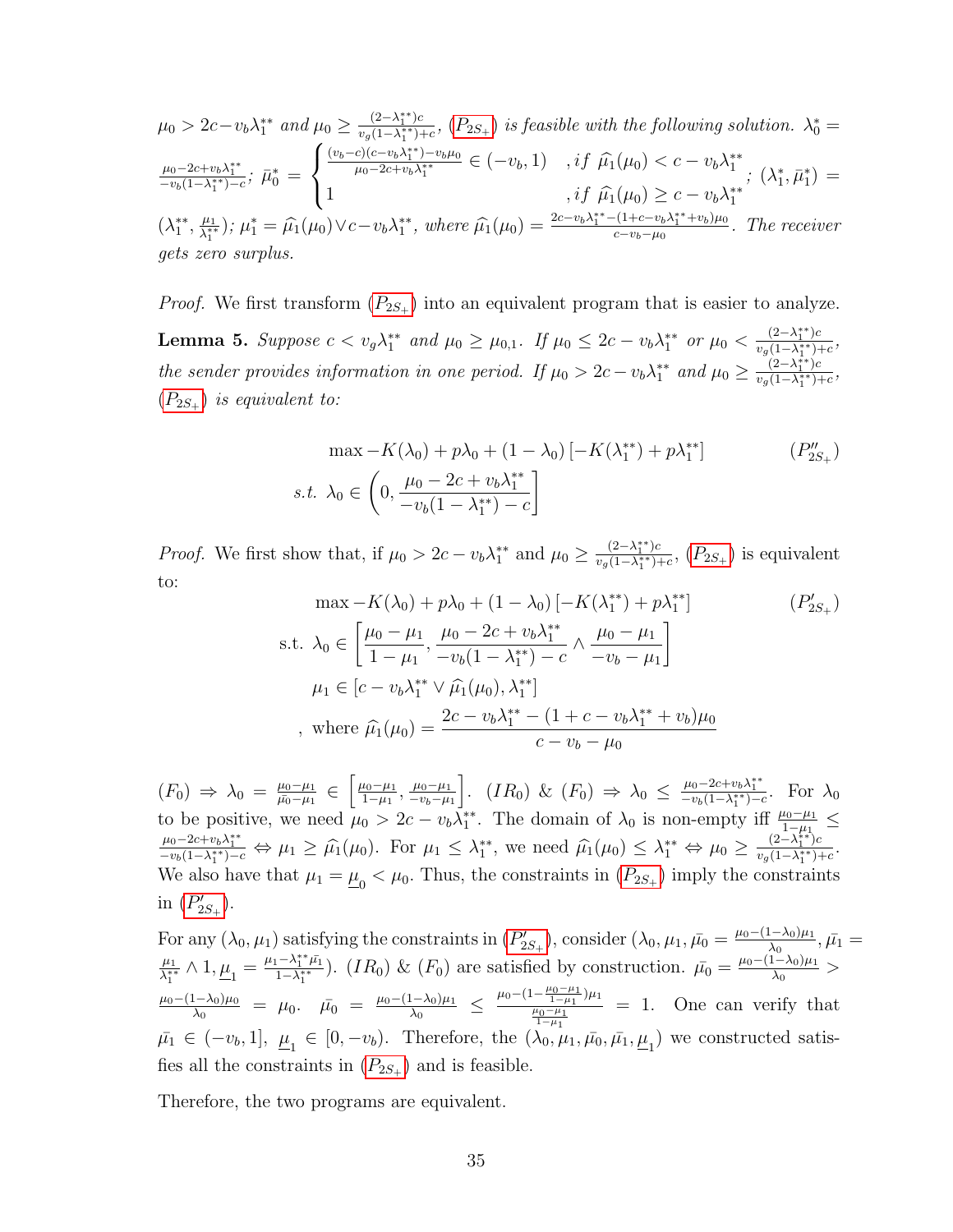We then show that  $(P'_{2S_+})$  $(P'_{2S_+})$  $(P'_{2S_+})$  is equivalent to  $(P''_{2S_+})$ . It is clear that the constraints in  $(P'_{2S_+})$  $(P'_{2S_+})$  $(P'_{2S_+})$  imply the constraints in  $(P''_{2S_+})$ . We now show that for any  $\lambda_0 \in \left(0, \frac{\mu_0 - 2c + v_b \lambda_1^{**}}{-v_b(1-\lambda_1^{**})-c}\right],$ we can find a feasible  $(\lambda_0, \mu_1)$  that satisfies the constraints in  $(P'_{2S_+})$  $(P'_{2S_+})$  $(P'_{2S_+})$ . Since  $\lambda_0 =$  $\frac{\mu_0 - 2c + v_b \lambda_1^{**}}{-v_b(1 - \lambda_1^{**}) - c}$  maximizes the objective function among  $\lambda_0 \in \left(0, \frac{\mu_0 - 2c + v_b \lambda_1^{**}}{-v_b(1 - \lambda_1^{**}) - c}\right]$  when  $\mu_0$  <  $\hat{\mu}_0$ , we only need to verify (by construction) that  $\lambda_0 = \frac{\mu_0 - 2c + v_b \lambda_1^{**}}{-v_b(1 - \lambda_1^{**}) - c}$  can be obtained.

i)  $\hat{\mu}_1(\mu_0) < c - v_b \lambda_1^{**}$ 

Consider  $\mu_1 = c - v_b \lambda_1^{**}, \lambda_0 = \frac{\mu_0 - 2c + v_b \lambda_1^{**}}{-v_b(1 - \lambda_1^{**}) - c}, \bar{\mu_0} = \frac{\mu_0 - (1 - \lambda_0)\mu_1}{\lambda_0}$  $\frac{(v_b - c)(c - v_b \lambda_1^{**}) - v_b \mu_0}{\mu_0 - 2c + v_b \lambda_1^{**}}$  $\mu_0 - 2c + v_b \lambda_1^{**}$ . By construction,  $(IR_0)$  and  $(F_0)$  are satisfied;  $\mu_1$ 's constraints are also satisfied. So, we just need to verify that  $\bar{\mu}_0 \in (p, 1)$ .  $\bar{\mu}_0 < 1 \Leftrightarrow (v_b - c)(c - v_b \lambda_1^{**}) - v_b \mu_0 <$  $\mu_0 - 2c + v_b \lambda_1^{**} \Leftrightarrow \hat{\mu}_1(\mu_0) < c - v_b \lambda_1^{**}$ , which is the assumption.  $\bar{\mu}_0 > -v_b \Leftrightarrow$  $c < -v_b(1-\lambda_1^{**})$ , which holds because  $\mu_0 > 2c - v_b\lambda_1^{**} \Rightarrow c < \frac{1}{2}(\mu_0 + v_b\lambda_1^{**}) \le$  $\mu_0 + v_b \lambda_1^{**} < -v_b + v_b \lambda_1^{**} = -v_b(1 - \lambda_1^{**}).$ 

ii)  $\hat{\mu}_1(\mu_0) \ge c - v_b \lambda_1^{**}$ 

Consider  $\lambda_0 = \frac{\mu_0 - 2c + v_b \lambda_1^{**}}{-v_b(1 - \lambda_1^{**}) - c}, \bar{\mu_0} = 1, \mu_1 = \frac{\mu_0 - \lambda_0 \bar{\mu_0}}{1 - \lambda_0}$  $\frac{1-\lambda_0\mu_0}{1-\lambda_0} = \hat{\mu}_1(\mu_0)$ . By construction,  $(IR_0)$ and  $(F_0)$  are satisfied;  $\mu_1$ 's constraints are also satisfied. So, we just need to verify that  $\mu_1 = \hat{\mu}_1(\mu_0) \in [c - v_b \lambda_1^{**}, \lambda_1^{**}]$ .  $\hat{\mu}_1(\mu_0) \ge c - v_b \lambda_1^{**}$  is the assumption.  $\mu_0 \geq \frac{(2-\lambda_1^{**})c}{\nu_2(1-\lambda_1^{**})c}$  $\frac{(2-\lambda_1^{**})c}{v_g(1-\lambda_1^{**})+c} \Rightarrow \hat{\mu_1}(\mu_0) \leq \lambda_1^{**}.$  $\Box$ 

When  $\frac{\mu_0 - 2c + v_b \lambda_1^{**}}{-v_b(1 - \lambda_1^{**}) - c} \geq \lambda_0^{**} (\Leftrightarrow \mu_0 \geq \widehat{\mu_0})$ , the optimal  $\lambda_0$  is  $\lambda_0^{**}$ . When  $\frac{\mu_0 - 2c + v_b \lambda_1^{**}}{-v_b(1 - \lambda_1^{**}) - c} < \lambda_0^{**}$ , the optimal  $\lambda_0$  is  $\frac{\mu_0 - 2c + v_b \lambda_1^{**}}{-v_b(1-\lambda_1^{**})-c}$  due to strict concavity of the objective function (denote it by  $J(\lambda_0)$ ). Since the one-period optimal sender surplus is  $-K(\lambda_1^{**}) + p\lambda_1^{**} = J(0), J(\cdot)$ is strictly concave and obtains the unique maximum value at  $\lambda_0^{**} > \frac{\mu_0 - 2c + v_b \lambda_1^{**}}{-v_b(1 - \lambda_1^{**}) - c}$ , we ∗∗ have  $J(\frac{\mu_0-2c+\nu_b\lambda_1^{**}}{-\nu_b(1-\lambda_1^{**})-c}) > J(0)$ . So, the sender always provides information in both periods when it is feasible  $(\mu_0 > 2c - v_b \lambda_1^{**}$  and  $\mu_0 \geq \frac{(2-\lambda_1^{**})c}{v_o(1-\lambda_1^{**})c}$  $\frac{(2-\lambda_1^{\epsilon})c}{v_g(1-\lambda_1^{\epsilon})+c}$ . We will use this observation in the later proofs. According to the proof of Lemma [5,](#page-36-2) the receiver always gets zero surpluses when  $\mu_0 < \hat{\mu}_0$ .  $\mu_1 = \hat{\mu}_1(\mu_0) \vee c - v_b \lambda_1^{**}$  is the smallest  $\mu_1$  that supports  $\lambda_0^* = \frac{\mu_0 - 2c + v_b \lambda_1^{**}}{-v_b(1 - \lambda_1^{**}) - c}$ , which gives the receiver the largest surplus in the first period. So,  $\mu_1^* = \hat{\mu}_1(\mu_0) \vee c - v_b \lambda_1^{**}$ .  $(F_0) \Rightarrow \bar{\mu}_0^* = \frac{\mu_0 - (1 - \lambda_0)\mu_1}{\lambda_0}$  $\frac{1-\lambda_0/\mu_1}{\lambda_0}$  =  $\sqrt{ }$  $(v_b-c)(c-v_b\lambda_1^{**})-v_b\mu_0$  $\frac{c_1(c-v_b\lambda_1^{**})-v_b\mu_0}{\mu_0-2c+v_b\lambda_1^{**}} \in (p,1)$ , if  $\hat{\mu}_1(\mu_0) < c - v_b\lambda_1^{**}$  $\int$  $\Box$ 1 , if  $\hat{\mu}_1(\mu_0) \ge c - v_b \lambda_1^{**}$  $\mathcal{L}$ 

2.  $S_0$  strategy (solution to  $(P_{2S_0})$  $(P_{2S_0})$  $(P_{2S_0})$ )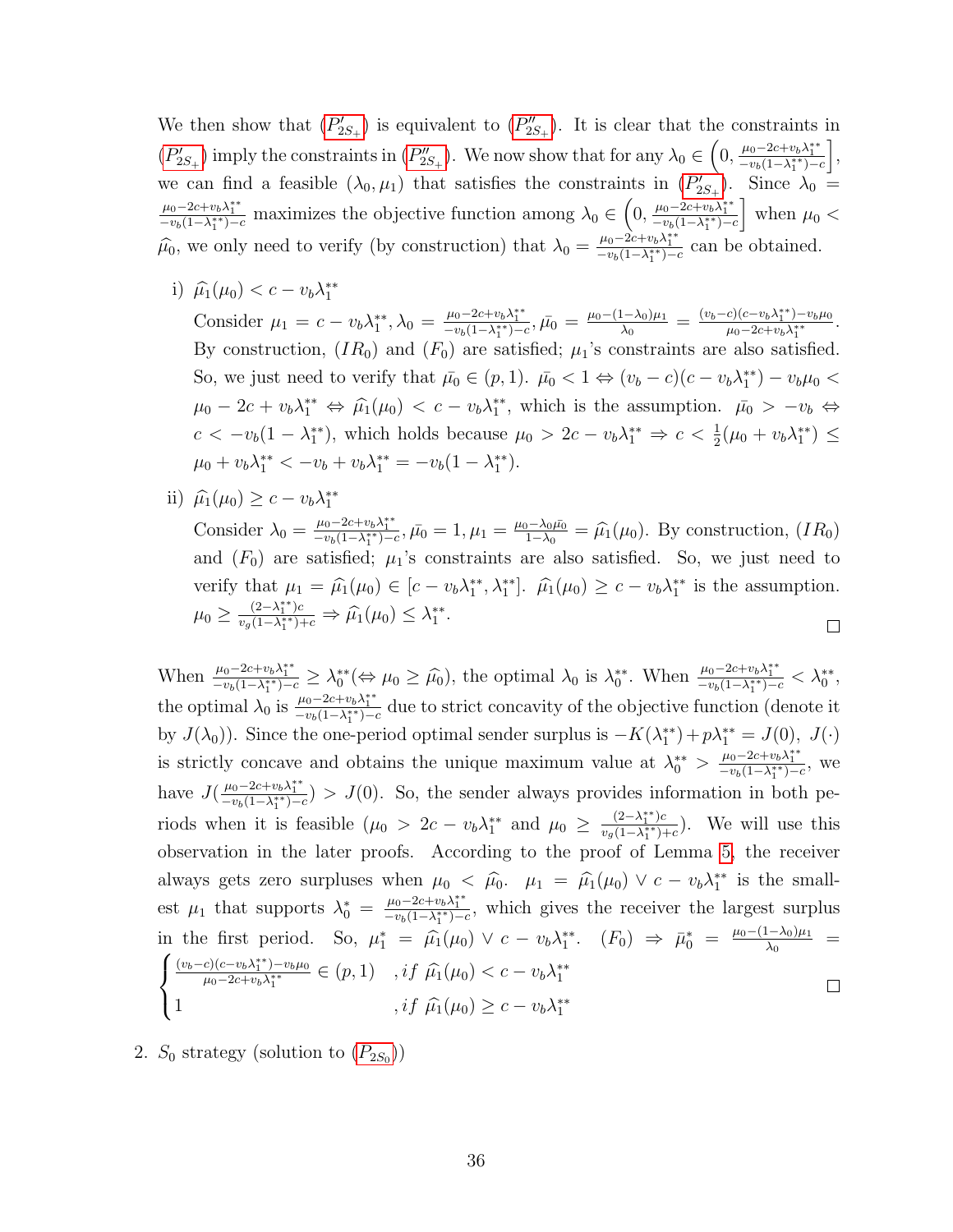<span id="page-38-3"></span>**Proposition 12.** Suppose  $c \leq v_g \lambda_1^{**}$ . When  $\mu_0 \geq \frac{2v_g-c}{(v_o)^2}$  $\frac{2v_g-c}{(v_g)^2}c, (P'_{2S_0})$  $\frac{2v_g-c}{(v_g)^2}c, (P'_{2S_0})$  $\frac{2v_g-c}{(v_g)^2}c, (P'_{2S_0})$  is feasible.  $\lambda_0^*, \lambda_1^*,$ and  $\mu_1^*$  are continuous and increase in  $\mu_0$ , while  $\bar{\mu}_0^*$  and  $\bar{\mu}_1^*$  are continuous and decrease in  $\mu_0$ , in the solution to  $(P'_{2S_0})$  $(P'_{2S_0})$  $(P'_{2S_0})$ . The receiver gets zero surplus at each period.

*[P](#page-35-3)roof.* We first transform  $(P_{2S_0})$  into an equivalent program that is easier to analyze.

<span id="page-38-2"></span>Lemma 6. Suppose  $c < v_g \lambda_1^{**}$ . If  $\mu_{0,1} \leq \mu_0 < \frac{2v_g - c}{(v_o)^2}$  $\frac{2v_g-c}{(v_g)^2}c$ , the sender provides information in one period. If  $\mu_0 \geq \frac{2v_g-c}{(\mu_0)^2}$  $\frac{zv_g-c}{(v_g)^2}c$ ,  $(P_{2S_0})$  $(P_{2S_0})$  $(P_{2S_0})$  is equivalent to:

<span id="page-38-0"></span>
$$
\max -K(\lambda_0) + p\lambda_0 + (1 - \lambda_0) \left[ -K(\frac{\mu_1 - c}{-v_b}) + \frac{(\mu_1 - c)p}{-v_b} \right]
$$
  
s.t.  $\lambda_0 \in \left[ \frac{\mu_0 - \mu_1}{1 - \mu_1}, \frac{\mu_0 - \mu_1 - c}{-v_b - \mu_1} \right]$   
 $\mu_1 \in \left[ \frac{c}{v_g}, \frac{v_g \mu_0 - c}{v_g - c} \right]$  (P'\_{2S\_0})

*[P](#page-35-3)roof.* Using the same argument as the proof of Lemma [5,](#page-36-2) one can show that  $(P_{2S_0})$ is equivalent to:

<span id="page-38-1"></span>
$$
\max -K(\lambda_0) + p\lambda_0 + (1 - \lambda_0) \left[ -K(\frac{\mu_1 - c}{-v_b}) + \frac{(\mu_1 - c)p}{-v_b} \right]
$$
  
s.t.  $\lambda_0 \in \left[ \frac{\mu_0 - \mu_1}{1 - \mu_1}, \frac{\mu_0 - \mu_1 - c}{-v_b - \mu_1} \right]$   
 $\mu_1 \in \left[ \frac{c}{v_g}, \frac{v_g \mu_0 - c}{v_g - c} \wedge c - v_b \lambda_1^* \right]$  (P''<sub>2S<sub>0</sub>)</sub>

We just need to show that  $(P''_{2S_0})$  $(P''_{2S_0})$  $(P''_{2S_0})$  is equivalent to  $(P'_{2S_0})$ . If  $\frac{v_g\mu_0-c}{v_g-c} \leq c-v_b\lambda_1^{**}$ ,  $\mu_1$ 's constraint becomes  $\mu_1 \in \left[\frac{c}{n}\right]$  $\frac{c}{v_g}, \frac{v_g \mu_0 - c}{v_g - c}$  $v_g-c$ . So,  $(P''_{2S_0})$  $(P''_{2S_0})$  $(P''_{2S_0})$  is equivalent to  $(P'_{2S_0})$ . If  $\frac{v_g \mu_0 - c}{v_g - c} > c - v_b \lambda_1^{**}$ , denote the solution to  $(P'_{2S_0})$  $(P'_{2S_0})$  $(P'_{2S_0})$  by  $(\lambda_0, \mu_1)$ .

- (a)  $(\lambda_0^{**}, \lambda_1^{**})$  can be obtained  $(\lambda_1 = \lambda_1^{**} \Leftrightarrow \mu_1 = c v_b \lambda_1^{**})$  in  $(P''_{2S_0})$  $(P''_{2S_0})$  $(P''_{2S_0})$  $\mu_1 \in \left[\frac{c}{n}\right]$  $\frac{c}{v_g}, \frac{v_g \mu_0 - c}{v_g - c}$  $\frac{g\mu_0-c}{v_g-c}\wedge c-v_b\lambda_1^{**}$  is equivalent to  $\mu_1\in\left[\frac{c}{v_g}\right]$  $\frac{c}{v_g}, \frac{v_g \mu_0 - c}{v_g - c}$  $v_g-c$ , as the optimal  $\mu_1$ under the latter (relaxed) constraint would be  $c - v_b \lambda_1^{**}$ . So,  $(P''_{2S_0})$  $(P''_{2S_0})$  $(P''_{2S_0})$  is equivalent to  $(P'_{2S_0})$  $(P'_{2S_0})$  $(P'_{2S_0})$ .
- (b)  $(\lambda_0^{**}, \lambda_1^{**})$  can not be obtained in  $(P''_{2S_0})$  $(P''_{2S_0})$  $(P''_{2S_0})$ Suppose  $\mu_1 > c - v_b \lambda_1^{**}$ . If  $\lambda_0 > \frac{\mu_0 - \mu_1}{1 - \mu_1}$  $\frac{\mu_0 - \mu_1}{1 - \mu_1}$ , consider  $(\lambda'_0 = \lambda_0, \mu'_1 = \mu_1 - \varepsilon)$ . For small enough  $\varepsilon$ , it is feasible and gives the sender a strictly higher payoff. A contradiction! If  $\lambda_0 = \frac{\mu_0 - \mu_1}{1 - \mu_1}$  $\frac{\mu_0 - \mu_1}{1 - \mu_1}$  instead, we have  $\frac{\mu_0 - \mu_1}{1 - \mu_1} \geq \lambda_0^{**}$ . A contradiction!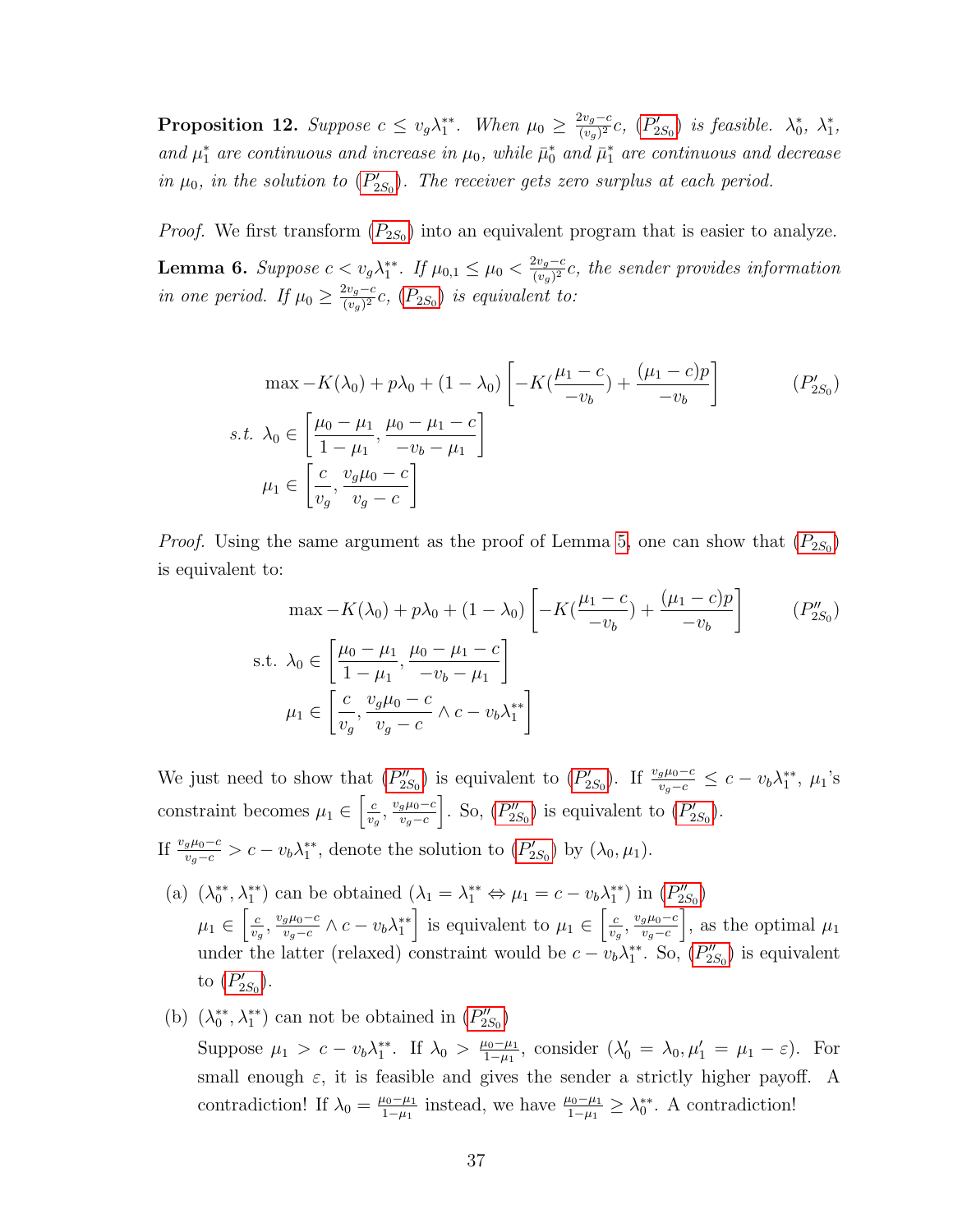Therefore,  $\mu_1 \leq c - v_b \lambda_1^{**}$  and thus  $(P''_{2S_0})$  $(P''_{2S_0})$  $(P''_{2S_0})$  is equivalent to  $(P'_{2S_0})$ .

In sum,  $(P''_{2S_0})$  $(P''_{2S_0})$  $(P''_{2S_0})$  is equivalent to  $(P'_{2S_0})$ .

To solve  $(P'_{2S_0})$  $(P'_{2S_0})$  $(P'_{2S_0})$ , we introduce another lemma:

<span id="page-39-1"></span>**Lemma 7.** Suppose  $c < v_g \lambda_1^{**}$ . For  $\mu_0 < \hat{\mu}_0$ ,  $\lambda_0$  is binding at the upper bound in the solution to  $(P'_{2S_0})$  $(P'_{2S_0})$  $(P'_{2S_0})$ .

<span id="page-39-0"></span> $\Box$ 

*[P](#page-38-0)roof.* To solve  $(P'_{2S_0})$ , we consider several cases.

i)  $\lambda_0 \leq \frac{\mu_0 - \mu_1 - c}{-\mu_1 - \mu_1}$  $\frac{\mu_0 - \mu_1 - c}{-\nu_b - \mu_1}$  is binding and  $\mu_1$ 's constraints are not binding.

The Lagrangian is 
$$
\mathcal{L} = -K(\lambda_0) + p\lambda_0 + (1-\lambda_0) \left[ -K\left(\frac{\mu_1 - c}{-v_b}\right) + \frac{(\mu_1 - c)p}{-v_b} \right] + \eta \left( \frac{\mu_0 - \mu_1 - c}{-v_b - \mu_1} - \lambda_0 \right)
$$
  
s.t. 
$$
\eta \ge 0, \eta \left( \frac{\mu_0 - \mu_1 - c}{-v_b - \mu_1} - \lambda_0 \right) = 0.
$$
  

$$
F.O.C. \Rightarrow \begin{cases} -K'(\lambda_0) + p + K\left(\frac{\mu_1 - c}{-v_b}\right) + \frac{(\mu_1 - c)p}{v_b} - \eta = 0\\ (1 - \lambda_0) \left[ K'(\frac{\mu_1 - c}{-v_b}) \cdot \frac{1}{v_b} - \frac{p}{v_b} \right] + \eta \cdot \frac{\mu_0 + v_b - c}{(v_b + \mu_1)^2} = 0 \end{cases}
$$

Plug in  $\lambda_0 = \frac{\mu_0 - \mu_1 - c}{-\mu_1 - \mu_1}$  $\frac{\mu_0 - \mu_1 - c}{-\nu_b - \mu_1}$ . Dividing the second equality by  $\frac{\mu_0 + \nu_b - c}{(\nu_b + \mu_1)^2}$  and comparing with the first equality, we obtain:

$$
\eta = -(v_b + \mu_1) \left[ K'(\frac{\mu_1 - c}{-v_b}) \cdot \frac{1}{v_b} - \frac{p}{v_b} \right]
$$
  
=  $-K'(\lambda_0) + p + K(\frac{\mu_1 - c}{-v_b}) + \frac{(\mu_1 - c)p}{v_b}$   
 $\Rightarrow K(\frac{\mu_1 - c}{-v_b}) + \frac{v_b + \mu_1}{v_b} K'(\frac{\mu_1 - c}{-v_b}) - K'(\frac{\mu_0 - \mu_1 - c}{-v_b - \mu_1}) - \frac{cp}{v_b} = 0$  (\*)

∂  $\partial \mu_1$  $K(\frac{\mu_1-c}{\mu_1})$  $\frac{u_1-c}{-v_b}$  +  $\frac{v_b+\mu_1}{v_b}K'(\frac{\mu_1-c}{-v_b})$  $\left[\frac{u_1-c}{-v_b}\right] = -\frac{v_b+\mu_1}{(v_b)^2}$  $\frac{(v_b+\mu_1)}{(v_b)^2}K''(\frac{\mu_1-c}{-v_b})$  $\frac{u_1-c}{-v_b}$  > 0. So, the sum of the first two terms of the LHS of (\*) strictly increases in  $\mu_1$ .  $\frac{\mu_0 - \mu_1 - c}{\mu_1 - \mu_2}$  $\frac{\mu_0 - \mu_1 - c}{-\nu_b - \mu_1}$  strictly decreases in  $\mu_1, K'(\cdot)$  strictly increases in  $\mu_1$ . So,  $-K'(\frac{\mu_0-\mu_1-c}{\mu_1-\mu_1})$  $\frac{\mu_0 - \mu_1 - c}{\mu_0 - \mu_1}$ ) strictly increases in  $\mu_1$ . Thus, the LHS of (\*) strictly increases in  $\mu_1$ . When  $\mu_0$  increases, the LHS of (\*) is strictly negative if  $\mu_1$  is unchanged. Therefore,  $\mu_1$  also has to increase. So, the sum of the first two terms of the LHS of  $(*)$  increases. As a result, the third term,  $-K'(\frac{\mu_0-\mu_1-c}{\mu_0-\mu_1-c})$  $\frac{\mu_0 - \mu_1 - c}{-\nu_b - \mu_1}$  =  $-K'(\lambda_0)$  has to decrease strictly. So,  $\lambda_0$  has to increase strictly. In sum, the optimal  $\lambda_0$  and  $\mu_1$  are strictly increasing in  $\mu_0$ .

ii)  $\mu_1 \leq \frac{v_g \mu_0 - c}{v_g - c}$  $\frac{g\mu_0-c}{v_g-c}$  is binding. When  $\mu_1 = \frac{v_g \mu_0 - c}{v_g - c}$  $\frac{g\mu_0-c}{v_g-c}$ ,  $\lambda_0 \in \{\frac{c}{v_g}\}$ . So,  $\lambda_0$  is binding at the upper bound.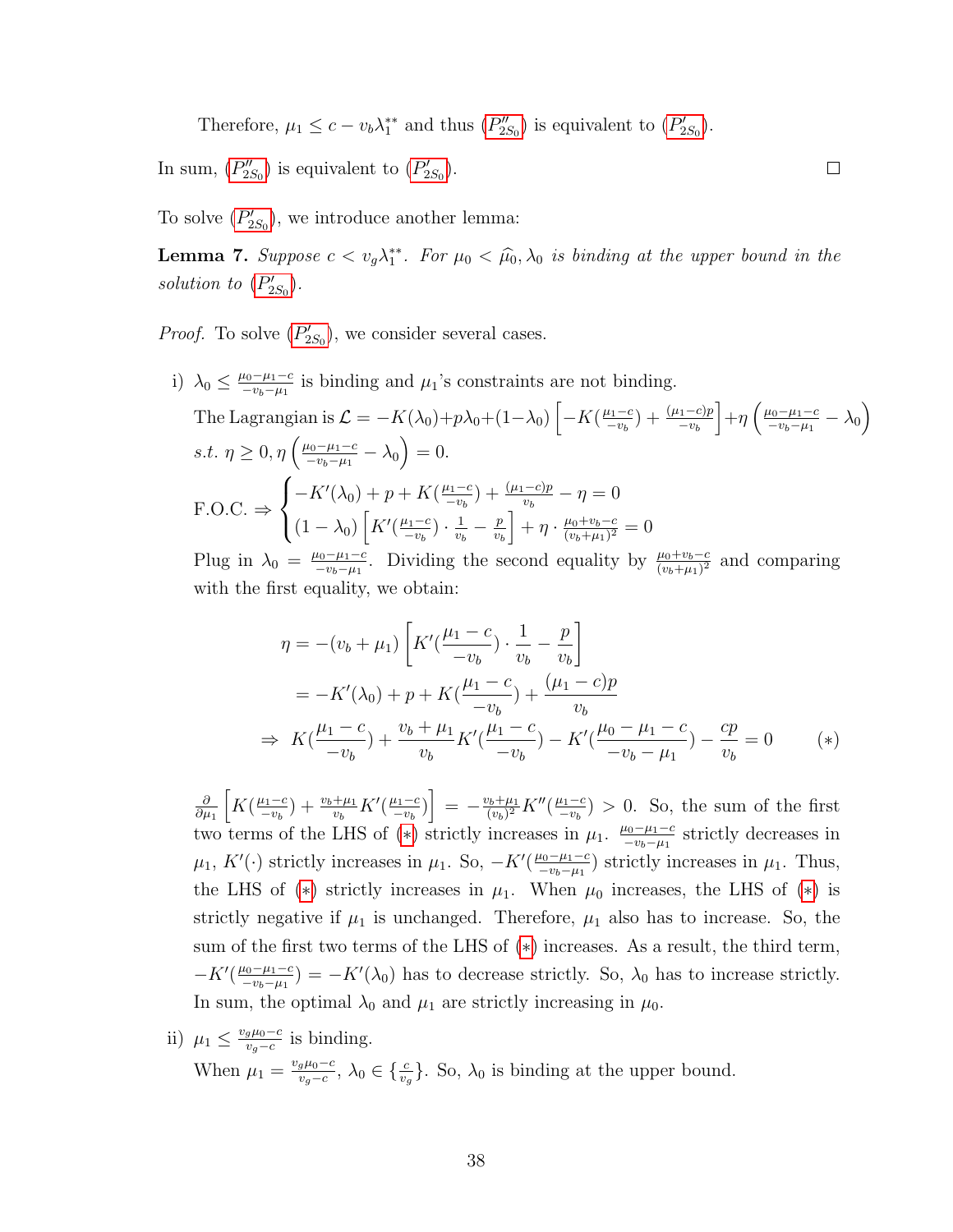iii)  $\mu_1 \geq \frac{c}{n}$  $\frac{c}{v_g}$  is binding and  $\lambda_0$  is not binding.

The Lagrangian is 
$$
\mathcal{L} = -K(\lambda_0) + p\lambda_0 + (1-\lambda_0) \left[ -K(\frac{\mu_1-c}{-v_b}) + \frac{(\mu_1-c)p}{-v_b} \right] + \eta \left( \mu_1 - \frac{c}{v_g} \right)
$$
  
\ns.t.  $\eta \ge 0$ ,  $\eta \left( \mu_1 - \frac{c}{v_g} \right) = 0$ .  
\nF.O.C.  $\Rightarrow \begin{cases} -K'(\lambda_0) + p + K(\frac{\mu_1-c}{-v_b}) + \frac{(\mu_1-c)p}{v_b} = 0 \\ (1-\lambda_0) \left[ K'(\frac{\mu_1-c}{-v_b}) \cdot \frac{1}{v_b} - \frac{p}{v_b} \right] + \eta = 0 \end{cases}$ 

The second equality  $\Rightarrow \eta = -\frac{1-\lambda_0}{n}$ vb  $K'(\frac{\mu_1-c}{-w})$  $\left[\frac{u_1-c}{-v_b}\right]-p\right]\stackrel{c$  $\frac{-\lambda_0}{v_b} [K'(\lambda_1^{**}) - p] = 0.$ But  $\eta \geq 0$ . A contradiction! So, this case cannot happen.

iv) 
$$
\mu_1 \ge \frac{c}{v_g}
$$
 is binding and  $\lambda_0 \ge \frac{\mu_0 - \mu_1}{1 - \mu_1}$  is binding.  
\nThe Lagrangian is  $\mathcal{L} = -K(\lambda_0) + p\lambda_0 + (1 - \lambda_0) \left[ -K(\frac{\mu_1 - c}{-v_b}) + \frac{(\mu_1 - c)p}{-v_b} \right] + \eta \left( \mu_1 - \frac{c}{v_g} \right) + \xi \left( \lambda_0 - \frac{\mu_0 - \mu_1}{1 - \mu_1} \right) \, s.t. \, \eta \ge 0, \eta \left( \mu_1 - \frac{c}{v_g} \right) = 0, \xi \ge 0, \xi \left( \lambda_0 - \frac{\mu_0 - \mu_1}{1 - \mu_1} \right) = 0.$   
\nF.O.C.  $\Rightarrow \begin{cases} -K'(\lambda_0) + p + K(\frac{\mu_1 - c}{-v_b}) + \frac{(\mu_1 - c)p}{v_b} + \xi = 0 \\ (1 - \lambda_0) \left[ K'(\frac{\mu_1 - c}{-v_b}) + \frac{1}{v_b} - \frac{p}{v_b} \right] + \eta + \xi \frac{1 - \mu_0}{(1 - \mu_1)^2} = 0 \end{cases}$   
\nSimilarly, the previous case, the LHS of the second equality  $> 0$ . A contradiction.

Similar to the previous case, the LHS of the second equality  $> 0$ . A contradiction! So, this case cannot happen.

v)  $\lambda_0 \geq \frac{\mu_0 - \mu_1}{1 - \mu_1}$  $\frac{\mu_0 - \mu_1}{1 - \mu_1}$  is binding and  $\mu_1$  is not binding. The Lagrangian is  $\mathcal{L} = -K(\lambda_0) + p\lambda_0 + (1-\lambda_0) \left[ -K(\frac{\mu_1-c}{m_1}) \right]$  $\frac{u_1-c}{-v_b}$  +  $\frac{(\mu_1-c)p}{-v_b}$  $-\frac{\mu_0 - \mu_1}{1 - \mu_1}$  $1-\mu_1$  $\setminus$ s.t.  $\xi \geq 0, \xi \left( \lambda_0 - \frac{\mu_0 - \mu_1}{1 - \mu_1} \right)$  $1-\mu_1$  $= 0.$  $F.O.C. \Rightarrow$  $\sqrt{ }$  $\left\vert \right\vert$  $\mathcal{L}$  $-K'(\lambda_0) + p + K(\frac{\mu_1-c}{m_1})$  $\frac{u_1-c}{-v_b}$  +  $\frac{(\mu_1-c)p}{-v_b}$  +  $\xi = 0$  $(1-\lambda_0)\left[K'(\frac{\mu_1-c}{m}\right]$  $\frac{u_1-c}{-v_b}\big)\cdot\frac{1}{v_b}$  $\frac{1}{v_b} - \frac{p}{v_b}$ vb  $+\xi \frac{1-\mu_0}{(1-\mu_0)}$  $\frac{1-\mu_0}{(1-\mu_1)^2}=0$ 

Similar to the previous case, the LHS of the second equality  $> 0$ . A contradiction! So, this case cannot happen.

vi) both  $\lambda_0$  and  $\mu_1$  are not binding.

The solution is the unconstrained optimal solution  $(\lambda_0^{**}, \lambda_1^{**})$ . But we have assumed that it is not feasible.

 $\Box$ 

i) to vi) finish the proof of Lemma [7.](#page-39-1)

According to Lemma [7,](#page-39-1) if  $\mu_0 \geq \frac{2v_g-c}{(v_o)^2}$  $\frac{2v_g-c}{(v_g)^2}c$ ,  $(P'_{2S_0})$  $(P'_{2S_0})$  $(P'_{2S_0})$  is equivalent to:

$$
\max - K\left(\frac{\mu_0 - \mu_1 - c}{-v_b - \mu_1}\right) + p \frac{\mu_0 - \mu_1 - c}{-v_b - \mu_1} + (1 - \frac{\mu_0 - \mu_1 - c}{-v_b - \mu_1}) \left[ -K\left(\frac{\mu_1 - c}{-v_b}\right) + \frac{(\mu_1 - c)p}{-v_b} \right] (P_{2S_0}^{\prime\prime\prime})
$$
  
s.t.  $\mu_1 \in \left[\frac{c}{v_g}, \frac{v_g \mu_0 - c}{v_g - c}\right]$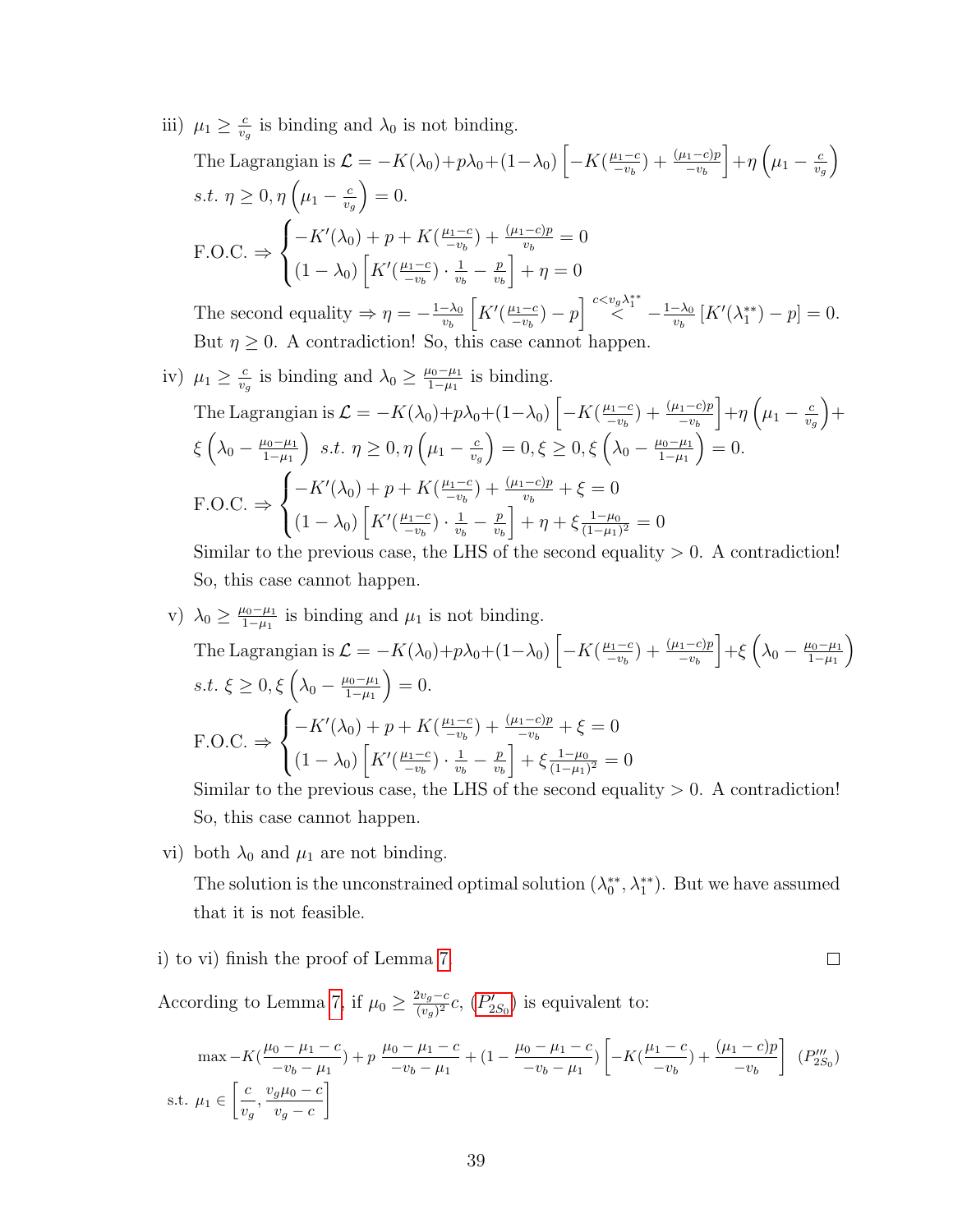The first order derivative of the objective function w.r.t.  $\mu_1$  is:

$$
D(\mu_0, \mu_1) := \frac{\partial}{\partial \mu_1} \left\{ -K\left(\frac{\mu_0 - \mu_1 - c}{-v_b - \mu_1}\right) + p \frac{\mu_0 - \mu_1 - c}{-v_b - \mu_1} + (1 - \frac{\mu_0 - \mu_1 - c}{-v_b - \mu_1}) \left[ -K\left(\frac{\mu_1 - c}{-v_b}\right) + \frac{(\mu_1 - c)p}{-v_b} \right] \right\}
$$
  
=  $\frac{\mu_0 + v_b - c}{(\mu_1 + v_b)^2} \left[ K\left(\frac{\mu_1 - c}{-v_b}\right) + \frac{v_b + \mu_1}{v_b} K'\left(\frac{\mu_1 - c}{-v_b}\right) - K'\left(\frac{\mu_0 - \mu_1 - c}{-v_b - \mu_1}\right) - \frac{cp}{v_b} \right]$ 

The first term of  $D(\mu_0, \mu_1)$ ,  $\frac{\mu_0 + v_b - c}{(\mu_1 + v_b)^2}$ , is always strictly negative. The second term,  $K(\frac{\mu_1-c}{\mu_1-\mu_2})$  $\frac{u_1-c}{-v_b}$  +  $\frac{v_b+\mu_1}{v_b}K'(\frac{\mu_1-c}{-v_b})$  $\frac{u_1-c}{-v_b}$ ) –  $K'(\frac{\mu_0-\mu_1-c}{-v_b-\mu_1})$  $\frac{\mu_0 - \mu_1 - c}{-v_b - \mu_1}$ ) —  $\frac{cp}{v_b}$  $\frac{cp}{v_b}$ , is the LHS of (\*), which has been shown to be strictly increasing in  $\mu_1$  in the proof of Lemma [7.](#page-39-1) One can see that  $D(\mu_0, \mu_1)$  is strictly negative when  $\mu_1$  is large. Thus,  $D(\mu_0, \mu_1)$  is always negative or positive for  $\mu_1$ small and negative for  $\mu_1$  large. Let  $\mu_1^{**}(\mu_0)$  be the cutoff value such that  $D(\mu_0, \mu_1) \ge 0$ for  $\mu_1 \le \mu_1^{**}(\mu_0)$  and  $D(\mu_0, \mu_1) \le 0$  for  $\mu_1 \ge \mu_1^{**}(\mu_0)$   $(\mu_1^{**}(\mu_0) := -\infty$  if  $D(\mu_0, \mu_1)$  is always negative). Since  $\mu_1 \in \left[\frac{c}{n}\right]$  $\frac{c}{v_g}, \frac{v_g \mu_0 - c}{v_g - c}$  $v_g-c$ , the optimal  $\mu_1^*(\mu_0) = \left[\frac{c}{v}\right]$  $\frac{c}{v_g} \vee \mu_1^{**}(\mu_0) \Bigr] \wedge \frac{v_g \mu_0 - c}{v_g - c}$  $\frac{g\mu_0-c}{v_g-c}.$  $\sqrt{ }$ c  $\frac{c}{v_g}$ , *if*  $D(\mu_0, \mu_1)$  is always negative .

One can see that we can define  $\tilde{\mu}_1^{**}(\mu_0) :=$  $\int$  $\mathcal{L}$  $\mu_1^{**}(\mu_0)$ , otherwise

 $\tilde{\mu}_1^{**}(\mu_0) \in (-\infty, +\infty)$  and  $\mu_1^*(\mu_0) = \left[\frac{c}{v}\right]$  $\frac{c}{v_g} \vee \tilde{\mu}_1^{**}(\mu_0) \Bigr] \wedge \frac{v_g \mu_0-c}{v_g-c}$  $\frac{g\mu_0-c}{v_g-c}$ . Since  $\tilde{\mu}_1^{**}(\mu_0)$  is continuous in  $\mu_0$ ,  $\mu_1^*(\mu_0)$  is also continuous in  $\mu_0$ . It then implies that  $\lambda_0^*(\mu_0) = \frac{\mu_0 - \mu_1^*(\mu_0) - c}{-\nu_b - \mu_1^*(\mu_0)}$  $\frac{\mu_0 - \mu_1^*(\mu_0) - c}{-\nu_b - \mu_1^*(\mu_0)}, \ \lambda_1^*(\mu_0) =$  $\mu_1^*(\mu_0) - c$  $\frac{(\mu_0)-c}{-v_b}$ , and  $\bar{\mu}_1^*(\mu_0) = \frac{-\mu_1^*(\mu_0)v_b}{\mu_1^*(\mu_0)-c}$  $-\frac{\mu_1(\mu_0)v_b}{\mu_1^*(\mu_0)-c}$  are continuous in  $\mu_0$ .

We have shown in the proof of Lemma [7](#page-39-1) that  $\lambda_0^*$  and  $\mu_1^*$  strictly increase in  $\mu_0$  when  $\mu_1^*$ is the interior solution. Now we consider the case when  $\mu_1$  is binding. When  $\mu_1^* = \frac{c}{v}$  $\frac{c}{v_g},$  $\lambda_0^* = \frac{\mu_0 - \mu_1^* - c}{-\nu_b - \mu_1^*}$  $\frac{\mu_0 - \mu_1^* - c}{-v_b - \mu_1^*} = \frac{\mu_0 - \frac{c}{v_g} - c}{-v_b - \frac{c}{v_g}}$  $\frac{u_0 - v_g - c}{-v_b - \frac{c}{v_g}}$  strictly increases in  $\mu_0$ . When  $\mu_1^* = \frac{v_g \mu_0 - c}{v_g - c}$  $\frac{g\mu_0-c}{v_g-c}$ , it is strictly increasing in  $\mu_0$  and  $\lambda_0^* = \frac{\mu_0 - \mu_1^* - c}{-\nu_b - \mu_1^*}$  $\frac{\mu_0 - \mu_1^* - c}{-v_b - \mu_1^*} = \frac{c}{v_t}$  $\frac{c}{v_g}$  is constant. Together with the continuity property we just established, we have shown that  $\lambda_0^*$  and  $\mu_1^*$  (weakly) increase in  $\mu_0$ . Thus,  $\lambda_1^* = \frac{\mu_1^* - c}{-v_b}$  $\frac{\mu_1^* - c}{-\nu_b}$  (weakly) increases in  $\mu_0$  and  $\bar{\mu}_1^* = \frac{-\mu_1^* v_b}{\mu_1^* - c}$  $\frac{-\mu_1 v_b}{\mu_1^* - c}$  (weakly) decreases in  $\mu_0$ .

According to the proof of Proposition [1](#page-13-0) and Lemma [6,](#page-38-2) the sender does not provide information if  $\mu_0 < \mu_{0,1}$  and provide information in one period if  $\mu_{0,1} \leq \mu_0 < \frac{2v_g-c}{(v_o)^2}$  $\frac{2v_g-c}{(v_g)^2}c.$ Thus, we just need to determine whether she provides information in one period or in both periods when  $\mu_0 \geq \frac{2v_g-c}{(v_o)^2}$  $\frac{2v_g-c}{(v_g)^2}c$  by comparing the sender surplus of the optimal one-period strategy and the optimal sender surplus of the  $S_0$  strategy.

(a) 
$$
c \le v_g \lambda_0^{**}
$$
  
Define  $\mu_{1,2} := \inf \{ \mu_0 \ge \frac{2v_g - c}{(v_g)^2} c : \Pi_{S_0}(\mu_0) \ge \Pi_1(\mu_0) \}$ . One can see that  $\mu_{1,2} \in$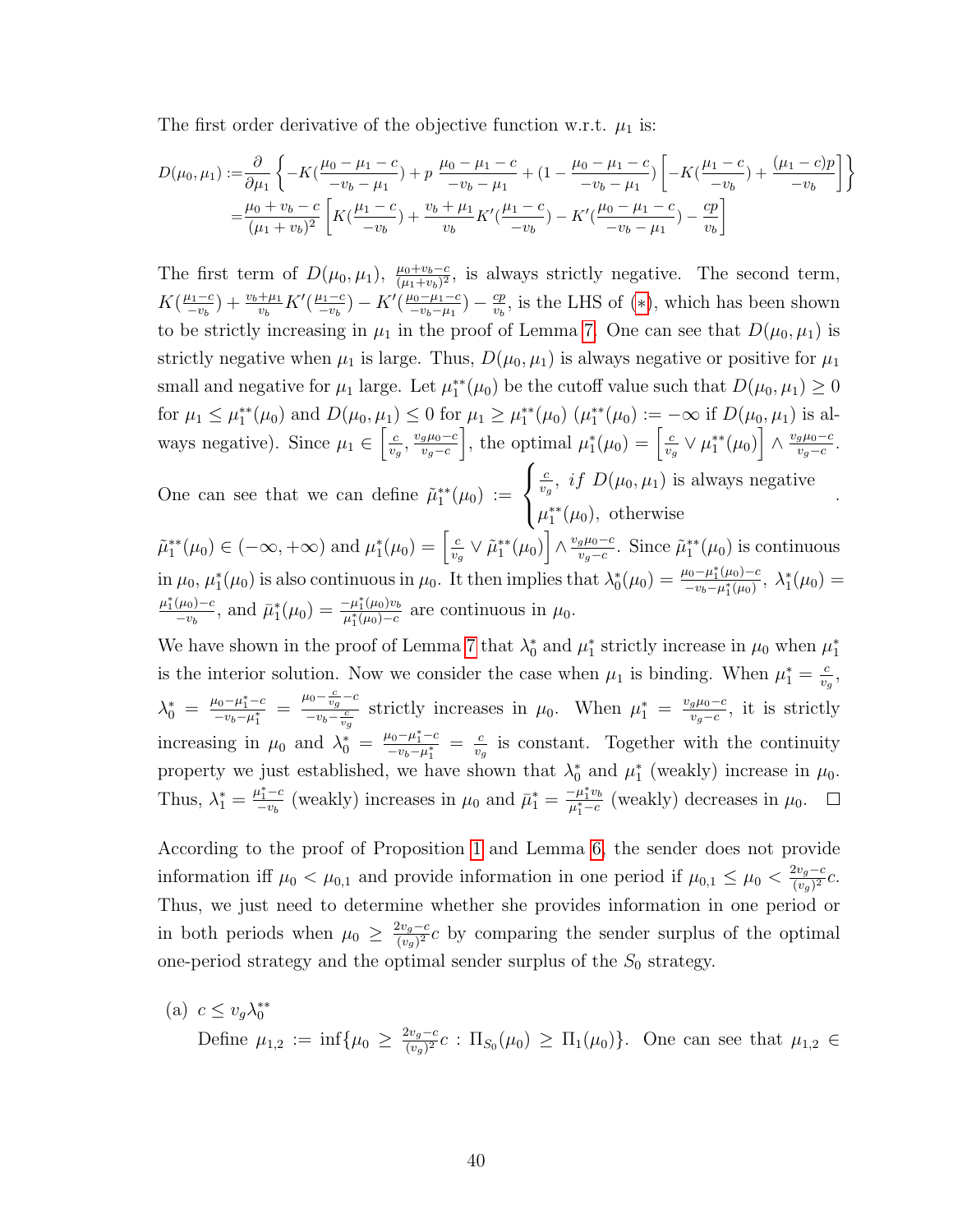$\left[\frac{2v_g-c}{(n-2)}\right]$  $\frac{w_g - c}{(v_g)^2}c, \hat{\mu}_0$  and  $\Pi_{S_0}(\mu_{1,2}) \ge \Pi_1(\mu_{1,2})$ . According to Lemma [7,](#page-39-1)

$$
\Pi_1(\mu_0) = -K(\frac{\mu_0 - c}{-v_b} \wedge \lambda_1^{**}) + p(\frac{\mu_0 - c}{-v_b} \wedge \lambda_1^{**})
$$
\n
$$
\Pi_{S_0}(\mu_0) = \max_{\mu_1} -K(\frac{\mu_0 - \mu_1 - c}{-v_b - \mu_1}) + p \frac{\mu_0 - \mu_1 - c}{-v_b - \mu_1} + (1 - \frac{\mu_0 - \mu_1 - c}{-v_b - \mu_1}) \left[ -K(\frac{\mu_1 - c}{-v_b}) + \frac{(\mu_1 - c)p}{-v_b} \right]
$$
\n
$$
s.t \ \mu_1 \in \left[ \frac{c}{v_g}, \frac{v_g \mu_0 - c}{v_g - c} \right]
$$

i) 
$$
\mu_{1,2} \ge c - v_b \lambda_1^{**}
$$
  
\n $\forall \mu_0 \in (\mu_{1,2}, \widehat{\mu}_0], \Pi_{S_0}(\mu_0) > \Pi_{S_0}(\mu_{1,2}) \ge \Pi_1(\mu_{1,2}) = \Pi_1(\mu_0).$ 

ii) 
$$
\mu_{1,2} < c - v_b \lambda_1^{**}
$$
  
\n $\forall \mu_0 \in [\mu_{1,2}, c - v_b \lambda_1^{**}), \frac{d\Pi_1(\mu_0)}{d\mu_0} = K'(\frac{\mu_0 - c}{-v_b}) \frac{1}{v_b} - \frac{p}{v_b}.$   
\nA.  $\mu_1(\mu_0) = \mu_1^u(\mu_0) = \frac{v_g \mu_0 - c}{v_g - c}$   
\n $\Pi_{S_0}(\mu_0) = -K(\frac{c}{v_g}) + \frac{cp}{v_g} + (1 - \frac{c}{v_g})[-K(\frac{\mu_1^u(\mu_0) - c}{-v_b}) + \frac{(\mu_1^u(\mu_0) - c)p}{-v_b}].$   
\nFor  $\Delta > 0$  small enough, we have  $\mu_0 + \delta < c - v_b \lambda_1^{**}, \forall \delta \in (0, \Delta)$ . Consider  $\mu_{0,\delta} = \mu_0 + \delta \in (\mu_0, \mu_0 + \Delta)$ , we have  $\Pi_{S_0}(\mu_{0,\delta}) \ge \underline{\Pi}_{S_0}(\mu_{0,\delta}) := -K(\frac{c}{v_g}) + \frac{cp}{v_g} + (1 - \frac{c}{v_g})[-K(\frac{\mu_1^u(\mu_0, s) - c}{-v_b}) + \frac{(\mu_1^u(\mu_0, s) - c)p}{-v_b}].$  Noticing that  $\Pi_{S_0}(\mu_0) = \underline{\Pi}_{S_0}(\mu_0)$ , we have

$$
\frac{d\Pi_{S_0}(\mu_0)}{d\mu_0} \ge \frac{d\Pi_{S_0}(\mu_0)}{d\mu_0} = K'(\frac{\mu_1^u(\mu_0) - c}{-v_b})\frac{1}{v_b} - \frac{p}{v_b} > \frac{d\Pi_1(\mu_0)}{d\mu_0}
$$

So,  $\Pi_{S_0}(\mu_0) \ge \Pi_1(\mu_0), \forall \mu_0 \in [\mu_{1,2}, c - v_b \lambda_1^{**}),$  and the inequality is strict when  $\mu_0 > \mu_{1,2}$ .

B.  $\mu_1(\mu_0) < \mu_1^u(\mu_0)$ Let  $\lambda_0 = \frac{\mu_0 - \mu_1(\mu_0) - c}{-\nu_1 - \mu_1(\mu_0)}$  $\frac{\mu_0 - \mu_1(\mu_0) - c}{-\nu_b - \mu_1(\mu_0)}$ . For  $\Delta > 0$  small enough, we have  $\mu_0 + \delta < c - \nu_b \lambda_1^{**}$ and  $\mu_1(\mu_0) + \frac{\delta}{1-\lambda_0} < \mu_1^u(\mu_0) < \mu_1^u(\mu_0 + \delta)$ ,  $\forall \delta \in (0, \Delta)$ . Consider  $\mu_{0,\delta} =$  $\mu_0 + \delta \in (\mu_0, \mu_0 + \Delta)$ . Since  $\frac{\mu_0 + \delta - (\mu_1 + \frac{\delta}{1 - \lambda_0}) - c}{\sigma_0 + \delta}$  $\frac{(-\nu_1 + \nu_2 - \nu_3)}{-\nu_5 - (\mu_1 + \frac{\delta}{1 - \lambda_0})^2} = \lambda_0$ , we have  $\Pi_{S_0}(\mu_{0,\delta}) \ge$  $\widetilde{\underline{\Pi_{S_0}}}(\mu_{0,\delta}) := -K(\lambda_0) + p\lambda_0 + (1-\lambda_0)\left[-K(\frac{\mu_1(\mu_0) + \frac{\delta}{1-\lambda_0} - c}{p}\right]$  $\left(\frac{\delta}{1-\lambda_0}-c\right)+\frac{(\mu_1(\mu_0)+\frac{\delta}{1-\lambda_0}-c)p}{-v_b}$  $\frac{1-\lambda_0}{-v_b}$ .  $d\Pi_{S_0}(\mu_0)$  $d\mu_0$  $\geq \frac{d\Pi_{S_0}(\mu_0)}{I}$  $d\mu_0$  $=(1-\lambda_0)$  $\lceil$  $-$ <sup>1</sup> p  $K'(\frac{\mu_1(\mu_0)-c}{\mu_1(\mu_0)-c})$ p ) 1  $1 - \lambda_0$  $+$ 1  $1 - \lambda_0$ 1  $=1-\frac{1}{2}$ p  $K'(\frac{\mu_1(\mu_0)-c}{\mu_1(\mu_0)-c})$ p )  $\geq 1 - \frac{1}{1}$ p  $K'$ (  $\mu_1^u(\mu_0) - c$ p )  $>\frac{d\Pi_1(\mu_0)}{d\mu_0}$  $d\mu_0$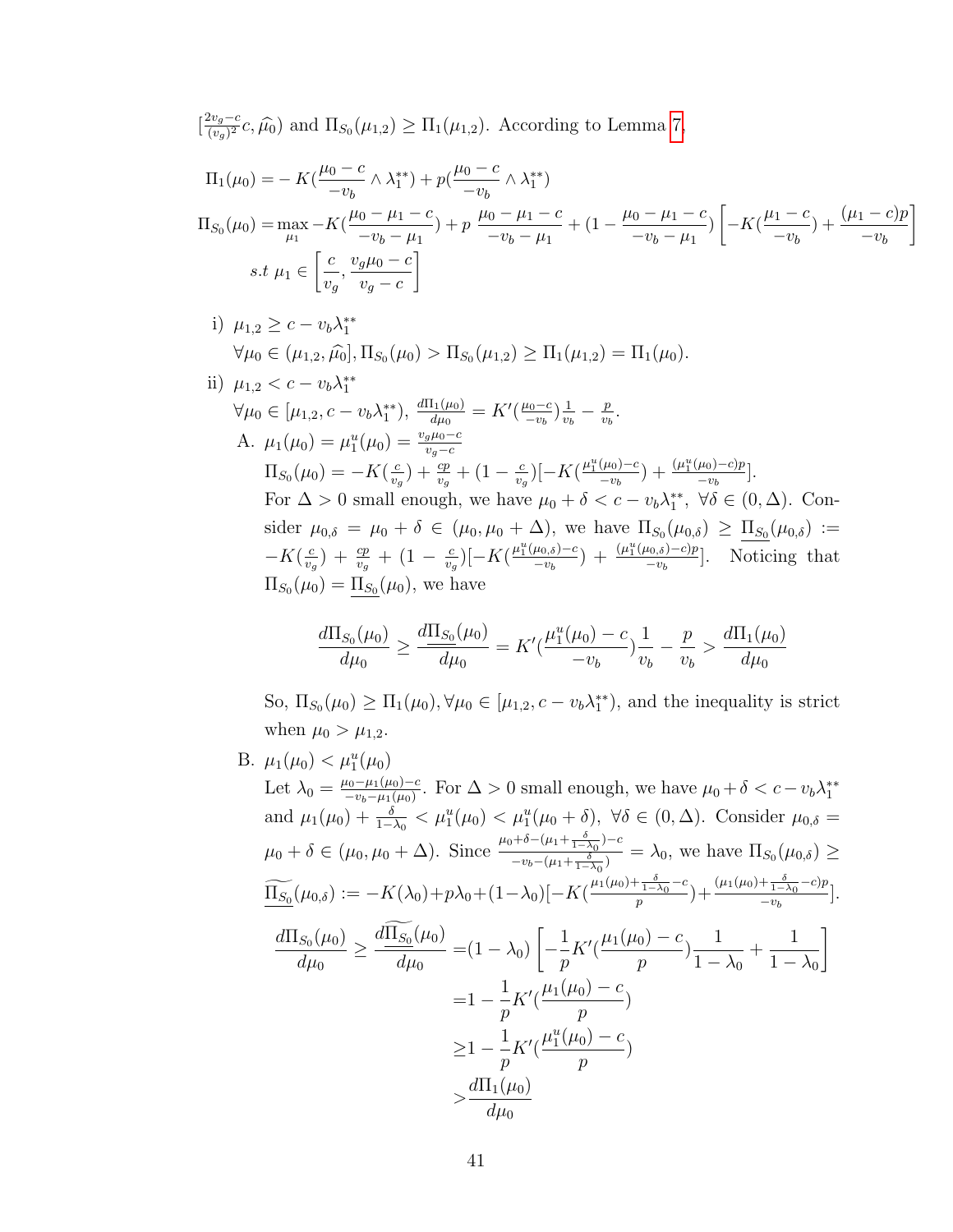So,  $\Pi_{S_0}(\mu_0) \ge \Pi_1(\mu_0)$  and the inequality is strict when  $\mu_0 > \mu_{1,2}$ . In sum,  $\Pi_{S_0}(\mu_0) > \Pi_1(\mu_0)$ ,  $\forall \mu_0 \in (\mu_{1,2}, \hat{\mu_0}]$ .

(b) 
$$
v_g \lambda_0^{**} < c < v_g \lambda_1^{**}
$$

The following lemma provides a closed-form solution to program  $(P_{2S_0})$  $(P_{2S_0})$  $(P_{2S_0})$  when the search cost is intermediate:

<span id="page-43-0"></span>**Lemma 8.** Suppose  $v_g \lambda_0^{**} < c < v_g \lambda_1^{**}$ .  $\lambda_0^* = \frac{c}{v_g}$  $\frac{c}{v_g}, \mu_1^* = \frac{v_g \mu_0 - c}{v_g - c}$  $\frac{g\mu_0-c}{v_g-c}$  in the solution to  $(P_{2S_0}).$  $(P_{2S_0}).$  $(P_{2S_0}).$ 

*Proof.* According to the proof of Proposition [12,](#page-38-3)  $\lambda_0^*$  is binding at the upper bound and increases in  $\mu_0$  in the solution to  $(P'_{2S_0})$  $(P'_{2S_0})$  $(P'_{2S_0})$ , for  $c < v_g \lambda_1^{**}$ . One can see that  $\lambda_0^* = \frac{c}{v_c}$  $\frac{c}{v_g}$  and  $\mu_1^* = c - v_b \lambda_1^{**}$  for  $\mu_0$  large enough in the solution to  $(P'_{2S_0})$  $(P'_{2S_0})$  $(P'_{2S_0})$ . Because  $\lambda_0^* \geq \frac{c}{v_c}$  $\frac{c}{v_g}$ , the only way for  $\lambda_0^*$  to be increasing in  $\mu_0$  is for it to always be  $\frac{c}{v_g}$ . Given  $\lambda_0^* = \frac{c}{v_c}$  $\frac{c}{v_g}$ , the optimal  $\mu_1^* = \frac{v_g \mu_0 - c}{v_g - c}$  $\frac{g\mu_0-c}{v_g-c}$  for  $(P'_{2S_0})$  $(P'_{2S_0})$  $(P'_{2S_0})$ . Lemma [6](#page-38-2) shows that  $(P'_{2S_0})$  is equivalent to  $(P_{2S_0})$  $(P_{2S_0})$  $(P_{2S_0})$ . So,  $\lambda_0^* = \frac{c}{v_c}$  $\frac{c}{v_g}, \mu_1^* = \frac{v_g \mu_0 - c}{v_g - c}$  $\frac{g\mu_0-c}{v_g-c}$  are also the solutions to  $(P_{2S_0})$  $(P_{2S_0})$  $(P_{2S_0})$ .

Define  $\mu_{1,2} := \inf \{ \mu_0 \geq \frac{2v_g - c}{(1 - n)^2} \}$  $\frac{2v_g-c}{(1-p)^2}c$ :  $\Pi_{S_0}(\mu_0) \geq \Pi_1(\mu_0)$  or  $S_+$  strategy is feasible}. Note that  $\mu_{1,2} \leq \mu_{2,+}$ . If  $S_+$  strategy is feasible  $\forall \mu_0 > \mu_{1,2}$ , the 1-period sender surplus would always be dominated by the 2-period sender surplus  $\forall \mu_0 > \mu_{1,2}$ , as the optimal  $S_+$  strategy generates a strictly higher sender surplus than the optimal 1-period strategy. We now consider the case in which  $S_+$  strategy is not feasible for some  $\mu_0 > \mu_{1,2}$ , which implies that  $\Pi_{S_0}(\mu_{1,2}) \ge \Pi_1(\mu_{1,2})$ .

$$
\Pi_1(\mu_0) = -K(\frac{\mu_0 - c}{-v_b} \wedge \lambda_1^{**}) + p(\frac{\mu_0 - c}{-v_b} \wedge \lambda_1^{**})
$$
  

$$
\Pi_{S_0}(\mu_0) = -K(\frac{c}{v_g}) + \frac{cp}{v_g} + (1 - \frac{c}{v_g}) \left[ -K(\frac{\mu_1^u(\mu_0) - c}{-v_b}) + \frac{(\mu_1^u(\mu_0) - c)p}{-v_b} \right]
$$

- i)  $\mu_{1,2} \geq c v_b \lambda_1^{**}$  $\forall \mu_0 \in (\mu_{1,2}, \mu_{2,+}], \Pi_{S_0}(\mu_0) > \Pi_{S_0}(\mu_{1,2}) \ge \Pi_1(\mu_{1,2}) = \Pi_1(\mu_0).$
- ii)  $\mu_{1,2} < c v_b \lambda_1^{**}$  $\forall \mu_0 \in [\mu_{1,2}, c - v_b \lambda_1^{**}],$

$$
\frac{d\Pi_1(\mu_0)}{d\mu_0} = K'(\frac{\mu_0 - c}{-v_b})\frac{1}{v_b} - \frac{p}{v_b}
$$
\n
$$
\frac{d\Pi_{S_0}(\mu_0)}{d\mu_0} = K'(\frac{\mu_1^u(\mu_0) - c}{-v_b})\frac{1}{v_b} - \frac{p}{v_b} > \frac{d\Pi_1(\mu_0)}{d\mu_0}
$$

So,  $\Pi_{S_0}(\mu_0) \ge \Pi_1(\mu_0)$  and the inequality is strict when  $\mu_0 > \mu_{1,2}$ .  $\Pi_{S_0}(c -$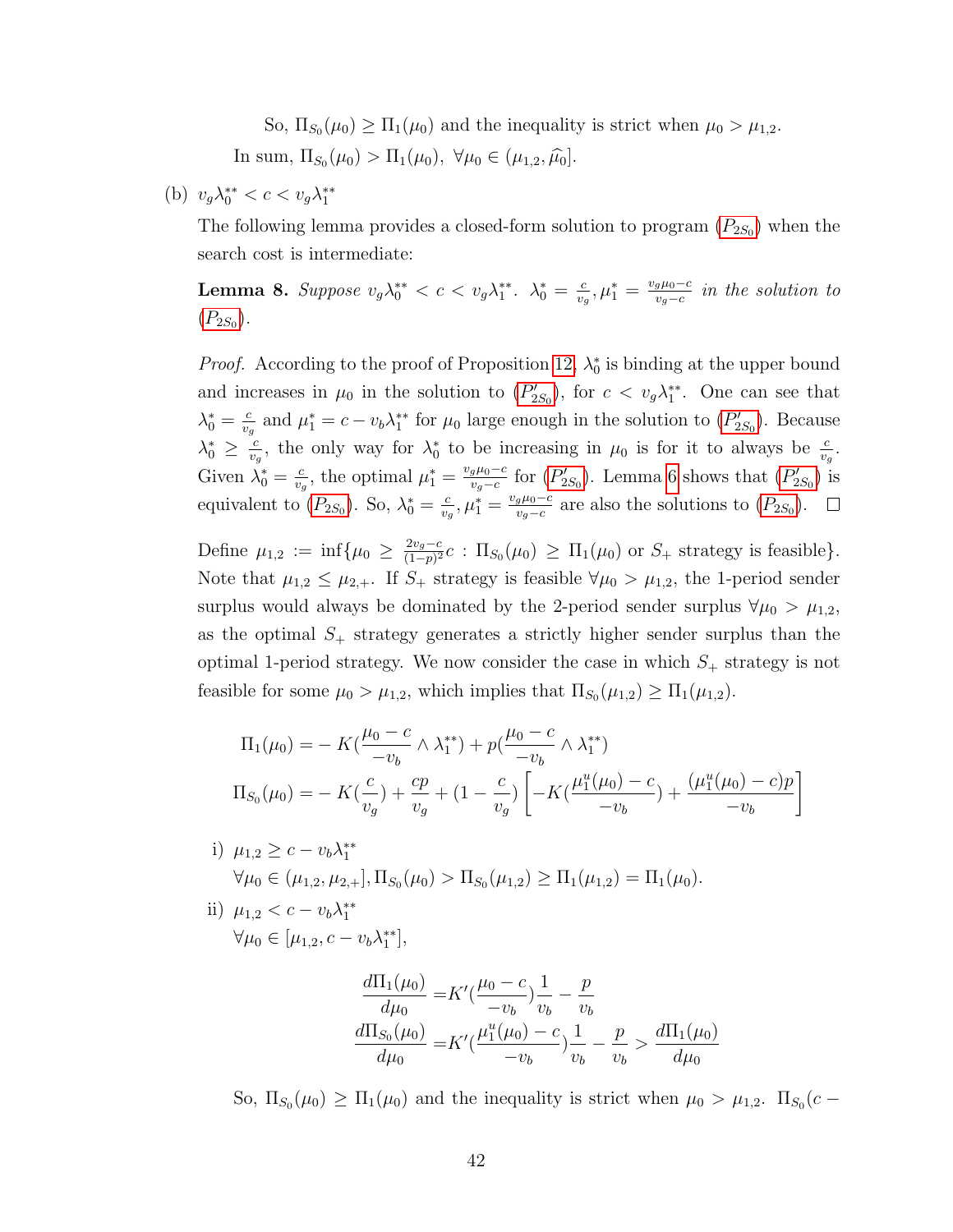<span id="page-44-1"></span>
$$
v_b \lambda_1^{**}) > \Pi_1(c - v_b \lambda_1^{**}). \quad \forall \mu_0 \in [c - v_b \lambda_1^{**}, \mu_{2,+}], \Pi_{S_0}(\mu_0) \ge \Pi_{S_0}(c - v_b \lambda_1^{**}) > \Pi_1(c - v_b \lambda_1^{**}) = \Pi_1(\mu_0).
$$
  
In sum,  $\forall \mu_0 \in (\mu_{1,2}, \mu_{2,+}], \ \Pi_{S_0}(\mu_0) > \Pi_1(\mu_0).$ 

One can see that the optimal  $S_+$  strategy always generates a strictly higher (and strictly positive) sender surplus than the optimal 1-period strategy. Therefore, the sender always provides information in both periods when  $S_+$  strategy is feasible.<sup>[11](#page-44-0)</sup> By Lemma [5,](#page-36-2)  $S_+$ strategy is feasible iff  $\mu_0 > 2c - v_b \lambda_1^{**}$  and  $\mu_0 \geq \frac{(2-\lambda_1^{**})c}{v_o(1-\lambda_1^{**})c}$  $\frac{(2-\lambda_1^{**})c}{v_g(1-\lambda_1^{**})+c}$  when  $c < v_g\lambda_1^{**}$ . Hence, together  $\frac{2v_g-c}{(v_g)^2}c, 2c-v_b\lambda_1^{**} \vee \frac{(2-\lambda_1^{**})c}{v_g(1-\lambda_1^{**})}$ with the above results on  $S_0$  strategy, there exists  $\mu_{1,2} \in \left[\frac{2v_g-c}{(v_o)^2}\right]$  $\frac{(2-\lambda_1^{\cdot})c}{v_g(1-\lambda_1^{\cdot*})+c}$  such that the sender does not provide information if  $\mu_0 < \mu_{0,1}$ , provides information in one period if  $\mu_0 \in [\mu_{0,1}, \mu_{1,2})$ , and provides information in both periods if  $\mu_0 > \mu_{1,2}$ .  $\Box$ 

Proof of Proposition [4.](#page-17-0)

(1) High Search Cost  $(v_g \lambda_1^{**} \leq c < \hat{c})$ 

It has been shown in the proof of Proposition [3.](#page-16-0) Since the optimal strategy does not depend on the prior, the sender's payoff does not depend on the prior either.

(2) Low Search Cost  $(c \leq \tilde{c} = v_g K'^{-1} \left[ \frac{K(\lambda_1^{**})}{\lambda_1^{**}} \right]$  $\lambda_1^{**}$  $\rceil$ We first prove the following claim:

Lemma 9.  $\tilde{c} < v_g \lambda_0^{**} < v_g \lambda_1^{**}$ .

Proof.

F.O.C. of 
$$
(P_b) \Rightarrow K'(\lambda_0^{**}) = K(\lambda_1^{**}) + p(1 - \lambda_1^{**})
$$
  
\n
$$
\Rightarrow \lambda_1^{**} K'(\lambda_0^{**}) - K(\lambda_1^{**}) = (1 - \lambda_1^{**}) [-K(\lambda_1^{**}) + p\lambda_1^{**}] > 0
$$
\n
$$
\Rightarrow K'(\lambda_0^{**}) > \frac{K(\lambda_1^{**})}{\lambda_1^{**}} = K'(\frac{\tilde{c}}{v_g})
$$
\n
$$
\Rightarrow \lambda_0^{**} > \frac{\tilde{c}}{v_g}
$$
\n
$$
\Rightarrow \tilde{c} < v_g \lambda_0^{**} < v_g \lambda_1^{**}
$$

 $\Box$ 

We then compare the optimal sender surplus between the solution to  $(P_{2S_+})$  $(P_{2S_+})$  $(P_{2S_+})$  and the solution to  $(P_{2S_0})$  $(P_{2S_0})$  $(P_{2S_0})$ , and show that the optimal  $S_0$  strategy is always preferred to the optimal  $S_+$  strategy when both types of strategy are feasible.

<span id="page-44-0"></span><sup>&</sup>lt;sup>[11](#page-44-1)</sup> But the optimal 2-period strategy may be either  $S_+$  or  $S_0$  strategy.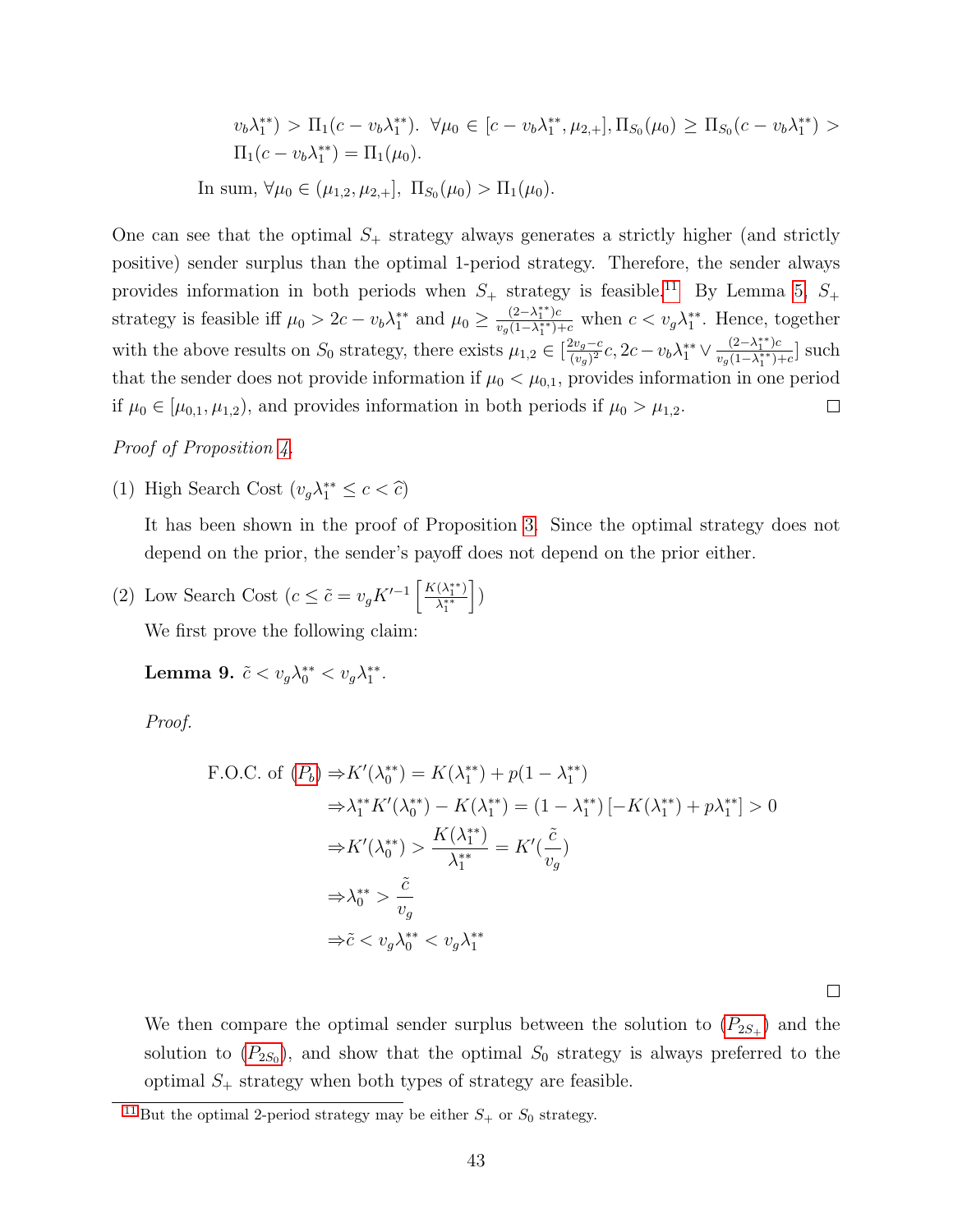<span id="page-45-2"></span>**Proposition 13.** Suppose  $c \leq \tilde{c}$  and  $\mu_0 < \hat{\mu_0}$ . The sender uses  $S_0$  strategy when she provides information in both periods.

*Proof.*  $\forall \mu_0 < \hat{\mu}_0$  such that  $S_0$  ( $S_+$ ) strategy is feasible, denote the optimal sender surplus by  $\Pi_{S_0}(\mu_0)$   $(\Pi_{S_+}(\mu_0))$ .

- i)  $\mu'_0 := \frac{(v_g-c)(c-v_b\lambda_1^{**})+c}{v_g}$  $\frac{(-v_b \lambda_1^+)^{+c}}{v_g} \leq \mu_0 < \widehat{\mu_0}$  $(v_g-c)(c-v_b\lambda_1^{**})+c$  $\frac{-v_b \lambda_1^{**}+c}{v_g} \leq \mu_0 \Leftrightarrow \widehat{\mu_1}(\mu_0) \leq c-v_b \lambda_1^{**}$ . According to Proposition [11,](#page-35-4)  $(\lambda_{0,S_+}, \mu_{1,S_+}) =$  $(\frac{\mu_0 - 2c + v_b \lambda_1^{**}}{-v_b(1 - \lambda_1^{**}) - c}, c - v_b \lambda_1^{**})$  gives  $\Pi_{S_+}(\mu_0)$ .  $\mu_1 \in \left[\frac{c}{v_s}\right]$  $\frac{c}{v_g}, \frac{v_g \mu_0 - c}{v_g - c}$  $\frac{g\mu_0-c}{v_g-c}$  ∧  $c-v_b\lambda_1^{**}$  in  $(P''_{2S_0})$  $(P''_{2S_0})$  $(P''_{2S_0})$  and  $(v_g-c)(c-v_b\lambda_1^{**})+c$  $\frac{-v_b \lambda_1^{**} + c}{v_g} \leq \mu_0 \Leftrightarrow \frac{v_g \mu_0 - c}{v_g - c} \geq c - v_b \lambda_1^{**}$ . Consider  $(\lambda_0, \mu_1) = (\frac{\mu_0 - \mu_1 - c}{-v_b - \mu_1}, c - \mu_0)$  $v_b \lambda_1^{**}$ , which satisfies the costraints in  $(P''_{2S_0})$  $(P''_{2S_0})$  $(P''_{2S_0})$  and is identical to  $(\lambda_{0,S_+}, \mu_{1,S_+})$ . So,  $\Pi_{S_0}(\mu_0) \geq \Pi_{S_+}(\mu_0).$
- ii)  $\mu_0 < \mu'_0$

 $\mu_0 \leq \mu'_0 \Leftrightarrow \hat{\mu}_1(\mu_0) > c - v_b \lambda_1^{**}$ . According to Proposition [11,](#page-35-4)  $(\lambda_{0,S_+}, \mu_{1,S_+}) =$  $\left(\frac{\mu_0 - 2c + v_b \lambda_1^{**}}{-v_b(1 - \lambda_1^{**}) - c}, \widehat{\mu}_1(\mu_0)\right)$  gives  $\Pi_{S_+}(\mu_0)$ . One can verify that  $\frac{v_g \mu'_0 - c}{v_g - c} = c - v_b \lambda_1^{**}, \frac{\mu'_0 - 2c + v_b \lambda_1^{**}}{-v_b(1 - \lambda_1^{**}) - c} = c$ c  $\frac{c}{v_g} \leq \lambda_0^{**}$ . So,  $\mu'_0 \leq \hat{\mu}_0$ , which implies that  $\lambda_{0,S_+}(\mu'_0) \leq \lambda_0^{**}$ . Consider  $\mu_0$  such that both  $S_0$  and  $S_+$  strategies are feasible. Let  $\mu_1^u(\mu_0) := \frac{v_g \mu_0 - c}{v_g - c}$ .

$$
\Pi_{S_+}(\mu_0) = -K(\lambda_{0,S_+}(\mu_0)) + p\lambda_{0,S_+}(\mu_0) + (1 - \lambda_{0,S_+}(\mu_0))[-K(\lambda_1^{**}) + p\lambda_1^{**}]
$$
  

$$
\Pi_{S_0}(\mu_0) \ge \underline{\Pi}_{S_0}(\mu_0) := -K(\frac{c}{v_g}) + \frac{cp}{v_g} + (1 - \frac{c}{v_g})\left[-K(\frac{\mu_1^u(\mu_0) - c}{-v_b}) + \frac{(\mu_1^u(\mu_0) - c)p}{-v_b}\right]
$$

<span id="page-45-0"></span>Lemma 10.  $\frac{\mu_1^u(\mu_0)-c}{-v_0}$  $\frac{(\mu_0)-c}{-v_b}\geq \lambda_{0,S_+}(\mu_0),\ \forall \mu_0<\mu_0'.$ 

Proof. 
$$
\frac{d}{d\mu_0} \left[ \frac{\mu_1^u(\mu_0) - c}{-\nu_b} \right] = \frac{v_g}{-\nu_b(v_g - c)}, \frac{d}{d\mu_0} \left[ \lambda_{0, S_+}(\mu_0) \right] = \frac{1}{-\nu_b(1 - \lambda_1^*) - c}.
$$

$$
\frac{d}{d\mu_0} \left[ \frac{\mu_1^u(\mu_0) - c}{-\nu_b} \right] \le \frac{d}{d\mu_0} \left[ \lambda_{0, S_+}(\mu_0) \right] \Leftrightarrow c(-2v_b - 1) \le -v_b v_g \lambda_1^* \tag{*}
$$

If  $v_b \ge -1/2$ ,  $(*)$  always holds. If  $(-1 <) v_b < -1/2$ , we have that  $\frac{-v_b}{-2v_b-1} \ge 1 \Rightarrow c \le$  $v_g \lambda_1^{**} \leq \frac{-v_b v_g}{-2v_b-}$  $\frac{-v_b v_g}{-2v_b-1} \lambda_1^{**}$  ⇒ (\*) also holds. So,  $\frac{d}{d\mu_0} [\frac{\mu_1^u(\mu_0)-c}{-v_b}]$  $\frac{(\mu_0)-c}{-v_b}$ ]  $\leq \frac{d}{d\mu}$  $\frac{d}{d\mu_0}[\lambda_{0,S_+}(\mu_0)], \ \forall \mu_0 < \mu'_0.$ Note that  $\frac{\mu_1^u(\mu_0')-c}{\mu_1^u(\mu_0')-c}$  $\frac{(\mu_0')-c}{-\nu_b} = \lambda_1^{**} > \lambda_0^{**} \geq \lambda_{0,S_+}(\mu_0').$  This concludes the proof.

Now we calculate the increasing rate of the sender surplus as a function of  $\mu_0$ :

<span id="page-45-1"></span>
$$
\frac{d\Pi_{S_+}(\mu_0)}{d\mu_0} = \frac{K'(\lambda_{0,S_+}(\mu_0)) - K(\lambda_1^{**}) + \frac{cp}{v_b}}{v_b(1 - \lambda_1^{**}) + c} - \frac{p}{v_b}
$$
\n
$$
\frac{d\Pi_{S_0}(\mu_0)}{d\mu_0} := \frac{K'(\frac{\mu_1^u(\mu_0) - c}{-v_b})}{v_b} - \frac{p}{v_b}
$$
\n
$$
\frac{d\Pi_{S_+}(\mu_0)}{d\mu_0} \ge \frac{d\Pi_{S_0}(\mu_0)}{d\mu_0} \Leftrightarrow \frac{K'(\frac{\mu_1^u(\mu_0) - c}{-v_b})}{-v_b} + \frac{K(\lambda_1^{**}) - \frac{cp}{v_b}}{-v_b(1 - \lambda_1^{**}) - c} \ge \frac{K'(\lambda_{0,S_+}(\mu_0))}{-v_b(1 - \lambda_1^{**}) - c} \quad (*)
$$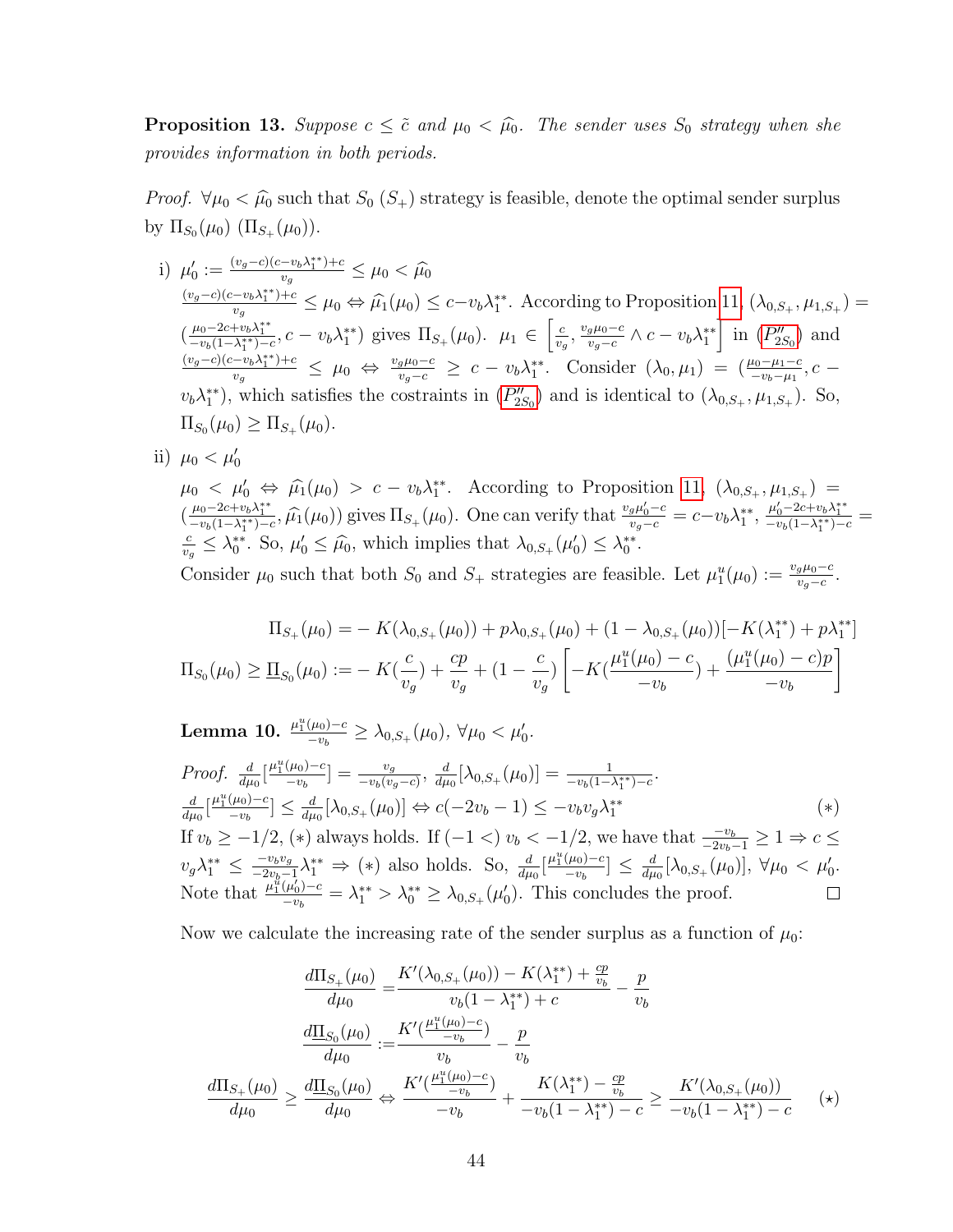$$
c \leq \tilde{c} = v_g K'^{-1} \left[ \frac{K(\lambda_1^{**})}{\lambda_1^{**}} \right]
$$
  
\n
$$
\Leftrightarrow K(\lambda_1^{**}) \geq \lambda_1^{**} K'(\frac{c}{v_g})
$$
  
\n
$$
\Rightarrow -v_b \left[ K(\lambda_1^{**}) - \frac{cp}{v_b} \right] \geq (c - v_b \lambda_1^{**}) K'(\frac{c}{v_g}) \left( c \leq v_g \lambda_1^{**} \Rightarrow K'(\frac{c}{v_g}) \leq K'(\lambda_1^{**}) = p \right)
$$
  
\n
$$
\Rightarrow -v_b \left[ K(\lambda_1^{**}) - \frac{cp}{v_b} \right] \geq (c - v_b \lambda_1^{**}) K'(\lambda_{0, S+}(\mu_0)) \left( \lambda_{0, S+}(\mu_0) < \lambda_{0, S+}(\mu_0) = \frac{c}{v_g} \right)
$$
  
\n
$$
\Leftrightarrow \frac{K'(\lambda_{0, S+}(\mu_0))}{-v_b} + \frac{K(\lambda_1^{**}) - \frac{cp}{v_b}}{-v_b(1 - \lambda_1^{**}) - c} \geq \frac{K'(\lambda_{0, S+}(\mu_0))}{-v_b(1 - \lambda_1^{**}) - c}
$$
  
\n
$$
\Leftrightarrow \frac{L \left( \frac{\mu_1^u(\mu_0) - c}{-v_b} \right)}{-v_b} + \frac{K(\lambda_1^{**}) - \frac{cp}{v_b}}{-v_b(1 - \lambda_1^{**}) - c} \geq \frac{K'(\lambda_{0, S+}(\mu_0))}{-v_b(1 - \lambda_1^{**}) - c}
$$
  
\n
$$
\Leftrightarrow \frac{d \Pi_{S+}(\mu_0)}{d \mu_0} \geq \frac{d \Pi_{S_0}(\mu_0)}{d \mu_0}
$$

One can verify that  $\lambda_{0,S+}(\mu'_0) = \frac{c}{v_g}, \frac{\mu_1^u(\mu'_0) - c}{-v_b}$  $\frac{(\mu_0')-c}{-v_b} = \lambda_1^{**}$ . So,  $\Pi_{S_+}(\mu_0') = \underline{\Pi}_{S_0}(\mu_0')$ . Therefore,  $\underline{\Pi}_{S_0} \ge \Pi_{S_+}(\mu_0)$ .  $\Pi_{S_0}(\mu_0) \ge \underline{\Pi}_{S_0} \Rightarrow \Pi_{S_0}(\mu_0) \ge \Pi_{S_+}(\mu_0)$ .

Now we show that the  $S_0$  strategy is feasible whenever the  $S_+$  strategy is feasible, which concludes the proof of Proposition [13.](#page-45-2)

**Lemma 11.** Suppose  $c < v_g \lambda_1^{**}$ . For any  $\mu_0$  such that  $S_+$  strategy is feasible,  $S_0$  strategy is also feasible.

*Proof.* Suppose there exists  $\mu_0$  such that  $S_+$  strategy is feasible while  $S_0$  strategy is not feasible. Then,  $2c - v_b \lambda_1^{**} < \frac{2v_g - c}{(v_o)^2}$  $\frac{2v_g-c}{(v_g)^2}$  and  $\frac{(2-\lambda_1^{**})c}{v_g(1-\lambda_1^{**})}$  $\frac{(2-\lambda_1^{**})c}{v_g(1-\lambda_1^{**})+c} < \frac{2v_g-c}{(v_g)^2}$  $\frac{2v_g-c}{(v_g)^2}$ , which is equivalent to  $\lambda_1^{**} < \frac{c^2}{v_b(v_a)}$  $\frac{c^2}{v_b(v_g)^2} + \frac{2c}{v_g}$  $\frac{2c}{v_g}$  and  $c > v_g \lambda_1^{**}$ , which is not possible as we assumed that  $c < v_g \lambda_1^{**}$ .

Proposition [13](#page-45-2) tells us that we can limit our attention to  $S_0$  strategy when  $c \leq \tilde{c}$ . Proposition [12](#page-38-3) has characterized the optimal  $S_0$  strategy, which implies that the sender's payoff strictly increases in the prior.

 $\Box$ 

 $\Box$ 

<span id="page-46-0"></span>Proposition 14. (Comparative Statics W.r.t. the Prior When the Search Cost **Is Intermediate)** When the search cost is intermediate,  $v_g \lambda_0^{**} < c < v_g \lambda_1^{**}$ , and the sender provides information in both periods. There exists  $\mu_{2,+} \in \left[\frac{2v_g-c}{(v_o)^2}\right]$  $\frac{2v_g-c}{(v_g)^2}c, \hat{\mu_0}$  and  $\mu_{2,0} \in [\frac{2v_g-c}{(v_g)^2}]$  $\frac{2v_{g}-c}{(v_{g})^{2}}c,\mu_{2,+}].$ The probability of a positive signal in the first period,  $\lambda_0^*$ , remains the same when  $\mu_0 < \mu_{2,0}$ and strictly increases in the prior when  $\mu_0 > \mu_{2,+}$ . The probability of a positive signal in the second period,  $\lambda_1^*$ , strictly increases in the prior when  $\mu_0 < \mu_{2,0}$  and remains the same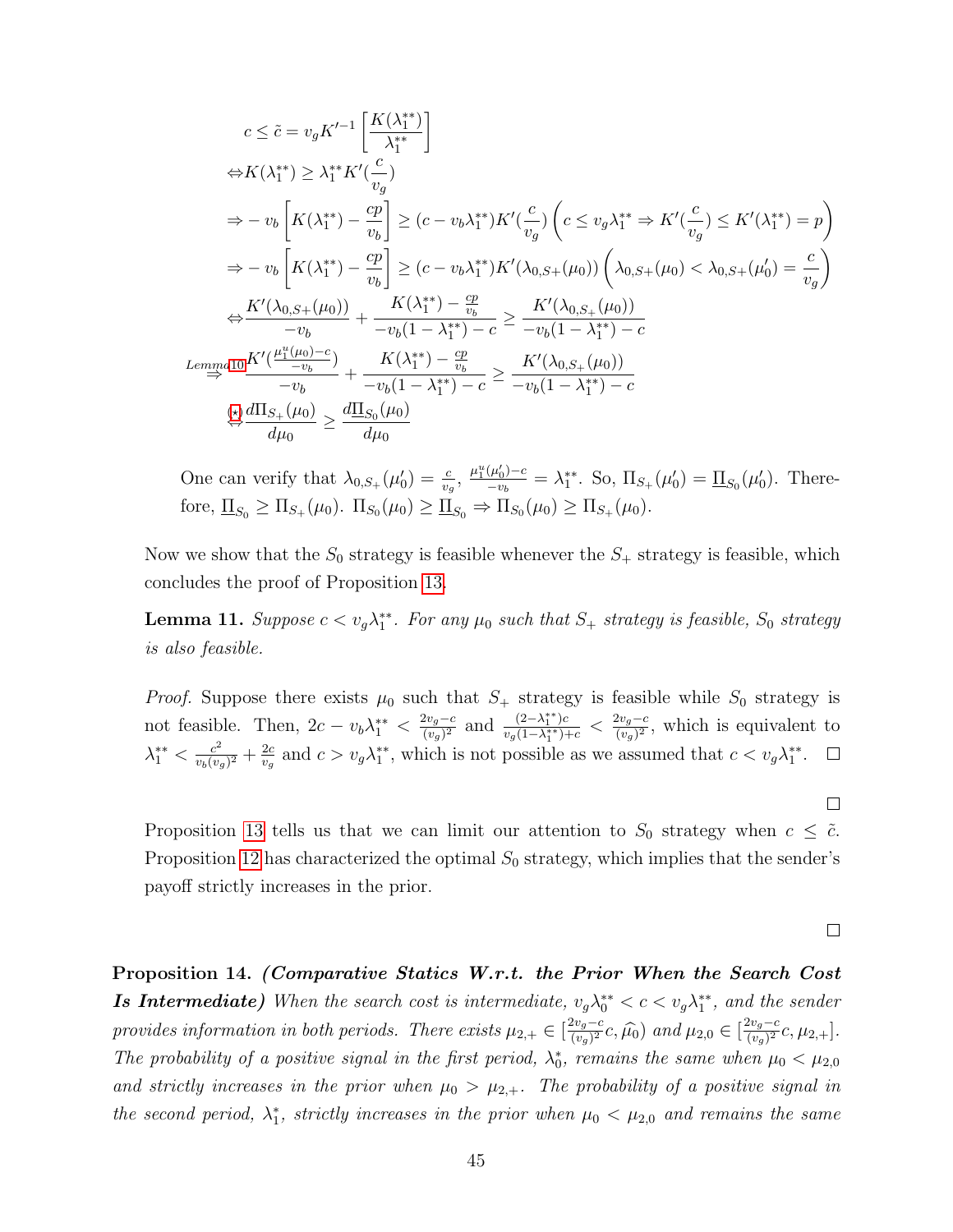when  $\mu_0 > \mu_{2,+}$ . The belief after observing a positive signal in the second period,  $\bar{\mu}_1^*$ , strictly decreases in the prior when  $\mu_0 < \mu_{2,0}$  or  $\mu_0 > \mu_{2,+}$ . A positive signal always fully reveals the state in the first period,  $\bar{\mu}_0^* \equiv 1$ .

When the expected receiver surplus in the second period is zero  $(S_0 \text{ strategy})$ , the minimum amount of information for the receiver to search in the first period is already too high. Under the  $S_+$  strategy, the receiver anticipates that the sender will provide favorable information in the second period, which relaxes the first-period participation constraint. Therefore, the receiver is willing to search even if the sender provides less information in the first period. This benefits the sender. However, the  $S_+$  strategy has the disadvantage of inducing higher expected receiver search costs.

When the prior is low, the disadvantage of the  $S_+$  strategy dominates the advantage. The sender prefers the  $S_0$  strategy to the  $S_+$  strategy. She faces information over-provision in the first period and under-provision in the second period. In the first period, she provides the minimum amount of information for the receiver to search. So, the probability of a positive signal in the first period,  $\lambda_0^*$ , does not depend on the prior. In the second period, she provides the maximum amount of information. More frequent positive signals are feasible when the prior is higher. Even if the receiver becomes less certain about the state being good after observing a positive signal, he would still search as long as the likelihood of receiving a positive signal and earning a strictly positive surplus increases. In equilibrium, the sender trades off the precision of a positive signal for frequency as the prior increases.

When the prior is high, the advantage of the  $S_+$  strategy dominates the disadvantage. The sender prefers the  $S_+$  strategy to the  $S_0$  strategy. She faces information under-provision in the first period and no distortion in the second period. In the first period, she provides the maximum amount of feasible information, which strictly increases in the prior. In the second period, she provides the optimal amount of information, which does not depend on the prior. When the prior increases, the participation constraint in the first period is relaxed. To persuade the receiver to search in the first period, the sender can provide information less favorable to the receiver in the second period. She trades off the precision of a positive signal in the second period for the frequency of positive signals in the first period. So, the belief after observing a positive signal,  $\bar{\mu}_1^*$ , strictly decreases in the prior. The optimal strategy is discontinuous when the sender switches the types of strategy (as illustrated in Figure [6\)](#page-20-1).

*Proof of Proposition [14.](#page-46-0)* We compare the sender surplus between the solution to  $(P_{2S_+})$  $(P_{2S_+})$  $(P_{2S_+})$  and the solution to  $(P_{2S_0})$  $(P_{2S_0})$  $(P_{2S_0})$ . The following result shows that the optimal  $S_+$  strategy generates a strictly higher sender surplus than the optimal  $S_0$  strategy when the prior is high.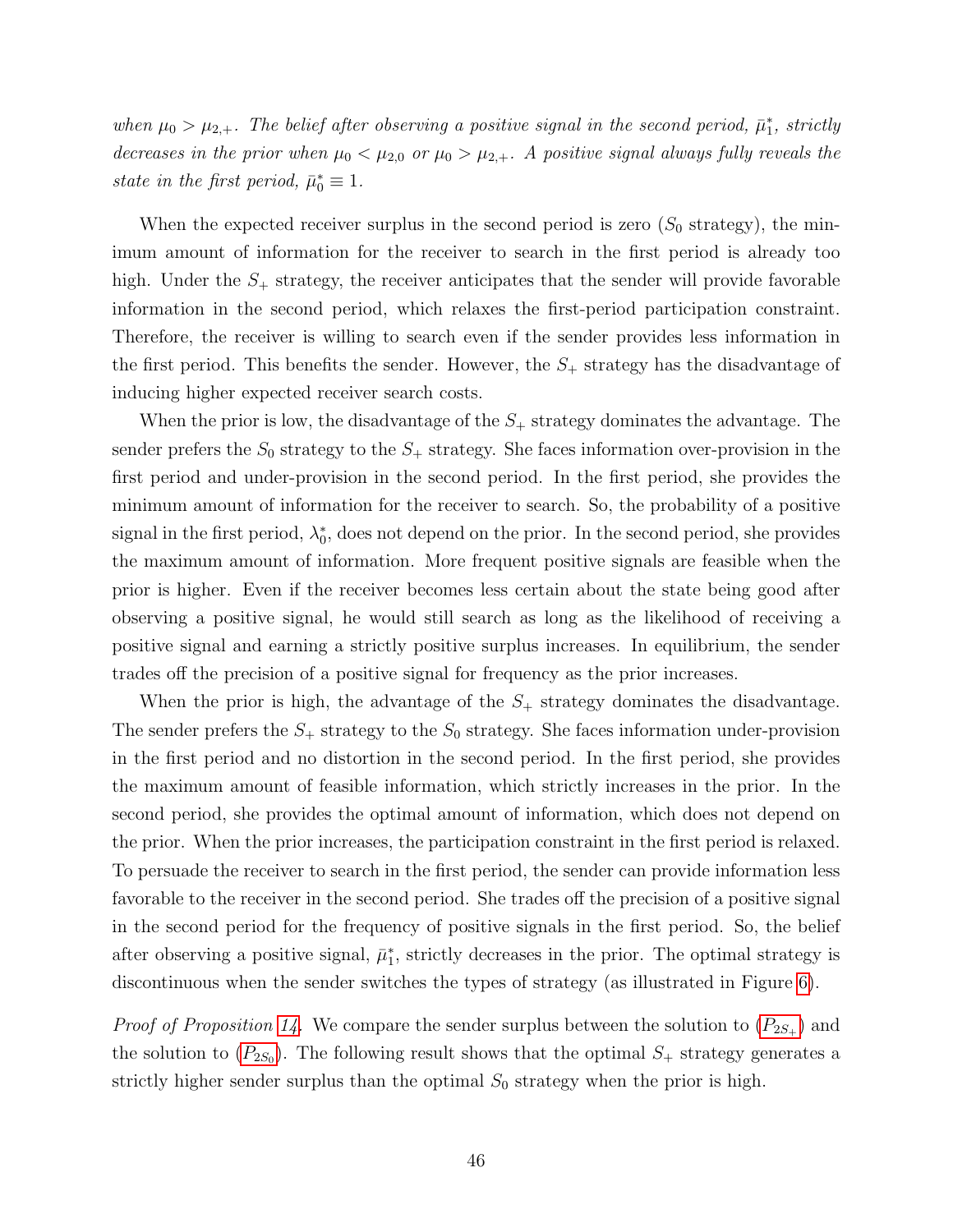**Lemma 12.** If  $v_g \lambda_0^{**} < c < v_g \lambda_1^{**}$ , the receiver gets strictly positive surplus in the second period when  $\mu_0$  is close to  $\widehat{\mu_0}$ .

*Proof.* According to Proposition [11,](#page-35-4) the sender achieves the benchmark payoff  $-K(\lambda_0^{**})$  +  $p\lambda_0^{**} + (1 - \lambda_0^{**}) \left[ -K(\lambda_1^{**}) + p\lambda_1^{**} \right]$  when  $\mu_0 \to \widehat{\mu_0}$  by  $S_+$  strategy. According to Lemma [8,](#page-43-0) the sender surplus of  $S_0$  strategy is  $\leq -K(\frac{c}{n})$  $(\frac{c}{v_g}) + \frac{cp}{v_g} + (1 - \frac{c}{v_g})$  $\frac{c}{v_g}$ ) [- $K(\lambda_1^{**}) + p\lambda_1^{**}$ ] < - $K(\lambda_0^{**})$  +  $p\lambda_0^{**} + (1 - \lambda_0^{**}) \left[ -K(\lambda_1^{**}) + p\lambda_1^{**} \right]$  as  $\lambda_0^{**} < \frac{c}{v}$  $\frac{c}{v_g} = \lambda_0$ . The difference of the benchmark sender surplus and the sender surplus of  $S_0$  strategy is larger than a strictly positve constant. So, when  $\mu_0 \to \hat{\mu}_0$ ,  $S_+$  strategy gives the sender strictly higher payoff.  $v_g \lambda_0^{**} < c \Leftrightarrow \hat{\mu}_1(\hat{\mu}_0) >$  $c - v_b \lambda_1^{**} \Rightarrow$  the receiver gets strictly positive surplus from  $S_+$  strategy when  $\mu_0 \rightarrow \hat{\mu}_0$ . Thus, the receiver gets strictly positive surplus in the second period in equilibrium when  $\mu_0 \to \hat{\mu}_0$ . Continuity of the optimal strategy and sender surplus then implies that there exists a neighborhood  $[\hat{\mu}_0 - \delta, \hat{\mu}_0]$  for some  $\delta > 0$  such that the receiver gets strictly positive surplus in the second period in equilibrium when  $\mu_0 \in [\hat{\mu}_0 - \delta, \hat{\mu}_0]$ . surplus in the second period in equilibrium when  $\mu_0 \in [\hat{\mu}_0 - \delta, \hat{\mu}_0].$ 

When  $\frac{c}{v_g} \leq \mu_0 < \mu_{1,2}$ , the sender provides information in one period. When  $\mu_{1,2} \leq \mu_0 <$  $\hat{\mu}_0$ , the sender provides information in both periods. Proposition [11,](#page-35-4) and Lemma [8](#page-43-0) imply the explicit form of the optimal strategy. When  $\mu_{1,2} \leq \mu_0 < \mu_{2,+}$ ,  $(\lambda_0^*, \bar{\mu}_0^*) = (\frac{c}{v_o}, 1)$ ,  $(\lambda_1^*, \bar{\mu}_1^*) =$  $v_g$  $\frac{v_g(\mu_0-c)-c(1-c)}{n(v_0-c)}$  $\frac{[v_0-c)-c(1-c)}{p(v_0-c)}, \frac{[v_g\mu_0-c]p}{v_g(\mu_0-c)-c(1-c)}$  $\frac{[v_g\mu_0-c]p}{v_g(\mu_0-c)-c(1-c)}$ ),  $\mu_1^* = \frac{v_g\mu_0-c}{v_g-c} < c - v_b\lambda_1^{**}$ . The receiver gets zero surplus in each period. When  $\mu_{2,+} \leq \mu_0 < \hat{\mu}_0$ ,  $(\lambda_0^*, \bar{\mu}_0^*) = (\frac{\mu_0 - 2c + v_b \lambda_1^{**}}{-v_b(1-\lambda_1^{**})-c}, 1), (\lambda_1^*, \bar{\mu}_1^*) = (\lambda_1^{**}, \frac{\mu_1}{\lambda_1^{**}})$  $\frac{\mu_1}{\lambda_1^{**}}\big),$  $\mu_1^* = \widehat{\mu_1}(\mu_0) > c - v_b \lambda_1^{**}$ , where  $\widehat{\mu_1}(\mu_0) = \frac{2c - v_b \lambda_1^{**} - (1 + c - v_b \lambda_1^{**} + v_b)\mu_0}{c - v_b - \mu_0}$  $\frac{c_1(1+c-v_b\lambda_1+v_b)\mu_0}{c-v_b-\mu_0}$ . The receiver gets strictly positive surplus in the second period and zero total surplus.  $\Box$ 

*Proof of Propostion [5.](#page-18-0)* When the search cost is high,  $v_g \lambda_1^{**} \leq c < \hat{c}$ , the optimal strategy of the sender is  $(\lambda_t^*, \bar{\mu}_t^*) = (\frac{c}{v_g}, 1), t = 0, 1$  according to Proposition [4,](#page-17-0) which does not depend on  $\eta$ .

When the search cost is low,  $c < \tilde{c} < v_g \lambda_0^{**}$ . The boundary solution does not depend on  $\eta$ . Consider the interior solution to  $(P_{2S_0})$  $(P_{2S_0})$  $(P_{2S_0})$ , we have:  $\eta \tilde{K}(\frac{\mu_1 - c}{\nu_k})$  $\frac{\mu_1-c}{-v_b}$ ) +  $\frac{p-\mu_1}{p}\eta \tilde{K}'(\frac{\mu_1-c}{-v_b})$  $\frac{\mu_1-c}{-v_b}$ ) —  $\eta \tilde{K}'(\frac{\mu_0-\mu_1-c}{-v_b-\mu_1})$  $\frac{\mu_0 - \mu_1 - c}{-\nu_b - \mu_1}$  + c = 0. The LHS strictly increases in  $\mu_1$  and strictly decreases in  $\eta$ . So,  $\eta \uparrow \Rightarrow \mu_1^* \uparrow \Rightarrow \lambda_1^* =$  $\mu_1^* - c$  $\frac{(-c)}{p}\uparrow, \lambda_0^* = \frac{\mu_0 - \mu_1^* - c}{p - \mu_1^*}$  $\frac{p-\mu_1-c}{p-\mu_1^*} \downarrow.$  $\Box$ 

<span id="page-48-0"></span>Proposition 15. (Efficient Strategy in the Last Period) At the second period, the social planner does not provide information when  $\mu_1 < \mu_{0,1}$ . When  $\mu_1 \geq \mu_{0,1}$ , the efficient signal fully reveals the state when a positive signal arrives,  $\bar{\mu}_{1,e} = 1$ ; the probability of a positive signal,  $\lambda_{1,e}$ , depends on the search cost:

1. if  $c \geq v_g \lambda_1^{**}$ , then there exists a unique  $\hat{c} \in (v_g \lambda_1^{**}, \mu_1 v_g]$  such that the social planner does not provide information if  $c > \hat{c}$  and  $\lambda_{1,e} = \frac{c}{v_e}$  $\frac{c}{v_g} \vee (\tilde{\lambda_1} \wedge \mu_1) \text{ if } c \leq \widehat{c}.$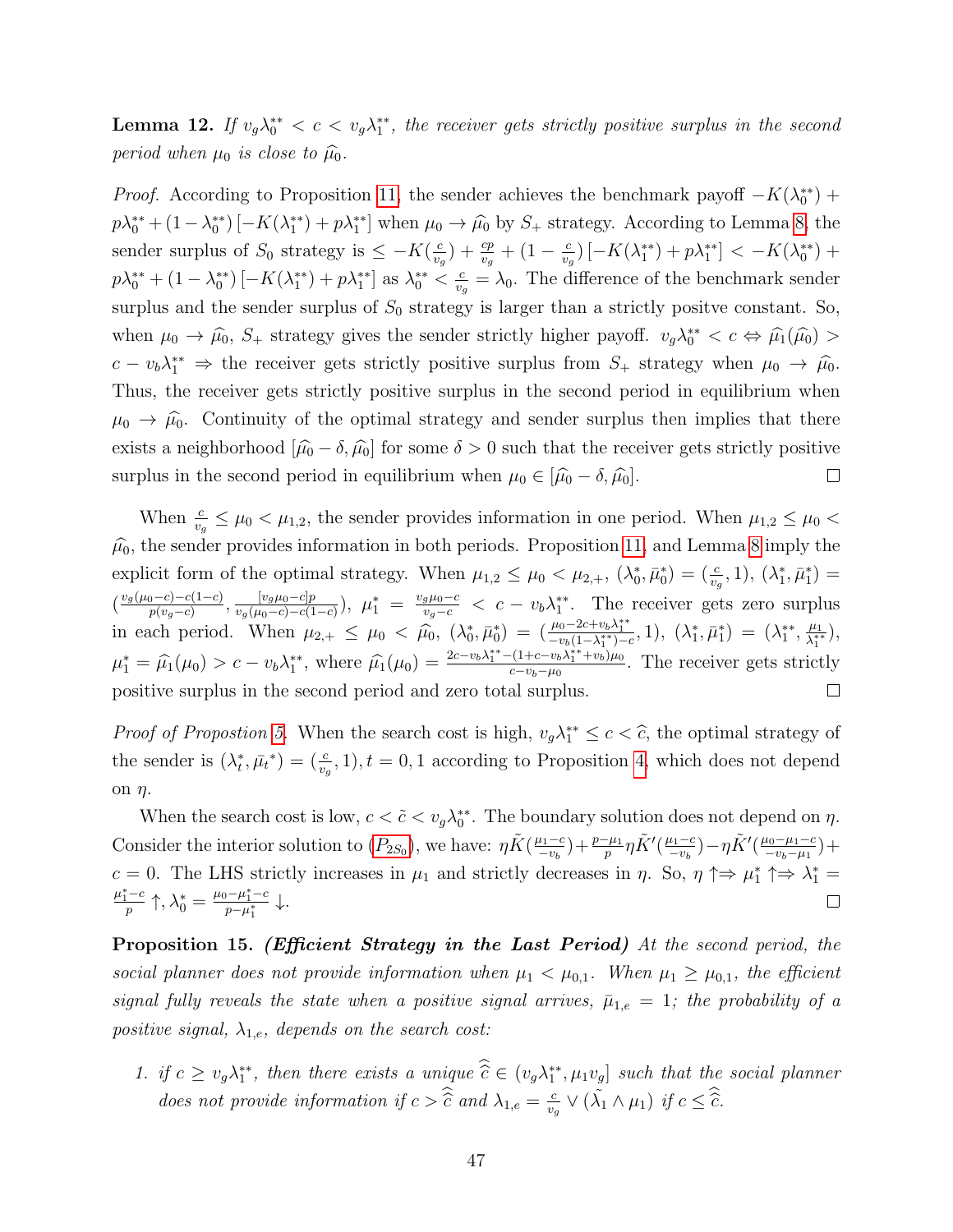2. if  $c \in [\mu_1 + v_b \lambda_1^{**}, v_g \lambda_1^{**}),$  then  $\lambda_{1,e} = \mu_1$ . 3. if  $c < \mu_1 + v_b \lambda_1^{**} \wedge v_g \lambda_1^{**}$ , then  $\lambda_{1,e} = \tilde{\lambda_1} \wedge \mu_1$ .

*Proof of Proposition [15.](#page-48-0)* We first introduce a benchmark problem, in which the receiver is forced to participate and the social planner can generate any signal that fully reveals the state when a positive signal arrives. The social planner chooses the information structure to maximize total welfare. We will use the solution throughout the remaining section.

<span id="page-49-0"></span>
$$
\max_{\lambda_1} -K(\lambda_1) + \lambda_1 \tag{E_b}
$$

**Lemma 13.** The optimal solution to  $(E_b)$  $(E_b)$  $(E_b)$  exists and is unique. Denote it by  $\tilde{\lambda_1}$ . The objective function under  $\tilde{\lambda}_1$  is strictly positive.  $\tilde{\lambda}_1$  does not depend on the search cost c and  $\tilde{\lambda}_1 > \lambda_1^{**}$ , the solution to the payoff-maximizing benchmark problem.

*Proof.* All the results follow from the same argument as the proof of Lemma [1](#page-14-2) except  $\tilde{\lambda_1}$  >  $\lambda_1^{**}$ . The F.O.C.'s imply  $K'(\tilde{\lambda}_1) = 1 > p = K'(\lambda_1^{**}) \Rightarrow \tilde{\lambda}_1 > \lambda_1^{**}$ .  $\Box$ 

As the social planner wants to maximize the total welfare, she always wants to make the precision of the signal,  $\bar{\mu_1}$ , as high as possible (subject to the feasibility constraint) given  $\mu_1$  and  $\lambda_1$ , to increase receiver surplus while holding sender surplus fixed. So, if the social planner provides information, then  $\bar{\mu}_1 = \frac{\mu_1}{\lambda_1}$  $\frac{\mu_1}{\lambda_1}\wedge 1.$ 

1. if  $c \geq v_g \lambda_1^{**}$  (*i.e.*  $\lambda_1^{**} \leq \frac{c}{v_g}$  $(\frac{c}{v_g})$ , then  $TS =$  $\sqrt{ }$  $\left| \right|$  $\mathcal{L}$  $-K(\lambda_1)+\mu_1-c, \text{ if } \lambda_1 \geq \mu_1$  $-K(\lambda_1) + \lambda_1 - c$ , if  $\lambda_1 < \mu_1$  $\Rightarrow \lambda_{1,e} =$ 

c  $\frac{c}{v_g} \vee (\tilde{\lambda_1} \wedge \mu_1)$  when the social planner provides information. The social planner woiuld provide information if the total surplus is non-negative. Similar to the proof of Propo-sition [2,](#page-14-1) one can show that there exists a unique  $\hat{c} \in (v_g \lambda_1^{**}, \mu_1v_g]$  such that the social planner does not provide information iff  $c > \hat{\hat{c}}$ . Moreover, if  $\hat{\hat{c}} \geq (1 - p)\tilde{\lambda_1}$ ,  $\lambda_{1,e} = \frac{c}{1-e}$  $\frac{c}{1-p} \Rightarrow \bar{\mu}_{1,e} = 1 \Rightarrow TS = -K(\lambda_{1,e}) + p\lambda_{1,e} \Rightarrow \hat{c} = \hat{c}.$ 

2. if  $c \in [\mu_1 - p\lambda_1^{**}, v_g \lambda_1^{**})$  (*i.e.*  $\lambda_1^{**} \ge \frac{\mu_1 - c}{-v_h}$  $\frac{u_1-c}{-v_b} > \frac{c}{1-c}$  $\frac{c}{1-p}$ , then by the previous argument,  $\lambda_{1,e} = \frac{c}{1-e}$  $\frac{c}{1-p} \vee (\tilde{\lambda_1} \wedge \mu_1) = \mu_1.$ 

3. if 
$$
c < \mu_1 - p\lambda_1^{**} \wedge (1 - p)\lambda_1^{**}
$$
 (*i.e.*  $\lambda_1^{**} \in \left(\frac{c}{1 - p}, \frac{\mu_1 - c}{-v_b}\right)$ ), then the total welfare  $TS = \begin{cases} -K(\lambda_1) + \mu_1 - c, & \text{if } \lambda_1 \geq \mu_1 \\ -K(\lambda_1) + \lambda_1 - c, & \text{if } \lambda_1 < \mu_1 \end{cases} \Rightarrow \lambda_{1,e} = \tilde{\lambda}_1 \wedge \mu_1.$ 

 $\Box$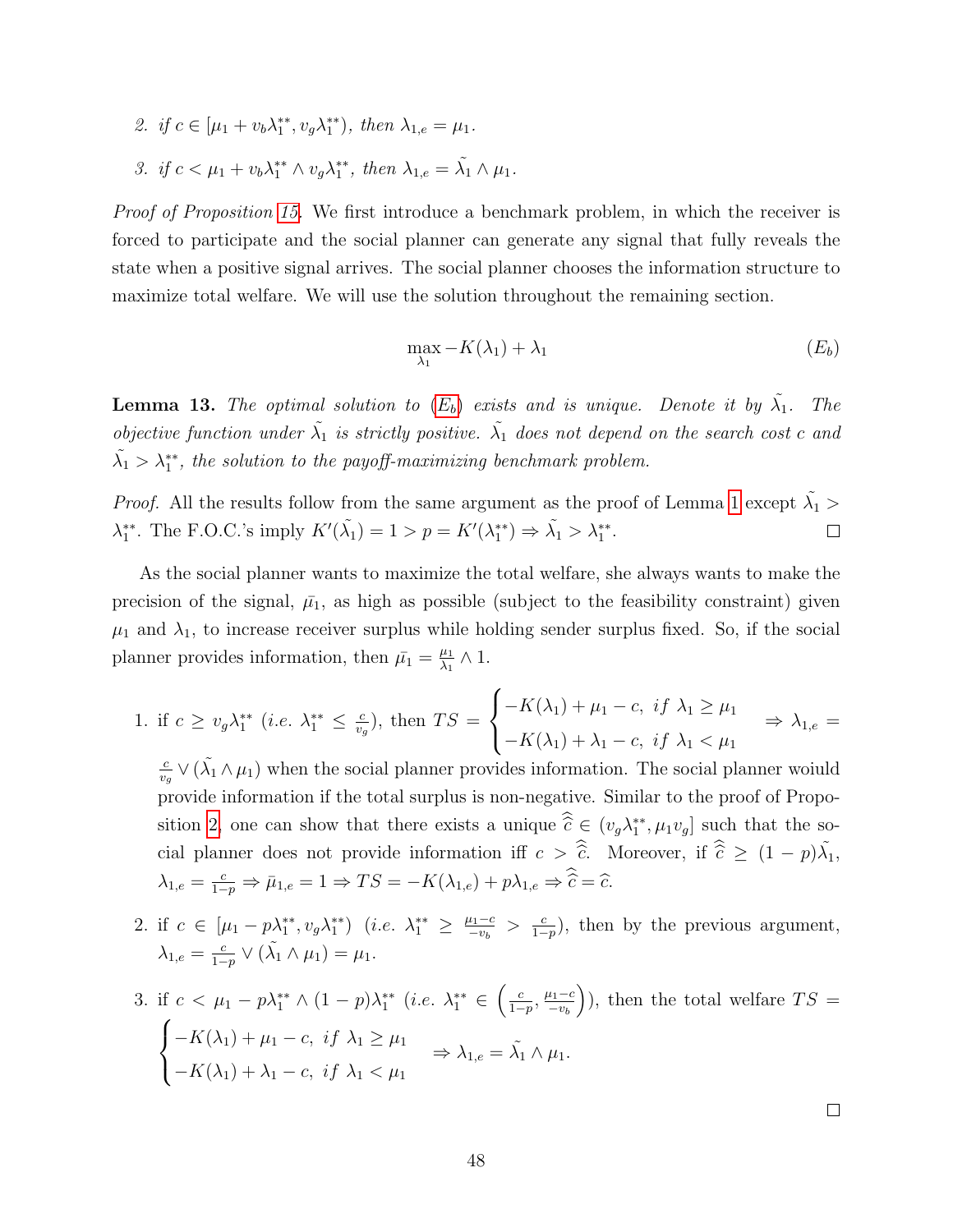*Proof of Proposition [6.](#page-22-0)* When $(1 - p)\tilde{\lambda}_1 \leq c \leq \hat{\tilde{c}}$ , the constrained program of the social planner is:

<span id="page-50-0"></span>
$$
\max -K(\lambda_0) + \lambda_0 \bar{\mu_0} - c + (1 - \lambda_0) \left[ -K(\frac{c}{1 - p}) + \frac{cp}{1 - p} \right]
$$
 (*E*<sub>2H</sub>)  
s.t. (*IR*<sub>0</sub>), (*F*<sub>0</sub>),  $\mu_1 \ge \frac{c}{1 - p}$ 

Using similar methods of finding the optimal sender strategy in the main text, one can show that the solution to  $(E_{2H})$  $(E_{2H})$  $(E_{2H})$  is  $(\lambda_{0,e}, \lambda_{1,e}) = \left(\frac{c}{1-p}, \frac{c}{1-p}\right)$  $\frac{c}{1-p}$ ). Therefore, there is no information distortion.

When  $v_g \lambda_1^{**} \le c < (1-p)\tilde{\lambda}_1 \wedge \hat{\tilde{c}}$ , the constrained program of the social planner is:

<span id="page-50-1"></span>
$$
\max -K(\lambda_0) + \lambda_0 \bar{\mu_0} - c + (1 - \lambda_0) \left[ -K(\tilde{\lambda_1} \wedge \mu_1) + \tilde{\lambda_1} \wedge \mu_1 - c \right]
$$
 (E<sub>2I</sub>)  
s.t.  $(IR_0), (F_0), \mu_1 \ge \frac{c}{1 - p}$ 

Using similar methods of finding the optimal sender strategy in the main text, one can show that the solution to  $(E_{2I})$  $(E_{2I})$  $(E_{2I})$  is  $(\lambda_{0,e}, \lambda_{1,e}) = \left(\frac{c}{1-p}, \frac{c}{1-p}\right)$  $\frac{c}{1-p}$ ). Therefore, there is no information distortion.

When  $c < v_g \lambda_1^{**}$ , one can see that we can restrict  $\mu_1$  to be less than or equal to  $\tilde{\lambda_1}$  without loss of generality. The constrained program of the social planner is:

<span id="page-50-2"></span>
$$
\max -K(\lambda_0) + \lambda_0 \bar{\mu}_0 - c + (1 - \lambda_0) [-K(\mu_1) + \mu_1 - c]
$$
 (E<sub>2S<sub>0</sub>)  
s.t.  $(IR_0), (F_0), \mu_1 \ge \frac{c}{1 - p}$</sub> 

Using similar methods of finding the optimal sender strategy in the main text, one can show that the solution to  $(E_{2S_0})$  $(E_{2S_0})$  $(E_{2S_0})$  is  $(\lambda_{0,e}, \lambda_{1,e}) = \left(\frac{\mu_0 - \frac{c}{1-p} - c}{p - c}\right)$  $\frac{c}{p-\frac{c}{1-p}}, \frac{c}{1-p}$  $\frac{c}{1-p}$ ). Therefore, the sender provides too much information (relative to the efficient solution) in the second period and too little information in the first period.  $\Box$ 

Proof of Proposition [7.](#page-23-0) One can see that if the expected surplus of the receiver in the second period is 0 in the optimal solution to  $(P_{dc})$  $(P_{dc})$  $(P_{dc})$ , then  $(\lambda_1^*, \bar{\mu}_1^*)$  solves  $(P_1)$ . Otherwise, the sender can strictly increase the payoff by using the same  $(\lambda_0^*, \bar{\mu}_0^*)$  and replacing  $(\lambda_1^*, \bar{\mu}_1^*)$  by the optimal solution to  $(P_1)$  $(P_1)$  $(P_1)$ , holding the same  $\mu_1$ . Hence, if dynamic commitment power strictly increases the sender surplus, the solution to  $(P_{dc})$  $(P_{dc})$  $(P_{dc})$  must satisfy: E[receiver surplus at  $t = 1$ ] =  $(1 - \lambda_0)[\lambda_1(\bar{\mu_1} + v_b) - c] > 0$ . Denote the optimal sender surplus when the sender does not have dynamic commitment power by  $\Pi_{wo}$ . The corresponding optimal strategy of the sender is  $(\lambda_t^*, \bar{\mu}_t^*) = (\frac{c}{v_g}, 1)$  according to Proposition [4.](#page-17-0)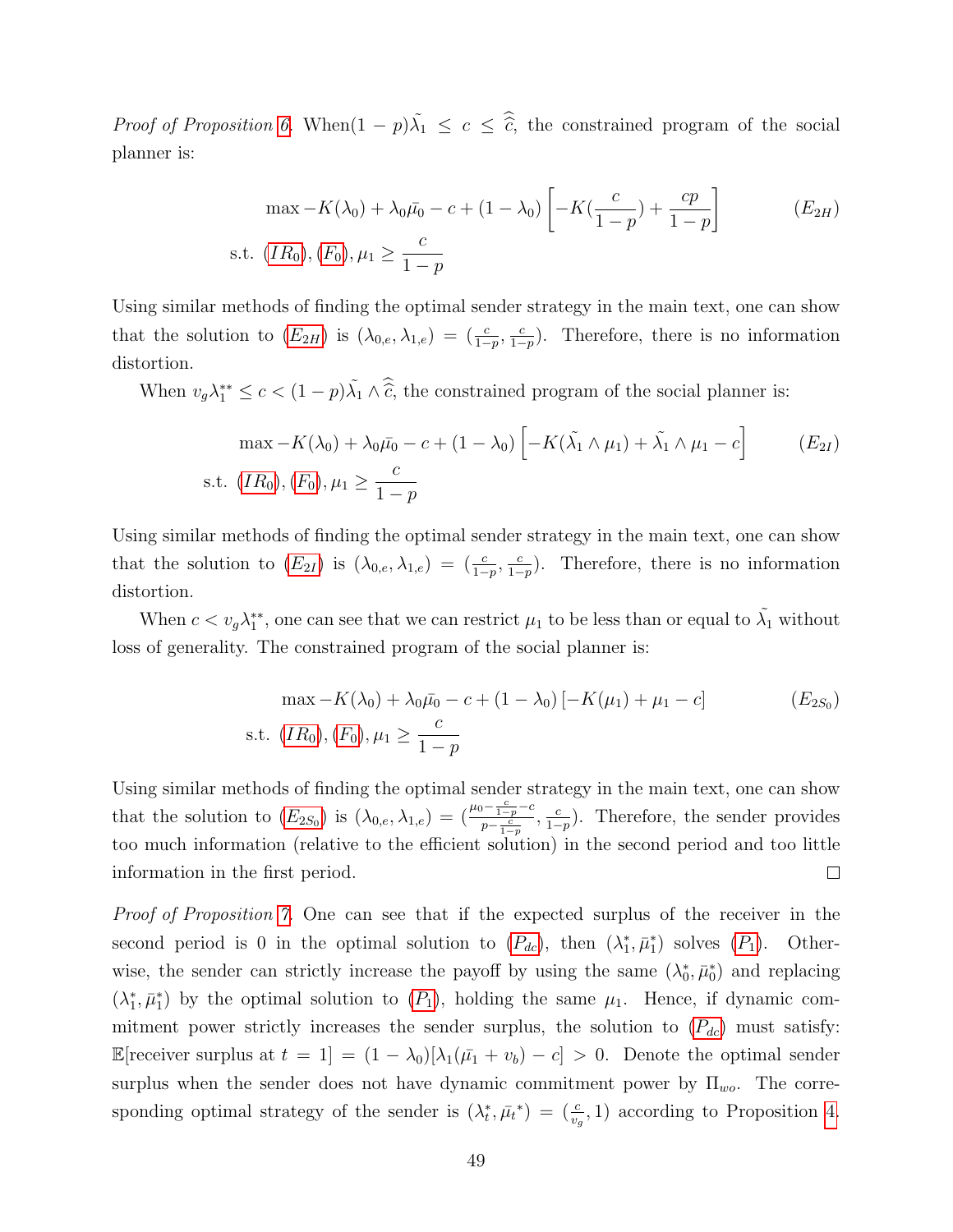Consider the following strategy:  $(\lambda_0, \bar{\mu_0}, \lambda_1, \bar{\mu_1}) = \left(\frac{c - \delta v_g}{(1 - \delta)v_g}, 1, \frac{c}{v_g}\right)$  $\frac{c}{v_g} + \delta$ , 1). Denote the corresponding sender surplus by  $\Pi(\delta)$ . One can verify that it is feasible when  $\delta > 0$  is small and the sender has dynamic commitment power, and leads to a payoff no larger than the optimal sender surplus with dynamic commitment (denote it by  $\Pi_w$ ).

$$
\Pi(\delta) = -K \left[ \frac{c - \delta v_g}{(1 - \delta)v_g} \right] + p \frac{c - \delta v_g}{(1 - \delta)v_g} + \left[ 1 - \frac{c - \delta v_g}{(1 - \delta)v_g} \right] \left[ -K(\frac{c}{v_g} + \delta) + \frac{cp}{v_g} + \delta p \right]
$$
\n
$$
\frac{d\Pi(\delta)}{d\delta} = \frac{v_g - c}{(1 - \delta)^2 v_g} \left[ I_1(\delta) + I_2(\delta) \right]
$$
\n, where  $I_1(\delta) = K' \left[ \frac{c - \delta v_g}{(1 - \delta)v_g} \right] - (1 - \delta)K'(\frac{cp}{v_g} + \delta)$ 

\n
$$
I_2(\delta) = \frac{cp}{v_g} - K(\frac{c}{v_g} + \delta)
$$

 $I_1(\delta) \to 0$ ,  $I_2(\delta) \to \frac{cp}{v_g} - K(\frac{c}{v_g})$  $\frac{c}{v_g}$  > 0 as  $\delta \to 0$ . Therefore,  $\exists \widehat{\delta} > 0$  s.t.  $\frac{d\Pi(\delta)}{d\delta} > 0$ ,  $\forall \delta \in (0, \widehat{\delta}]$ . Since  $\Pi(\delta)$  is continuous in  $\delta$  and  $\Pi(0) = \Pi_{wo}$ , we have  $\Pi_w \ge \Pi(\delta) > \Pi_{wo}$ ,  $\forall \delta \in (0, \delta].$ 

We now show that the benefit of dynamic commitment power vanishes as the search cost approaches zero in several steps. Denote the optimal sender surplus when the sender has (does not have) dynamic commitment power and the search cost is c by  $\Pi_{w,c}$  ( $\Pi_{wo,c}$ ). Note that  $\Pi_{w,c} \geq \Pi_{wo,c}, \forall c \geq 0.$ 

Lemma 14. When the search cost is zero, the optimal sender surpluses with and without dynamic commitment power are the same,  $\Pi_{w,0} = \Pi_{wo,0}$ .

Proof. Suppose the sender provides information in both periods. When the search cost is 0 and the sender uses one-shot experiments, one can see that  $(IR_0)$  $(IR_0)$  $(IR_0)$  and  $(IR_1)$  are equivalent to  $\bar{\mu}_0 \geq -v_b$  and  $\bar{\mu}_1 \geq -v_b$ . Therefore, even if the receiver obtains strictly positive surplus in the second period, the first-period participation constraint is not relaxed. Hence, the second-period strategy of the sender maximizes her payoff in the last period in the solution to  $(P_{dc})$  $(P_{dc})$  $(P_{dc})$ , and thus satisfies the constraints of  $(P_2)$ . To show that dynamic commitment power does not improve the sender's payoff when  $c = 0$ , we just need to show that iterative signals are not optimal when the sender has dynamic commitment power.<sup>[12](#page-51-0)</sup> When  $c = 0 < v_g \lambda_1^{**}$ and  $\mu_1 > c - v_b \lambda_1^{**} = -v_b \lambda_1^{**}$ , the optimal strategy with and without dynamic commitment power coincides, as  $(\lambda_1^*, \bar{\mu}_1^*) = (\lambda_1^{**}, \frac{\mu_1}{\lambda_1^{**}})$  $\frac{\mu_1}{\lambda_1^{**}} \wedge 1$ . In the proof of Proposition [1,](#page-13-0) we have shown that iterative signals are not optimal. So, we just need to show that iterative signals are not optimal when  $\mu_1 \leq -v_b \lambda_1^{**}$ .

<span id="page-51-1"></span><span id="page-51-0"></span><sup>&</sup>lt;sup>[12](#page-51-1)</sup> We have shown in Proposition [1](#page-13-0) that iterative signals are not optimal when the sender does not have dynamic commitment power.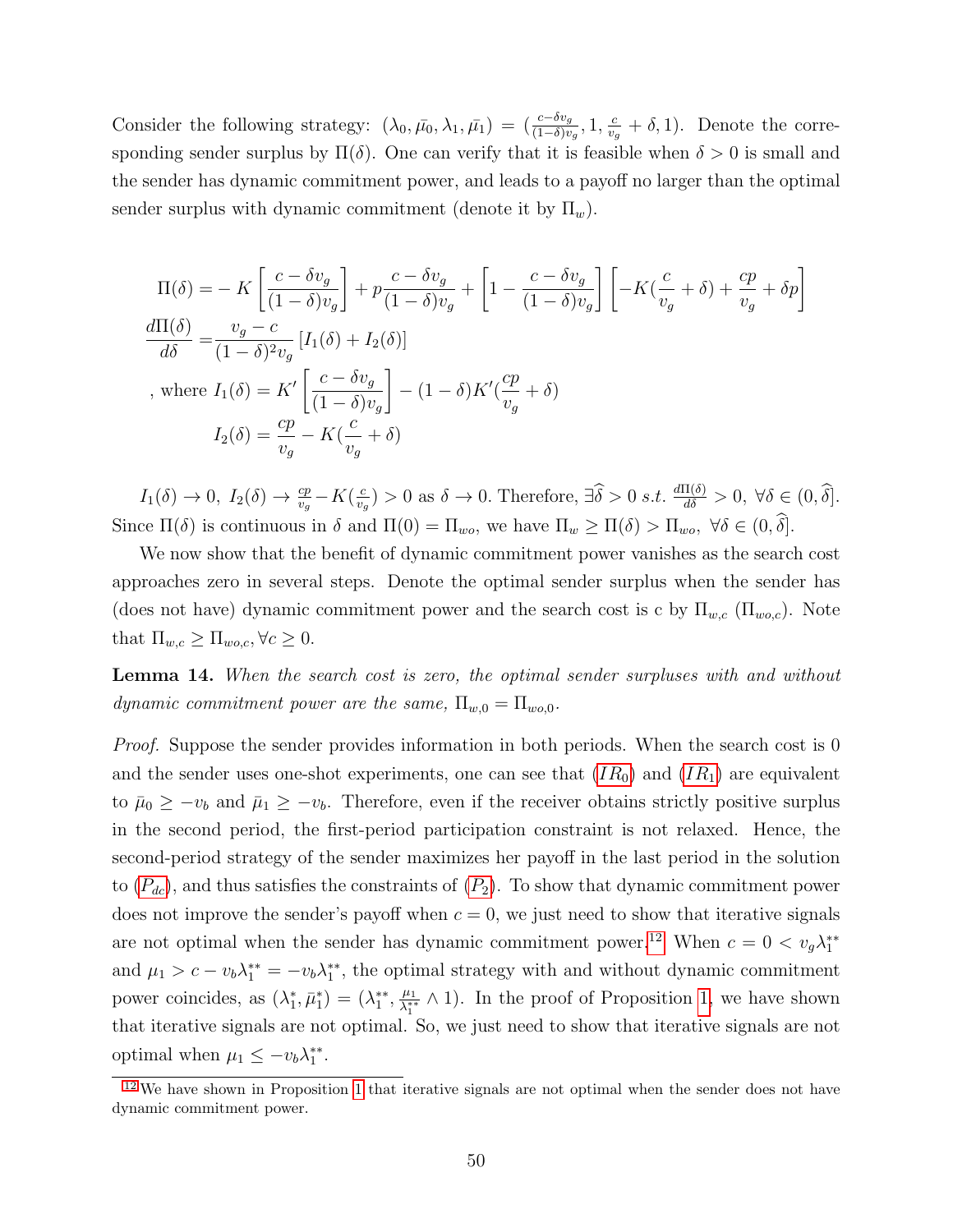If  $\mu_0 \ge -v_b \lambda_1^{**}$ , then  $\mu_1 = \bar{\mu}_0 > \mu_0 \ge -v_b \lambda_1^{**}$ . So, iterative signals are not optimal. If  $\mu_0 < -v_b \lambda_1^{**}$ , we have:

$$
\Pi_1(\mu_0) = -K(\frac{\mu_0}{-v_b}) + \frac{\mu_0 p}{-v_b}
$$
\n
$$
\Pi_{iter}(\mu_0) = \max_{\lambda_0, \mu_1} -K(\lambda_0) + \lambda_0 \left[ -K(\frac{\mu_1}{-v_b}) + \frac{\mu_1 p}{-v_b} \right]
$$
\n
$$
s.t. \ (IR_{0,iter}), (IR_{1,iter}), (F_0), (F_1), \mu_1 = \bar{\mu_0}
$$

Denote the optimal soution when the sender uses iterative signals by  $(\tilde{\lambda_0}, \tilde{\mu_1})$ .  $\Pi_{iter}(\mu_0) \leq$  $\Pi_1(\mu_0) \Leftrightarrow -K(\tilde{\lambda_0}) + \tilde{\lambda_0} \left[ -K(\frac{\tilde{\mu_1}}{-v}) \right]$  $\Big] \leq -K(\frac{\mu_0}{\mu_0})$  $\frac{\tilde{\mu_1}}{-v_b}\big) + \frac{\tilde{\mu_1}p}{-v_b}$  $\frac{\mu_0}{-\nu_b}$  +  $\frac{\mu_0 p}{-\nu_b}$ . To show that iterative signals are not optimal, it suffices to show that  $-\tilde{\lambda_0}K(\frac{\tilde{\mu_1}}{-n})$  $\frac{\tilde{\mu_1}}{-v_b}\big) + \frac{\tilde{\lambda_0}\tilde{\mu_1}p}{-v_b}$  $\frac{v_0\tilde{\mu_1}p}{-v_b} \leq -K(\frac{\mu_0}{-v_b})$  $(\frac{\mu_0}{-\nu_b}) + \frac{\mu_0 p}{-\nu_b}$ . Strict convexity  $\frac{\tilde{\mu_1}}{-v_b}$ ) +  $(1-\tilde{\lambda_0})K(0) \geq K(\frac{\tilde{\lambda_0}\tilde{\mu_1}}{-v_b})$  $\frac{\tilde{\mu_1}}{-v_b}$ )  $\leq -K(\frac{\tilde{\lambda_0}\tilde{\mu_1}}{-v_b}$ of  $K(\cdot) \Rightarrow \tilde{\lambda_0} K(\frac{\tilde{\mu_1}}{-v})$  $\frac{\tilde{\mu_1}}{-v_b}$ ) =  $\tilde{\lambda_0} K(\frac{\tilde{\mu_1}}{-v_b}$  $\frac{\tilde{\lambda_0}\tilde{\mu_1}}{-v_b}$ ). Thus,  $-\tilde{\lambda_0}K(\frac{\tilde{\mu_1}}{-v_b})$  $\frac{\lambda_0\mu_1}{-v_b}$ . It suffices to show that  $-K(\frac{\tilde{\lambda_0}\tilde{\mu_1}}{m})$  $\frac{\tilde{\lambda_0}\tilde{\mu_1}}{-v_b} ) + \frac{\tilde{\lambda_0}\tilde{\mu_1} p}{-v_b}$  $\frac{100\tilde{\mu_1}p}{-v_b} \leq -K(\frac{\mu_0}{-v})$  $(\frac{\mu_0}{-\nu_b}) + \frac{\mu_0 p}{-\nu_b}$ , which hold because  $(F_0) \Rightarrow$  $(F_0) \Rightarrow$  $(F_0) \Rightarrow$  $\tilde{\lambda_0}\tilde{\mu_1} \leq \mu_0$  and we know from the F.O.C. that  $-K(\lambda) + p\lambda$  strictly increases in  $\lambda$  when  $\lambda < \lambda_1^{**}$  (here,  $\lambda \leq \frac{\mu_0}{-v}$  $\frac{\mu_0}{-v_b} < \lambda_1^{**}$ .  $\Box$ 

<span id="page-52-1"></span>We now make the following observation. Since  $\Pi_{w,c} \geq \Pi_{wo,c}, \forall c \geq 0$  and  $\Pi_{w,0} = \Pi_{wo,0}$ , we must have  $\Pi_{wo,c} \to \Pi_{w,c}$  as  $c \to 0$  if  $\Pi_{wo,c} \to \Pi_{wo,0}$  as  $c \to 0.13$  $c \to 0.13$  The next result confirms that it is indeed the case and thus finishes the proof.

Lemma 15.  $\Pi_{wo,c} \to \Pi_{wo,0}$  as  $c \to 0$ .

*Proof.* Proposition [13](#page-45-2) shows that the optimal strategy is  $S_0$  strategy when the search cost is low. So, according to Lemma [6](#page-38-2) and [7,](#page-39-1) for any c small enough, the sender's problem is:

$$
\Pi_{wo,c} = \max_{\mu_1} -K\left(\frac{\mu_0 - \mu_1 - c}{-v_b - \mu_1}\right) + p \frac{\mu_0 - \mu_1 - c}{-v_b - \mu_1} + (1 - \frac{\mu_0 - \mu_1 - c}{-v_b - \mu_1}) \left[-K\left(\frac{\mu_1 - c}{-v_b}\right) + \frac{(\mu_1 - c)p}{-v_b}\right]
$$
\n
$$
\text{s.t. } \mu_1 \in \left[\frac{c}{v_g}, \frac{v_g \mu_0 - c}{v_g - c}\right] \tag{P'''}_{2S_0}
$$

Denote the solution when the search cost is 0 by  $\mu_{1,0}^*$ . Define  $\mu_{1,c}$  to be the closest value to  $\mu_{1,0}^*$  among  $\left[\frac{c}{v_c}\right]$ and denote the corresponding sender surplus by  $\mathcal{I}_{w_o,c}$ . One can  $\frac{c}{v_g}, \frac{v_g \mu_0 - c}{v_g - c}$  $v_g-c$ see that  $\underline{\Pi}_{wo,c} \leq \Pi_{wo,c}$ . Since  $\mu_{1,0}^* \in \left[0, \frac{v_g \mu_0}{v_o}\right]$ , we have  $\mu_{1,c} \to \mu_{1,0}^*$  as  $c \to 0$ . Therefore,  $v_g$  $\underline{\Pi}_{wo,c} \to \Pi_{wo,0}$  as  $c \to 0$ . Since  $\underline{\Pi}_{wo,c} \leq \Pi_{wo,c} \leq \Pi_{wo,0}$ , we also have  $\Pi_{wo,c} \to \Pi_{wo,0}$  as  $c \rightarrow 0$ .  $\Box$ 

 $\Box$ 

<span id="page-52-0"></span><sup>&</sup>lt;sup>[13](#page-52-1)</sup> One can easily show this observation formally by the triangle inequality.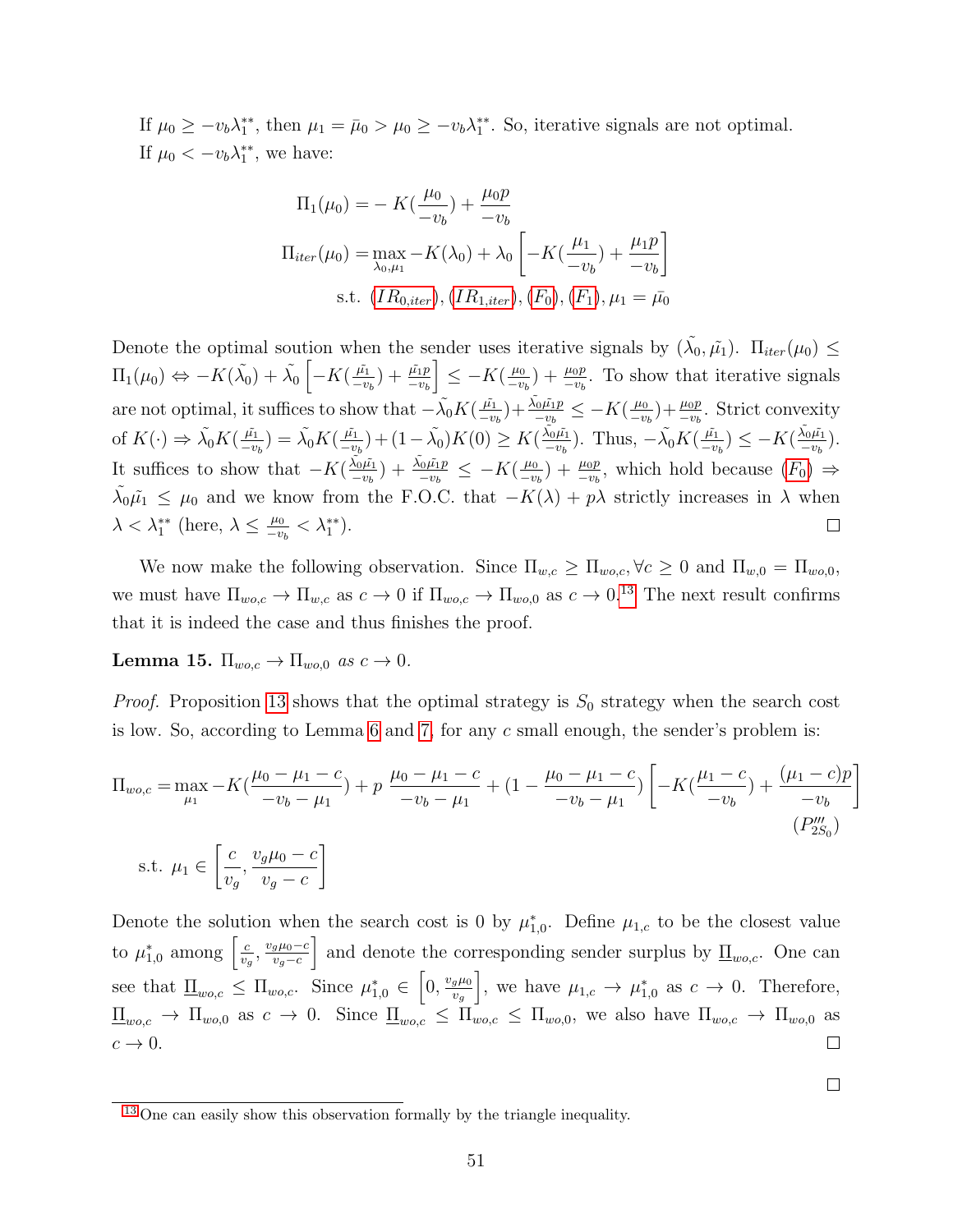*Proof of Proposition [8.](#page-24-0)* When  $c \geq \hat{c}$ , the sender does not provide information for any  $\delta$ .

(1)  $v_g \lambda_1^{**} \leq c < \widehat{c}$ 

By the same argument as the proof of Proposition [4,](#page-17-0) one can see that the optimal strategy of the sender does not depend on  $\delta$ . For low prior,  $\mu_0 \in \left[\frac{c}{n}\right]$  $\frac{c}{v_g}, \frac{2v_g-c}{(v_g)^2}$  $\frac{2v_g-c}{(v_g)^2}c$ , the sender provides information in one period,  $(\lambda^*, \bar{\mu}^*) = (\frac{c}{v_g}, 1)$ . For high prior,  $\mu_0 \geq \frac{2v_g - c}{(v_g)^2}$  $\frac{2v_g-c}{(v_g)^2}c$ , the sender provides information in both periods,  $(\lambda_t^*, \bar{\mu}_t^*) = (\frac{c}{v_g}, 1), t = 0, 1$ .

### (2)  $c \leq \tilde{c}$

The sender's problem can be divided into 2 cases:

<span id="page-53-0"></span>
$$
\max -K(\lambda_0) + p\lambda_0 + \delta(1 - \lambda_0) [-K(\lambda_1^{**}) + p\lambda_1^{**}]
$$
\n
$$
\text{s.t. } (IR_{0,\delta}), (F_0), \mu_1 \in [c - v_b\lambda_1^{**}, \lambda_1^{**}]
$$
\n(P<sub>2S<sub>+</sub></sub>)

$$
\max -K(\lambda_0) + p\lambda_0 + \delta(1 - \lambda_0) \left[ -K(\frac{\mu_1 - c}{-v_b}) + \frac{(\mu_1 - c)p}{-v_b} \right]
$$
 (P<sub>2S<sub>0</sub></sub>)  
s.t.  $(IR_{0,\delta})$ ,  $(F_0)$ ,  $\mu_1 \in [\frac{c}{v_g}, c - v_b \lambda_1^{**}]$ 

Consider the solution to  $(P_{2S_0}^{\delta})$  $(P_{2S_0}^{\delta})$  $(P_{2S_0}^{\delta})$ . By the same argument as the proof of Lemma [6,](#page-38-2)  $(P_{2S_0}^{\delta})$ is equivalent to

$$
\max -K(\lambda_0) + p\lambda_0 + \delta(1 - \lambda_0) \left[ -K(\frac{\mu_1 - c}{-v_b}) + \frac{(\mu_1 - c)p}{-v_b} \right]
$$
  
s.t.  $\lambda_0 \in \left[ \frac{\mu_0 - \mu_1}{1 - \mu_1}, \frac{\mu_0 - \mu_1 - c}{-v_b - \mu_1} \right]$   
 $\mu_1 \in \left[ \frac{c}{v_g}, \frac{v_g \mu_0 - c}{v_g - c} \right]$  (P<sub>2S0</sub>)

By arguments similar to the proof of Lemma [7,](#page-39-1)  $\lambda_0 \leq \frac{\mu_0 - \mu_1 - c}{2 \mu_0 - \mu_1}$  $\frac{\mu_0 - \mu_1 - c}{-\nu_b - \mu_1}$  is binding for  $\mu_0 < \hat{\mu}_0$ . Suppose that  $\mu_1$ 's constraints are not binding.

The Lagrangian is 
$$
\mathcal{L} = -K(\lambda_0) + p\lambda_0 + \delta(1-\lambda_0) \left[ -K\left(\frac{\mu_1-c}{-v_b}\right) + \frac{(\mu_1-c)p}{-v_b} \right] + \eta \left( \frac{\mu_0-\mu_1-c}{-v_b-\mu_1} - \lambda_0 \right) \, s.t. \, \eta \geq 0
$$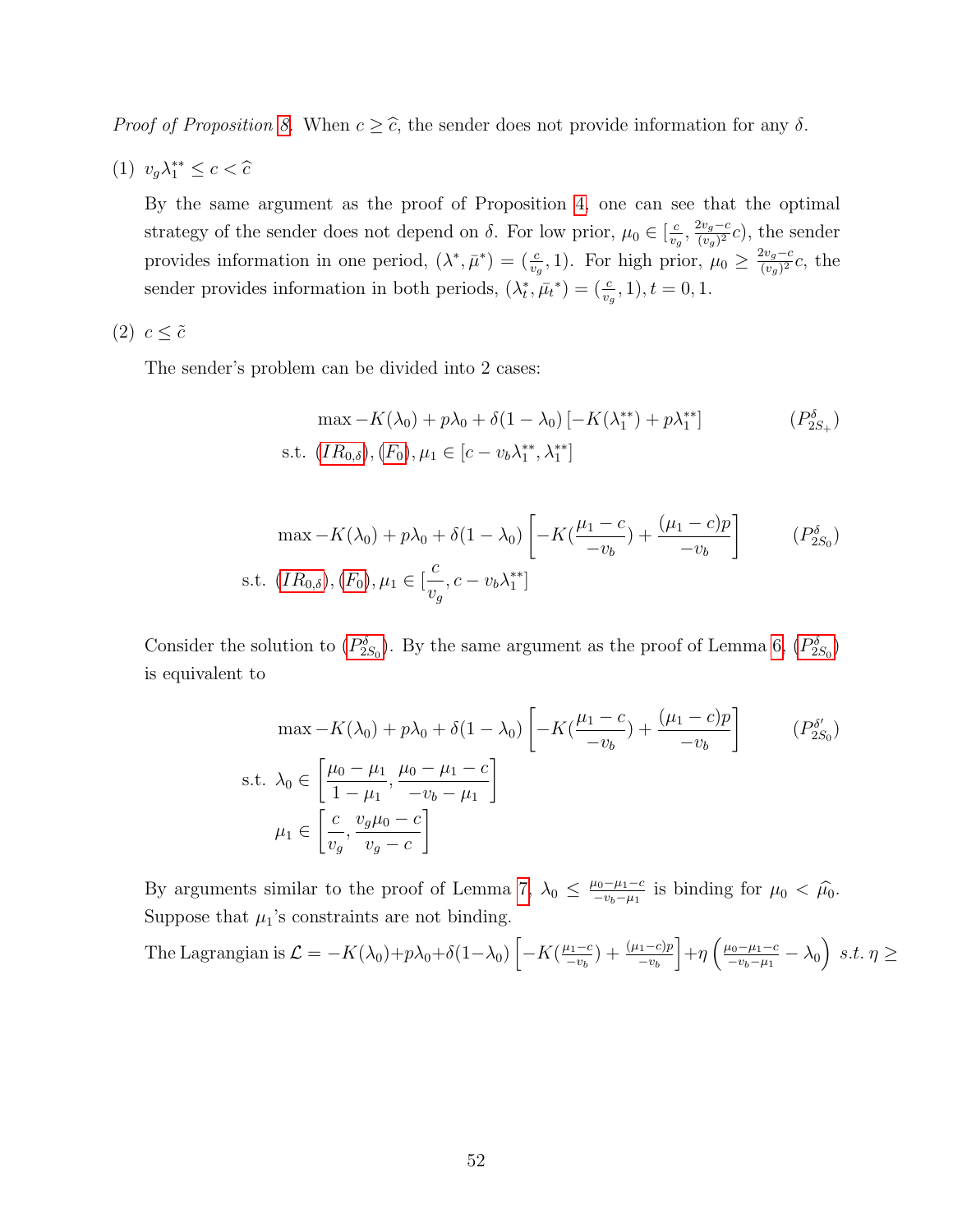$$
0, \eta \left( \frac{\mu_0 - \mu_1 - c}{-v_b - \mu_1} - \lambda_0 \right) = 0. \text{ F.O.C.} \Rightarrow
$$
  
\n
$$
\eta = \delta(p - \mu_1) - \delta \frac{p - \mu_1}{p} K'(\frac{\mu_1 - c}{-v_b})
$$
  
\n
$$
= -K'(\frac{\mu_0 - \mu_1 - c}{-v_b - \mu_1}) + p + \delta \left[ K(\frac{\mu_1 - c}{-v_b}) - \mu_1 + c \right]
$$
  
\n
$$
\Rightarrow \delta \left[ K(\frac{\mu_1 - c}{-v_b}) + \frac{p - \mu_1}{p} K'(\frac{\mu_1 - c}{-v_b}) - p + c \right] - K'(\frac{\mu_0 - \mu_1 - c}{-v_b - \mu_1}) + p = 0 \qquad (*)
$$

<span id="page-54-0"></span>The sum of the first two terms of the LHS of  $(*_{\delta})$  strictly increases in  $\delta$ , and the LHS of  $(*_{\delta})$  strictly increases in  $\mu_1$ . So, the optimal  $\lambda_0$  strictly decreases in  $\delta$ ; the optimal  $\mu_1$ and  $\lambda_1$  strictly increase in  $\delta$ . When one of  $\mu_1$ 's constraints is binding,  $\lambda_0$  and  $\lambda_1$  does not depend on  $\delta$ .

We finish the proof of this case by showing that  $S_0$  strategy dominates  $S_+$  strategy. Denote the sender surplus of the optimal  $S_0$   $(S_+)$  strategy when the discount factor is  $\delta \in (0,1)$  by  $\Pi_{S_0}(\delta)$   $(\Pi_{S_+}(\delta))$  and denote the corresponding optimal  $S_0$   $(S_+)$  strategy at time t by  $\lambda_{t,S_0}(\delta)$   $(\lambda_{t,S_+}(\delta))$ . We have:

$$
\Pi_{S_{0}}(\delta) = - K(\lambda_{0,S_{0}}(\delta)) + p\lambda_{0,S_{0}}(\delta) + \delta(1 - \lambda_{0,S_{0}}(\delta)) [-K(\lambda_{1,S_{0}}(\delta)) + p\lambda_{1,S_{0}}(\delta)]
$$
\n
$$
\geq - K(\lambda_{0,S_{0}}(1)) + p\lambda_{0,S_{0}}(1) + \delta(1 - \lambda_{0,S_{0}}(1)) [-K(\lambda_{1,S_{0}}(1)) + p\lambda_{1,S_{0}}(1)]
$$
\n
$$
= - K(\lambda_{0,S_{0}}(1)) + p\lambda_{0,S_{0}}(1) + (1 - \lambda_{0,S_{0}}(1)) [-K(\lambda_{1,S_{0}}(1)) + p\lambda_{1,S_{0}}(1)]
$$
\n
$$
- (1 - \delta)(1 - \lambda_{0,S_{0}}(1)) [-K(\lambda_{1,S_{0}}(1)) + p\lambda_{1,S_{0}}(1)]
$$
\n
$$
\stackrel{\text{(t)}}{\geq} - K(\lambda_{0,S_{+}}(1)) + p\lambda_{0,S_{+}}(1) + (1 - \lambda_{0,S_{+}}(1)) [-K(\lambda_{1}^{**}) + p\lambda_{1}^{**}]
$$
\n
$$
- (1 - \delta)(1 - \lambda_{0,S_{+}}(1)) [-K(\lambda_{1}^{**}) + p\lambda_{1}^{**}]
$$
\n
$$
= - K(\lambda_{0,S_{+}}(1)) + p\lambda_{0,S_{+}}(1) + \delta(1 - \lambda_{0,S_{+}}(1)) [-K(\lambda_{1}^{**}) + p\lambda_{1}^{**}]
$$
\n
$$
\geq - K(\lambda_{0,S_{+}}(\delta)) + p\lambda_{0,S_{+}}(\delta) + \delta(1 - \lambda_{0,S_{+}}(\delta)) [-K(\lambda_{1}^{**}) + p\lambda_{1}^{**}]
$$
\n
$$
= \Pi_{S_{+}}(\delta)
$$

, where the inequality (†) holds because Proposition [13](#page-45-2) implies that  $-K(\lambda_{0,S_0}(1))$  +  $p\lambda_{0,S_0}(1) + (1-\lambda_{0,S_0}(1))[-K(\lambda_{1,S_0}(1)) + p\lambda_{1,S_0}(1)] \ge -K(\lambda_{0,S_+}(1)) + p\lambda_{0,S_+}(1) + (1-\lambda_{0,S_+}(1))$  $\lambda_{0,S_+}(1)$   $[-K(\lambda_1^{**}) + p\lambda_1^{**}]$  and we have  $\lambda_{0,S_0}(1) \geq \lambda_{0,S_+}(1)$ ,  $-K(\lambda_{1,S_0}(1)) + p\lambda_{1,S_0}(1) \leq$  $-K(\lambda_1^{**})+p\lambda_1^{**}.$ 

 $\Box$ 

Proof of Proposition [9.](#page-25-0)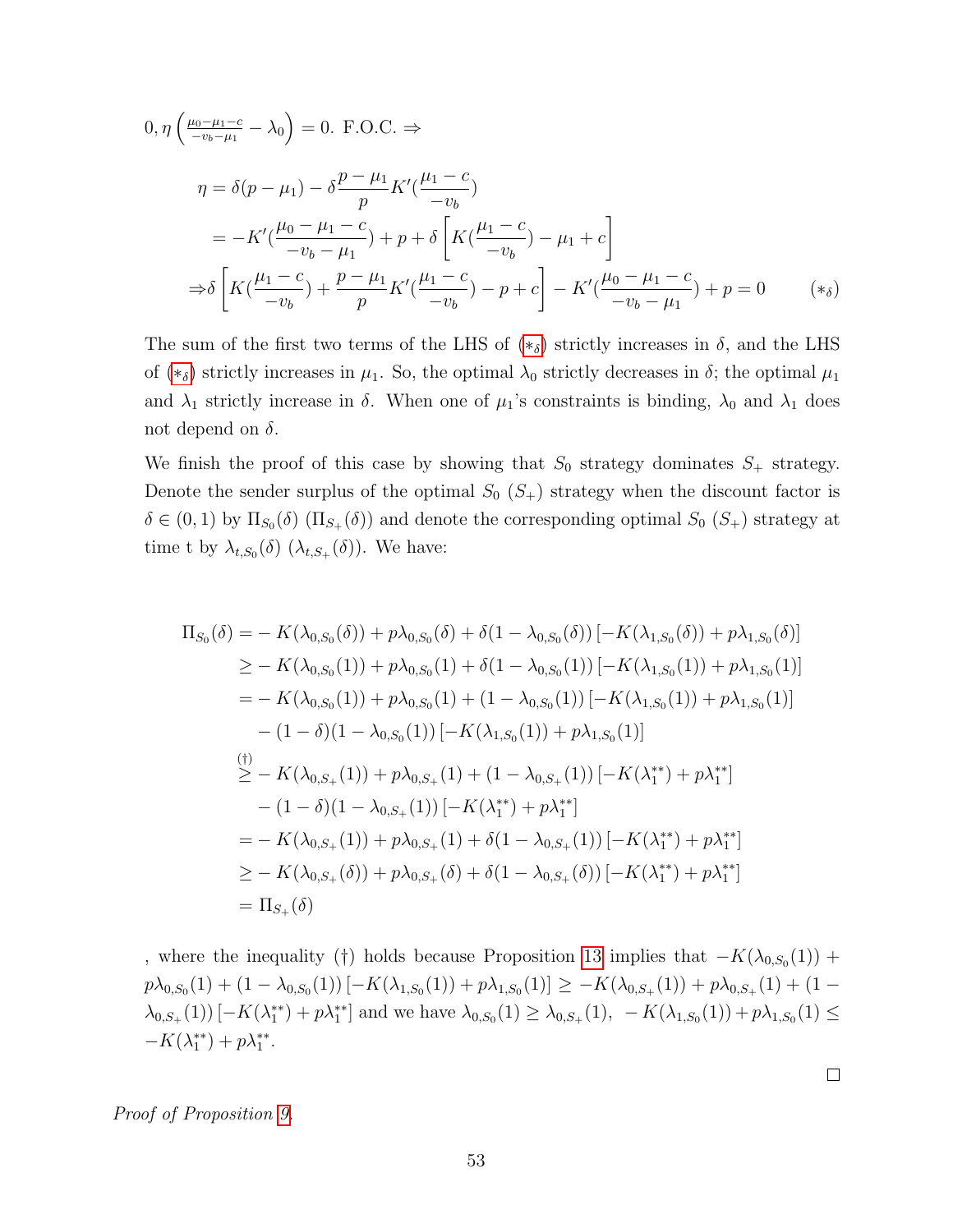(1) High search cost  $v_g \lambda_1^{**} \leq c < \hat{c}$ 

Suppose the sender provides information for k periods. In the last period,  $t = k - 1$ ,  $(\lambda_{k-1}^*, \bar{\mu}_{k-1}^*) = (c/v_g, 1)$  according to Proposition [2.](#page-14-1) The receiver gets zero expected surplus. Suppose the optimal experiment in time t is one-shot and  $(\lambda_t^*, \bar{\mu}_t^*) = (c/v_g, 1)$ for any  $t \geq t'$  ( $t' \geq 1$ ), we want to show that the optimal experiment in time  $t = t' - 1$ is one-shot and  $(\lambda_{t'-1}^*, \bar{\mu}_{t'-1}^*) = (c/v_g, 1)$ .

Because the receiver's expected payoff during time  $t \geq t'$  is zero, the optimal experiment in time  $t' - 1$  is one-shot - the receiver takes action G right after observing a positive signal. Suppose not, then the receiver searches for more information regardless of the signal realization, or searches for more information after observing a positive signal and takes action B after observing a negative signal (clearly, he will not search and take action G regardless of the signal realization). But then, the receiver's expected surplus will be strictly negative because search is costly and he does not gain any utility in  $t = t' - 1$ . Hence, the optimal experiment in time  $t' - 1$  is one-shot. We just need to show that  $(\lambda_{t'-1}^*, \bar{\mu}_{t'-1}^*) = (c/v_g, 1)$ . The sender's problem in  $t = t'-1$  is:

<span id="page-55-0"></span>
$$
\max_{\lambda_t, \bar{\mu}_t} - K(\lambda_t) + p\lambda_t + (1 - \lambda_t)V_t
$$
  
s.t.  $\lambda_t(\bar{\mu}_t + v_b) \ge c$  (IR<sub>t</sub>)  
 $\lambda_t \bar{\mu}_t + (1 - \lambda_t)\underline{\mu}_t = \mu_t$  (F<sub>t</sub>)  
 $(\lambda_t, \bar{\mu}_t) = (c/v_g, 1), \forall t \ge t'$   
 $V_t = \sum_{i=0}^{k-t-1} (1 - \frac{c}{v_g})^i \left[ \frac{cp}{v_g} - K(\frac{c}{v_g}) \right]$ 

Denote the optimal  $\lambda_t$  without constraints by  $\lambda_{t,H}^{**}$ .  $\lambda_{t,H}^{**} = \arg \max -K(\lambda_t) + p\lambda_t + (1 - p\lambda_t)$  $\lambda_t$  $\lambda_t V_t$ . The F.O.C. of  $-K(\lambda_t) + p\lambda_t + (1 - \lambda_t)V_t \Rightarrow K'(\lambda_{t,H}^{**}) = p - V_t < p = K'(\lambda_1^{**}) \Rightarrow$  $\lambda_{t,H}^{**} < \lambda_1^{**} \le c/v_g$ . So,  $(\lambda_t^*, \bar{\mu}_t^*) = (c/v_g, 1)$ .

Therefore, the induction shows that the sender provides one-shot experiment  $(\lambda_t^*, \bar{\mu}_t^*)$  $(c/v_g, 1)$  in each period,  $t = 0, 1, ..., k - 1$ .

The sender's expected payoff of providing k periods of such information is:  $\sum_{i=0}^{k-1} (1$ c  $\frac{c}{v_g}$ <sup> $i \left[\frac{cp}{v_g}\right]$ </sup>  $\frac{cp}{v_g} - K(\frac{c}{v_g})$  $\left[\frac{c}{v_g}\right)$ , which increases in k. Thus, the sender will provide as many periods of information as possible. Now we characterize the maximum number of periods.

Denote the initial belief at the beginning of period t by  $\mu_t := \underline{\mu}_{t-1}$ . The feasibility costraint  $(F_t)$  $(F_t)$  $(F_t)$  and  $(\lambda_t^*, \bar{\mu}_t^*) = (c/v_g, 1)$  imply that  $\mu_t = \frac{\mu_{t-1} - \frac{c}{v_g}}{1 - \frac{c}{v_g}}$ . By induction, one can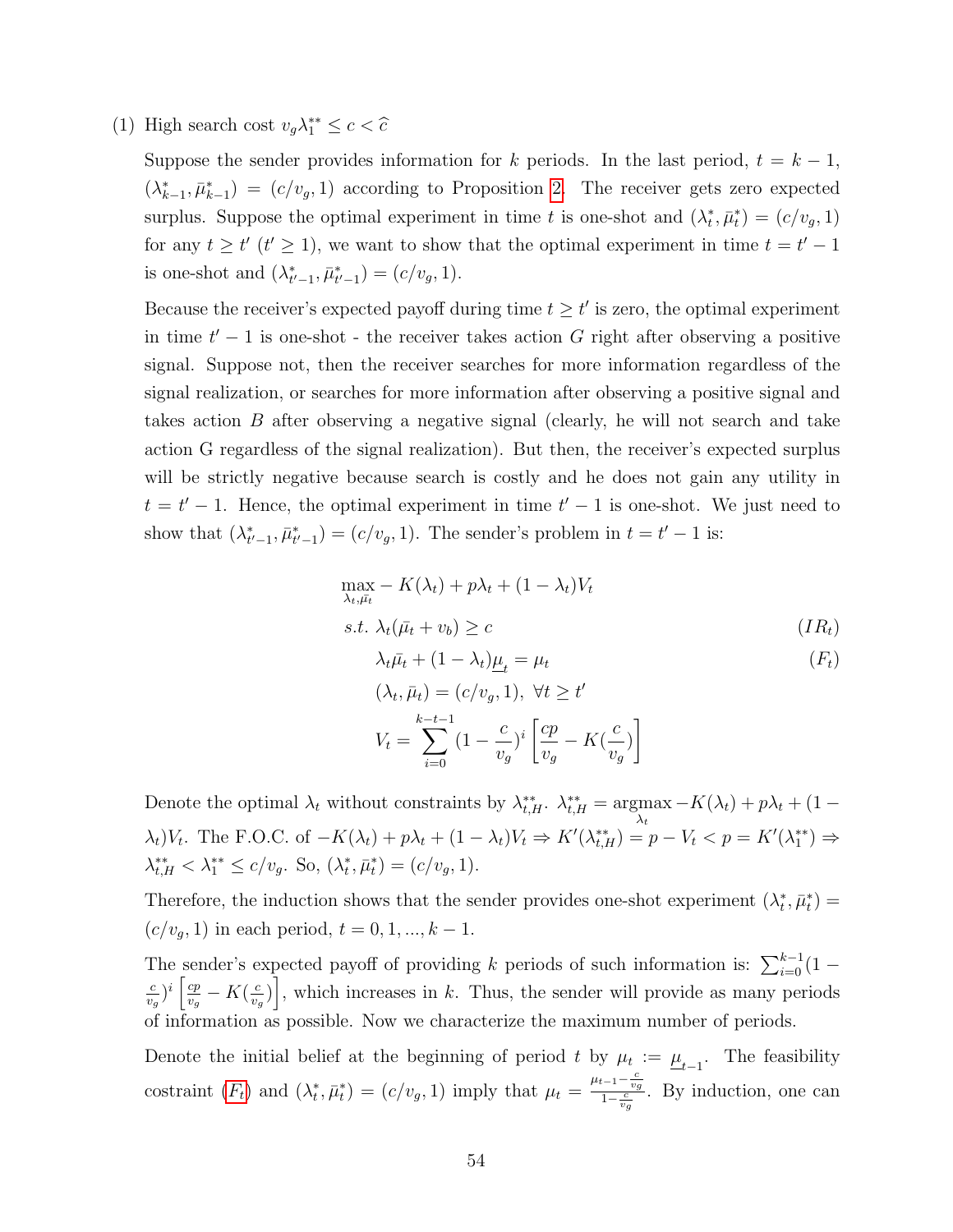show that  $\mu_k = \frac{\mu_0 - 1 + (1 - \frac{c}{v_g})^k}{(1 - \frac{c}{v_g})^k}$  $\frac{f(x - v_g)}{(1 - \frac{c}{x})^k}$ . For it to be feasible to provide information in k periods,  $v_g$ we need  $\mu_{k-1} \geq c/v_g \Leftrightarrow k \leq \frac{\ln(1-\mu_0)}{\ln(1-c/v_g)}$  $\frac{ln(1-\mu_0)}{ln(1-c/v_g)}$ . Hence, the maximum number of periods is  $\frac{\ln(1-\mu_0)}{\ln(1-c/n)}$  $\frac{\ln(1-\mu_0)}{\ln(1-c/v_g)}$ .

(2) Low search cost

The receiver needs to decide between  $G$  and  $B$  at the end of the game. We first derive an upper bound on the probability that the receiver decides on G under any feasible information structure. Denote the probability that the receiver takes action  $G$  in period t by  $q_t$ . Because the belief must be greater than or equal to  $-v_b$  if the receiver takes action G, the mean-preserving property of the beliefs implies that  $\mu_0 \geq \sum_{t=0}^{+\infty} q_t(-v_b) \Rightarrow$  $\sum_{t=0}^{+\infty} q_t \leq -\frac{\mu_0}{v_b}$ . The probability that the receiver takes action G eventually is bounded from above by  $-\frac{\mu_0}{w}$  $\frac{\mu_0}{v_b}$ . Thus, the sender's payoff is bounded from above by  $-\frac{\mu_0 p}{v_b}$  $\frac{\iota_{0} p}{v_{b}},$  even if the persuasion cost is zero. Now we show that the sender can achieve that payoff as the search cost vanishes. This means that she can obtain the equilibrium payoff as if the persuasion cost were zero.

Consider the following strategy: Given a search cost  $c$ , the sender provides the same one-shot experiments for T consecutive periods  $(t = 0, 1, ..., T - 1)$ , where  $(\lambda_t, \bar{\mu}_t)$  $(\lambda, \bar{\mu}) = (\sqrt{c}, -v_b +$ √  $\overline{c}$  and  $T =$  $ln\left(1-\frac{\mu_0}{-v_b+\sqrt{c}}\right)$  $\frac{(-v_b + \sqrt{c})}{\ln(1-\sqrt{c})}$ . In each period, the receiver's expected payoff from searching is  $\lambda_t(\bar{\mu}_t + v_b) - c = 0$ . So, the receiver will keep searching if he observes a negative signal, except in the last period. By setting  $\underline{\mu}_{T-1} = 0$ , one can verify that the mean-preserving property of the belief is satisfied, and that the variables are well-defined for c small. The probability that the receiver takes action  $G$  eventually is  $\sum_{t=0}^{T-1} \lambda (1-\lambda)^t = 1 - (1-\lambda)^T = \frac{\mu_0}{-v_b+1}$  $\frac{\mu_0}{-v_b+\sqrt{c}} \to -\frac{\mu_0}{v_b}$  as  $c \to 0$ .

The sender only incurs the persuasion cost if the receiver has not received a good signal. The expected total persuasion cost of the sender is bounded from above by the costs of always providing the information in  $T$  periods, which is  $TK($ √  $\overline{c}).$ 

$$
\lim_{c \to 0} TK(\sqrt{c}) = \lim_{c \to 0} \frac{\ln\left(1 - \frac{\mu_0}{-v_b + \sqrt{c}}\right)}{\ln(1 - \sqrt{c})} K(\sqrt{c}) = \ln\left(1 + \frac{\mu_0}{v_b}\right) \lim_{c \to 0} \frac{K(\sqrt{c})}{\ln(1 - \sqrt{c})} {\rm L'Hospital's rule}
$$
0

Hence, the sender's payoff approaches  $-\frac{\mu_0 p}{n}$  $\frac{\mu_0 p}{v_b}$  as  $c \to 0$ . The receiver's expected payoff from searching (net of the search cost) is zero in every period given the above strategy. One can see that the sender's payoff under the optimal strategy is no lower than that payoff, and it is bounded from above by  $-\frac{\mu_0 p}{n}$  $\frac{u_0 p}{v_b}$ . So, it also approaches  $-\frac{\mu_0 p}{v_b}$  $\frac{\iota_0 p}{v_b}$  as  $c \to 0$ . Now we show that the sender adds noise to positive signals when the search cost is